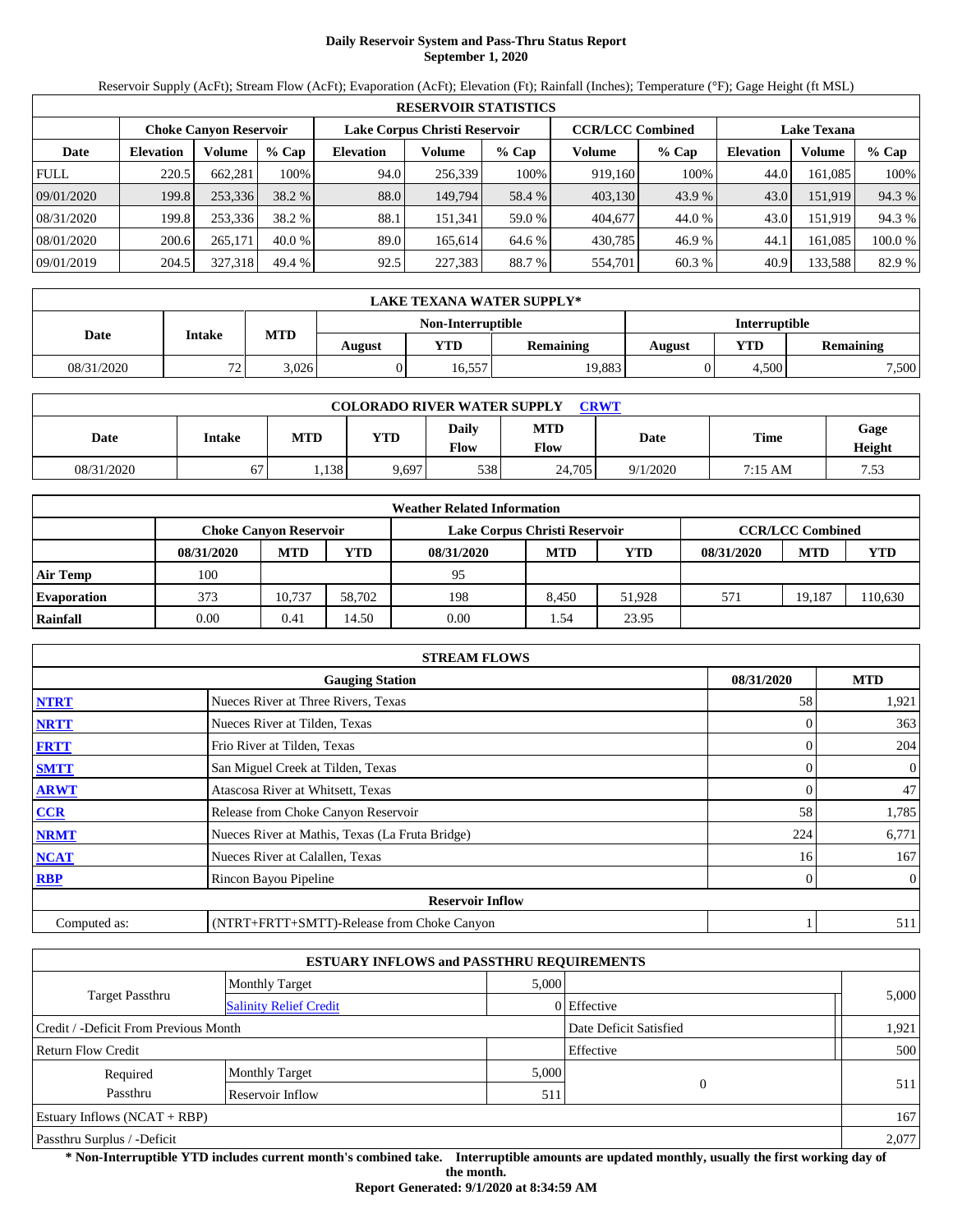# **Daily Reservoir System and Pass-Thru Status Report September 2, 2020**

Reservoir Supply (AcFt); Stream Flow (AcFt); Evaporation (AcFt); Elevation (Ft); Rainfall (Inches); Temperature (°F); Gage Height (ft MSL)

|             | <b>RESERVOIR STATISTICS</b>                                                                                     |         |          |                  |         |         |         |         |                  |         |        |  |
|-------------|-----------------------------------------------------------------------------------------------------------------|---------|----------|------------------|---------|---------|---------|---------|------------------|---------|--------|--|
|             | Lake Corpus Christi Reservoir<br><b>CCR/LCC Combined</b><br><b>Choke Canvon Reservoir</b><br><b>Lake Texana</b> |         |          |                  |         |         |         |         |                  |         |        |  |
| Date        | <b>Elevation</b>                                                                                                | Volume  | $%$ Cap  | <b>Elevation</b> | Volume  | $%$ Cap | Volume  | $%$ Cap | <b>Elevation</b> | Volume  | % Cap  |  |
| <b>FULL</b> | 220.5                                                                                                           | 662.281 | 100%     | 94.0             | 256,339 | 100%    | 919.160 | 100%    | 44.0             | 161.085 | 100%   |  |
| 09/02/2020  | 199.7                                                                                                           | 251,884 | 38.0 %   | 87.9             | 148.255 | 57.8 %  | 400,139 | 43.5 %  | 42.9             | 151.018 | 93.8%  |  |
| 09/01/2020  | 199.8                                                                                                           | 253,336 | 38.2 %   | 88.0             | 149.794 | 58.4 %  | 403.130 | 43.9 %  | 43.0             | 151.919 | 94.3 % |  |
| 08/02/2020  | 200.6                                                                                                           | 265,171 | $40.0\%$ | 89.0             | 165.614 | 64.6 %  | 430,785 | 46.9 %  | 44.1             | 161.085 | 100.0% |  |
| 09/02/2019  | 204.5                                                                                                           | 327,318 | 49.4 %   | 92.5             | 227,383 | 88.7 %  | 554,701 | 60.3 %  | 40.9             | 133,588 | 82.9 % |  |

|            | LAKE TEXANA WATER SUPPLY* |     |                                                     |                   |        |               |       |           |  |  |  |
|------------|---------------------------|-----|-----------------------------------------------------|-------------------|--------|---------------|-------|-----------|--|--|--|
|            |                           |     |                                                     | Non-Interruptible |        | Interruptible |       |           |  |  |  |
| Date       | Intake                    | MTD | YTD<br>YTD-<br><b>Remaining</b><br>August<br>August |                   |        |               |       | Remaining |  |  |  |
| 09/01/2020 | 70                        | 70  | 3.026                                               | 16,557            | 19,883 |               | 4.500 | 7,500     |  |  |  |

| <b>COLORADO RIVER WATER SUPPLY</b><br><b>CRWT</b> |               |            |       |               |                    |          |         |                |  |  |  |
|---------------------------------------------------|---------------|------------|-------|---------------|--------------------|----------|---------|----------------|--|--|--|
| Date                                              | <b>Intake</b> | <b>MTD</b> | YTD   | Daily<br>Flow | <b>MTD</b><br>Flow | Date     | Time    | Gage<br>Height |  |  |  |
| 09/01/2020                                        | 67            | 67         | 8,627 | 375           | 375                | 9/2/2020 | 7:15 AM | 7.34           |  |  |  |

| <b>Weather Related Information</b> |            |                               |        |                               |                         |            |            |            |         |  |  |
|------------------------------------|------------|-------------------------------|--------|-------------------------------|-------------------------|------------|------------|------------|---------|--|--|
|                                    |            | <b>Choke Canvon Reservoir</b> |        | Lake Corpus Christi Reservoir | <b>CCR/LCC Combined</b> |            |            |            |         |  |  |
|                                    | 09/01/2020 | <b>MTD</b>                    | YTD    | 09/01/2020                    | <b>MTD</b>              | <b>YTD</b> | 09/01/2020 | <b>MTD</b> | YTD     |  |  |
| <b>Air Temp</b>                    | 100        |                               |        | 99                            |                         |            |            |            |         |  |  |
| <b>Evaporation</b>                 | 338        | 338                           | 59,040 | 125                           | 125                     | 52,053     | 463        | 463        | 111,093 |  |  |
| Rainfall                           | 0.00       | 0.00                          | 14.50  | 0.00                          | 0.00                    | 23.95      |            |            |         |  |  |

|              | <b>STREAM FLOWS</b>                             |                |                  |  |  |  |  |  |  |
|--------------|-------------------------------------------------|----------------|------------------|--|--|--|--|--|--|
|              | 09/01/2020                                      | <b>MTD</b>     |                  |  |  |  |  |  |  |
| <b>NTRT</b>  | Nueces River at Three Rivers, Texas             | 58             | 58               |  |  |  |  |  |  |
| <b>NRTT</b>  | Nueces River at Tilden, Texas                   | $\Omega$       | $\theta$         |  |  |  |  |  |  |
| <b>FRTT</b>  | Frio River at Tilden, Texas                     | 0              | $\boldsymbol{0}$ |  |  |  |  |  |  |
| <b>SMTT</b>  | San Miguel Creek at Tilden, Texas               | $\Omega$       | $\overline{0}$   |  |  |  |  |  |  |
| <b>ARWT</b>  | Atascosa River at Whitsett, Texas               | $\Omega$       | $\overline{0}$   |  |  |  |  |  |  |
| <b>CCR</b>   | Release from Choke Canyon Reservoir             | 58             | 58               |  |  |  |  |  |  |
| <b>NRMT</b>  | Nueces River at Mathis, Texas (La Fruta Bridge) | 224            | 224              |  |  |  |  |  |  |
| <b>NCAT</b>  | Nueces River at Calallen, Texas                 | 21             | 21               |  |  |  |  |  |  |
| <b>RBP</b>   | Rincon Bayou Pipeline                           | 0              | $\overline{0}$   |  |  |  |  |  |  |
|              | <b>Reservoir Inflow</b>                         |                |                  |  |  |  |  |  |  |
| Computed as: | (NTRT+FRTT+SMTT)-Release from Choke Canyon      | $\overline{0}$ | $\theta$         |  |  |  |  |  |  |

| <b>ESTUARY INFLOWS and PASSTHRU REQUIREMENTS</b>                |                               |          |             |                |  |  |  |  |  |
|-----------------------------------------------------------------|-------------------------------|----------|-------------|----------------|--|--|--|--|--|
|                                                                 | <b>Monthly Target</b>         | 11,500   |             |                |  |  |  |  |  |
| Target Passthru                                                 | <b>Salinity Relief Credit</b> |          | 0 Effective | 11,500         |  |  |  |  |  |
| Credit / -Deficit From Previous Month<br>Date Deficit Satisfied |                               |          |             |                |  |  |  |  |  |
| Effective<br>Return Flow Credit                                 |                               |          |             |                |  |  |  |  |  |
| Required                                                        | <b>Monthly Target</b>         | 11,500   |             |                |  |  |  |  |  |
| Passthru                                                        | Reservoir Inflow              | $\Omega$ |             | $\overline{0}$ |  |  |  |  |  |
| Estuary Inflows $(NCAT + RBP)$                                  |                               |          |             |                |  |  |  |  |  |
| Passthru Surplus / -Deficit                                     |                               |          |             |                |  |  |  |  |  |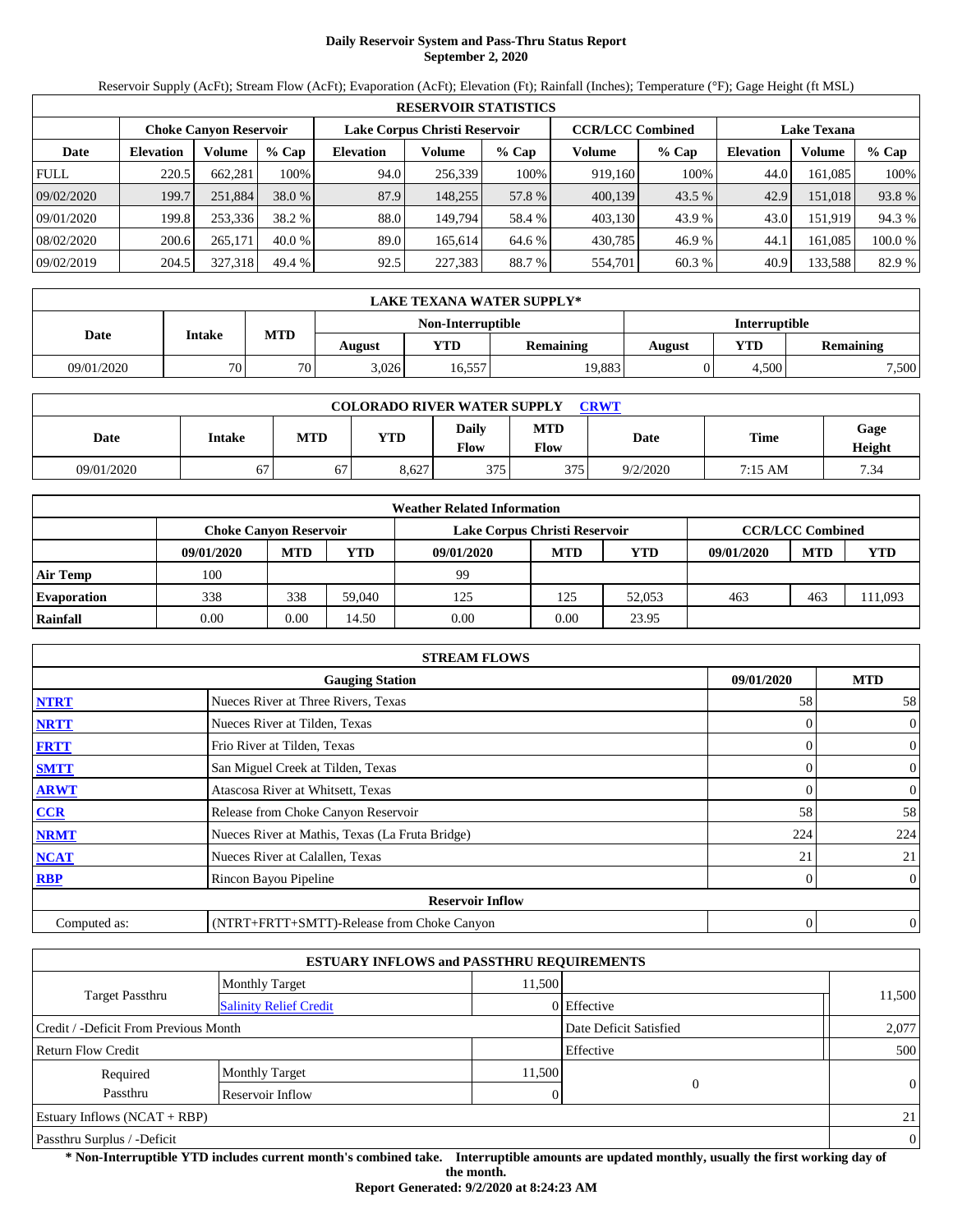# **Daily Reservoir System and Pass-Thru Status Report September 3, 2020**

Reservoir Supply (AcFt); Stream Flow (AcFt); Evaporation (AcFt); Elevation (Ft); Rainfall (Inches); Temperature (°F); Gage Height (ft MSL)

|             | <b>RESERVOIR STATISTICS</b> |                               |          |                               |                         |         |                    |        |                  |         |         |
|-------------|-----------------------------|-------------------------------|----------|-------------------------------|-------------------------|---------|--------------------|--------|------------------|---------|---------|
|             |                             | <b>Choke Canvon Reservoir</b> |          | Lake Corpus Christi Reservoir | <b>CCR/LCC Combined</b> |         | <b>Lake Texana</b> |        |                  |         |         |
| Date        | <b>Elevation</b>            | Volume                        | $%$ Cap  | <b>Elevation</b>              | Volume                  | $%$ Cap | Volume             | % Cap  | <b>Elevation</b> | Volume  | $%$ Cap |
| <b>FULL</b> | 220.5                       | 662.281                       | 100%     | 94.0                          | 256,339                 | 100%    | 919,160            | 100%   | 44.0             | 161.085 | 100%    |
| 09/03/2020  | 199.7                       | 251,884                       | 38.0 %   | 88.0                          | 149.794                 | 58.4 %  | 401,678            | 43.7 % | 42.9             | 151.018 | 93.8%   |
| 09/02/2020  | 199.7                       | 251.884                       | 38.0 %   | 87.9                          | 148.255                 | 57.8 %  | 400.139            | 43.5 % | 42.9             | 151.018 | 93.8%   |
| 08/03/2020  | 200.6                       | 265,171                       | $40.0\%$ | 89.0                          | 165.614                 | 64.6 %  | 430,785            | 46.9 % | 44.1             | 161.085 | 100.0 % |
| 09/03/2019  | 204.5                       | 327,318                       | 49.4 %   | 92.5                          | 227,383                 | 88.7 %  | 554,701            | 60.3 % | 40.8             | 132,746 | 82.4 %  |

|            | LAKE TEXANA WATER SUPPLY* |     |                   |        |           |        |               |                  |  |  |  |
|------------|---------------------------|-----|-------------------|--------|-----------|--------|---------------|------------------|--|--|--|
|            |                           |     | Non-Interruptible |        |           |        | Interruptible |                  |  |  |  |
| Date       | <b>Intake</b>             | MTD | August            | VTD -  | Remaining | August | YTD           | <b>Remaining</b> |  |  |  |
| 09/02/2020 | 69                        | 139 | 3,026             | 16.557 | 19,883    |        | 4.500         | 7,500            |  |  |  |

| <b>COLORADO RIVER WATER SUPPLY</b><br><b>CRWT</b> |                                |     |       |                      |                    |          |         |                |  |  |
|---------------------------------------------------|--------------------------------|-----|-------|----------------------|--------------------|----------|---------|----------------|--|--|
| Date                                              | Intake                         | MTD | YTD   | <b>Daily</b><br>Flow | <b>MTD</b><br>Flow | Date     | Time    | Gage<br>Height |  |  |
| 09/02/2020                                        | $\overline{\phantom{a}}$<br>67 | 135 | 8,694 | 304                  | 679                | 9/3/2020 | 7:15 AM | 7.38           |  |  |

|                    | <b>Weather Related Information</b>                                                        |            |        |            |            |        |            |            |         |  |  |
|--------------------|-------------------------------------------------------------------------------------------|------------|--------|------------|------------|--------|------------|------------|---------|--|--|
|                    | <b>CCR/LCC Combined</b><br>Lake Corpus Christi Reservoir<br><b>Choke Canvon Reservoir</b> |            |        |            |            |        |            |            |         |  |  |
|                    | 09/02/2020                                                                                | <b>MTD</b> | YTD    | 09/02/2020 | <b>MTD</b> | YTD    | 09/02/2020 | <b>MTD</b> | YTD     |  |  |
| <b>Air Temp</b>    | 100                                                                                       |            |        | 97         |            |        |            |            |         |  |  |
| <b>Evaporation</b> | 169                                                                                       | 507        | 59.209 | 288        | 413        | 52.341 | 457        | 920        | 111,550 |  |  |
| Rainfall           | 0.00                                                                                      | 0.00       | 14.50  | 0.00       | 0.00       | 23.95  |            |            |         |  |  |

|              | <b>STREAM FLOWS</b>                             |            |                  |
|--------------|-------------------------------------------------|------------|------------------|
|              | <b>Gauging Station</b>                          | 09/02/2020 | <b>MTD</b>       |
| <b>NTRT</b>  | Nueces River at Three Rivers, Texas             | 62         | 119              |
| <b>NRTT</b>  | Nueces River at Tilden, Texas                   |            | $\boldsymbol{0}$ |
| <b>FRTT</b>  | Frio River at Tilden, Texas                     | 0          | $\overline{0}$   |
| <b>SMTT</b>  | San Miguel Creek at Tilden, Texas               | 0          | $\boldsymbol{0}$ |
| <b>ARWT</b>  | Atascosa River at Whitsett, Texas               |            | $\boldsymbol{0}$ |
| <b>CCR</b>   | Release from Choke Canyon Reservoir             | 58         | 115              |
| <b>NRMT</b>  | Nueces River at Mathis, Texas (La Fruta Bridge) | 208        | 433              |
| <b>NCAT</b>  | Nueces River at Calallen, Texas                 | 16         | 37               |
| <b>RBP</b>   | Rincon Bayou Pipeline                           |            | $\overline{0}$   |
|              | <b>Reservoir Inflow</b>                         |            |                  |
| Computed as: | (NTRT+FRTT+SMTT)-Release from Choke Canyon      | 4          | 4                |

|                                                                 |                               | <b>ESTUARY INFLOWS and PASSTHRU REQUIREMENTS</b> |             |                |  |  |  |
|-----------------------------------------------------------------|-------------------------------|--------------------------------------------------|-------------|----------------|--|--|--|
|                                                                 | <b>Monthly Target</b>         | 11,500                                           |             |                |  |  |  |
| Target Passthru                                                 | <b>Salinity Relief Credit</b> |                                                  | 0 Effective | 11,500         |  |  |  |
| Credit / -Deficit From Previous Month<br>Date Deficit Satisfied |                               |                                                  |             |                |  |  |  |
| <b>Return Flow Credit</b>                                       |                               |                                                  | Effective   | 500            |  |  |  |
| Required                                                        | <b>Monthly Target</b>         | 11,500                                           |             |                |  |  |  |
| Passthru                                                        | Reservoir Inflow              |                                                  | $\theta$    | $\overline{4}$ |  |  |  |
| Estuary Inflows $(NCAT + RBP)$                                  |                               |                                                  |             | 37             |  |  |  |
| Passthru Surplus / -Deficit                                     |                               |                                                  |             | $\mathbf{0}$   |  |  |  |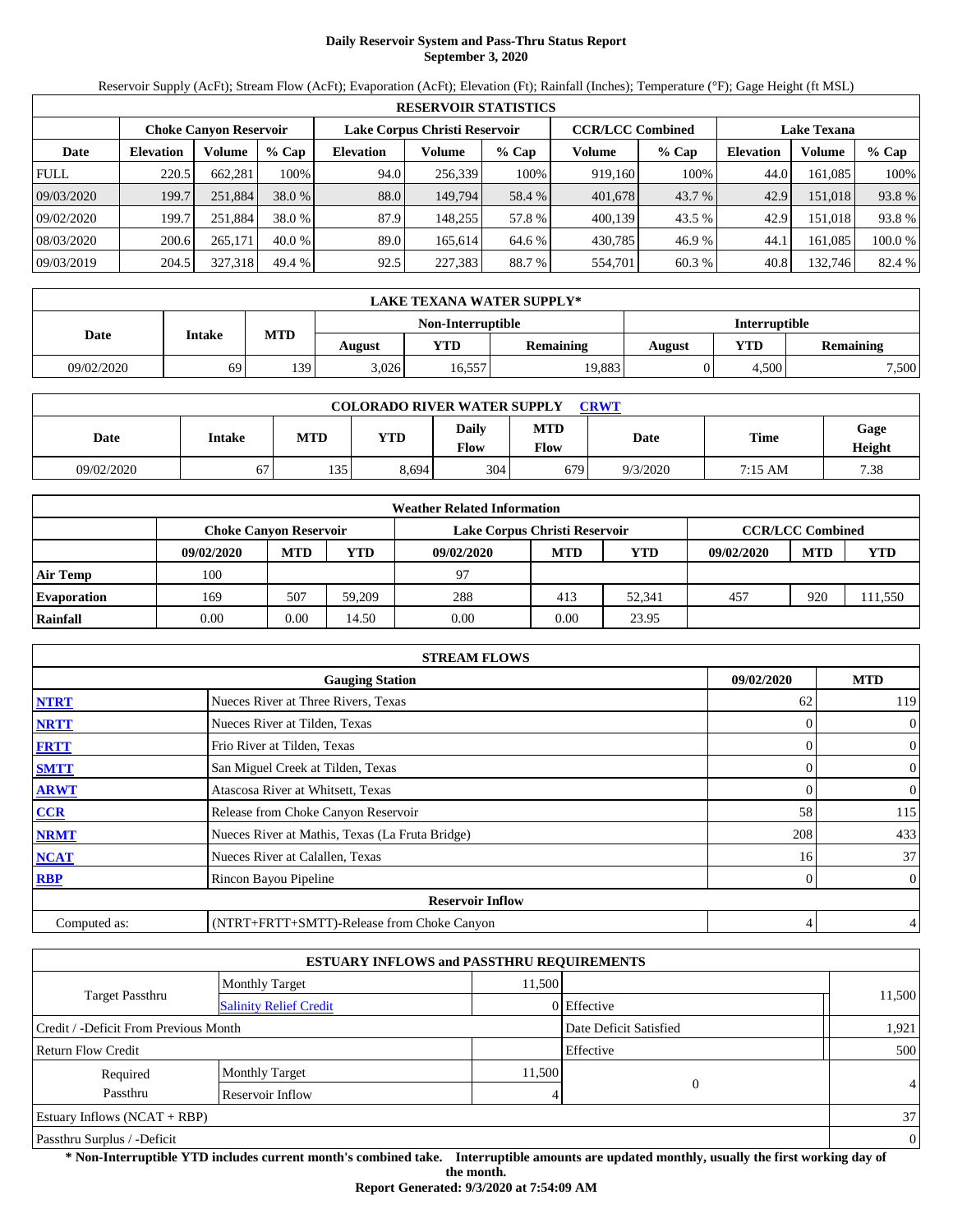# **Daily Reservoir System and Pass-Thru Status Report September 4, 2020**

Reservoir Supply (AcFt); Stream Flow (AcFt); Evaporation (AcFt); Elevation (Ft); Rainfall (Inches); Temperature (°F); Gage Height (ft MSL)

|             | <b>RESERVOIR STATISTICS</b> |                               |          |                  |                               |         |         |                         |                    |         |        |
|-------------|-----------------------------|-------------------------------|----------|------------------|-------------------------------|---------|---------|-------------------------|--------------------|---------|--------|
|             |                             | <b>Choke Canvon Reservoir</b> |          |                  | Lake Corpus Christi Reservoir |         |         | <b>CCR/LCC Combined</b> | <b>Lake Texana</b> |         |        |
| Date        | <b>Elevation</b>            | Volume                        | $%$ Cap  | <b>Elevation</b> | Volume                        | $%$ Cap | Volume  | $%$ Cap                 | <b>Elevation</b>   | Volume  | % Cap  |
| <b>FULL</b> | 220.5                       | 662.281                       | 100%     | 94.0             | 256,339                       | 100%    | 919.160 | 100%                    | 44.0               | 161.085 | 100%   |
| 09/04/2020  | 199.8                       | 253,336                       | 38.2 %   | 88.0             | 149.794                       | 58.4 %  | 403,130 | 43.9 %                  | 42.9               | 151.018 | 93.8%  |
| 09/03/2020  | 199.7                       | 251.884                       | 38.0 %   | 88.0             | 149.794                       | 58.4 %  | 401.678 | 43.7 %                  | 42.9               | 151.018 | 93.8%  |
| 08/04/2020  | 200.6                       | 265,171                       | $40.0\%$ | 88.9             | 163.995                       | 64.0 %  | 429.166 | 46.7 %                  | 44.1               | 161.085 | 100.0% |
| 09/04/2019  | 204.4                       | 325,645                       | 49.1%    | 92.5             | 227,383                       | 88.7 %  | 553,028 | 60.2%                   | 40.8               | 132,746 | 82.4 % |

|            | LAKE TEXANA WATER SUPPLY* |     |        |                   |                  |               |       |           |  |  |
|------------|---------------------------|-----|--------|-------------------|------------------|---------------|-------|-----------|--|--|
|            |                           |     |        | Non-Interruptible |                  | Interruptible |       |           |  |  |
| Date       | Intake                    | MTD | August | <b>YTD</b>        | <b>Remaining</b> | August        | YTD   | Remaining |  |  |
| 09/03/2020 | 69                        | 208 | 3.026  | 16,557            | 19,883           |               | 4.500 | 7,500     |  |  |

| <b>COLORADO RIVER WATER SUPPLY</b><br><b>CRWT</b> |               |     |       |                      |                    |          |         |                |  |  |
|---------------------------------------------------|---------------|-----|-------|----------------------|--------------------|----------|---------|----------------|--|--|
| Date                                              | <b>Intake</b> | MTD | YTD   | <b>Daily</b><br>Flow | MTD<br><b>Flow</b> | Date     | Time    | Gage<br>Height |  |  |
| 09/03/2020                                        | ╭             | 202 | 8,761 | 328                  | .006               | 9/4/2020 | 7:15 AM | 7.36           |  |  |

|                    | <b>Weather Related Information</b>                                                        |            |        |            |            |        |            |            |         |  |  |
|--------------------|-------------------------------------------------------------------------------------------|------------|--------|------------|------------|--------|------------|------------|---------|--|--|
|                    | <b>CCR/LCC Combined</b><br>Lake Corpus Christi Reservoir<br><b>Choke Canvon Reservoir</b> |            |        |            |            |        |            |            |         |  |  |
|                    | 09/03/2020                                                                                | <b>MTD</b> | YTD    | 09/03/2020 | <b>MTD</b> | YTD    | 09/03/2020 | <b>MTD</b> | YTD     |  |  |
| <b>Air Temp</b>    | 100                                                                                       |            |        | 96         |            |        |            |            |         |  |  |
| <b>Evaporation</b> | 203                                                                                       | 710        | 59.412 | 180        | 593        | 52.521 | 383        | .303       | 111,933 |  |  |
| Rainfall           | 0.44                                                                                      | 0.44       | 14.94  | 0.00       | 0.00       | 23.95  |            |            |         |  |  |

|              | <b>STREAM FLOWS</b>                             |            |                |                |
|--------------|-------------------------------------------------|------------|----------------|----------------|
|              | <b>Gauging Station</b>                          | 09/03/2020 |                | <b>MTD</b>     |
| <b>NTRT</b>  | Nueces River at Three Rivers, Texas             |            | 60             | 180            |
| <b>NRTT</b>  | Nueces River at Tilden, Texas                   |            |                | $\mathbf{0}$   |
| <b>FRTT</b>  | Frio River at Tilden, Texas                     |            | $\Omega$       | $\mathbf{0}$   |
| <b>SMTT</b>  | San Miguel Creek at Tilden, Texas               |            | $\overline{0}$ | $\mathbf{0}$   |
| <b>ARWT</b>  | Atascosa River at Whitsett, Texas               |            | 0              | $\mathbf{0}$   |
| <b>CCR</b>   | Release from Choke Canyon Reservoir             |            | 58             | 173            |
| <b>NRMT</b>  | Nueces River at Mathis, Texas (La Fruta Bridge) |            | 200            | 633            |
| <b>NCAT</b>  | Nueces River at Calallen, Texas                 |            |                | 44             |
| <b>RBP</b>   | Rincon Bayou Pipeline                           |            |                | $\overline{0}$ |
|              | <b>Reservoir Inflow</b>                         |            |                |                |
| Computed as: | (NTRT+FRTT+SMTT)-Release from Choke Canyon      |            | 3              | 7 <sub>1</sub> |

|                                       |                               | <b>ESTUARY INFLOWS and PASSTHRU REQUIREMENTS</b> |                        |                |  |  |
|---------------------------------------|-------------------------------|--------------------------------------------------|------------------------|----------------|--|--|
|                                       | <b>Monthly Target</b>         | 11.500                                           |                        |                |  |  |
| Target Passthru                       | <b>Salinity Relief Credit</b> |                                                  | 0 Effective            | 11,500         |  |  |
| Credit / -Deficit From Previous Month |                               |                                                  | Date Deficit Satisfied | 1,921          |  |  |
| Return Flow Credit                    |                               |                                                  | Effective              | 500            |  |  |
| Required                              | <b>Monthly Target</b>         | 11,500                                           |                        |                |  |  |
| Passthru                              | Reservoir Inflow              |                                                  |                        | 7 <sup>1</sup> |  |  |
| Estuary Inflows $(NCAT + RBP)$        |                               |                                                  |                        |                |  |  |
| Passthru Surplus / -Deficit           |                               |                                                  |                        | $\overline{0}$ |  |  |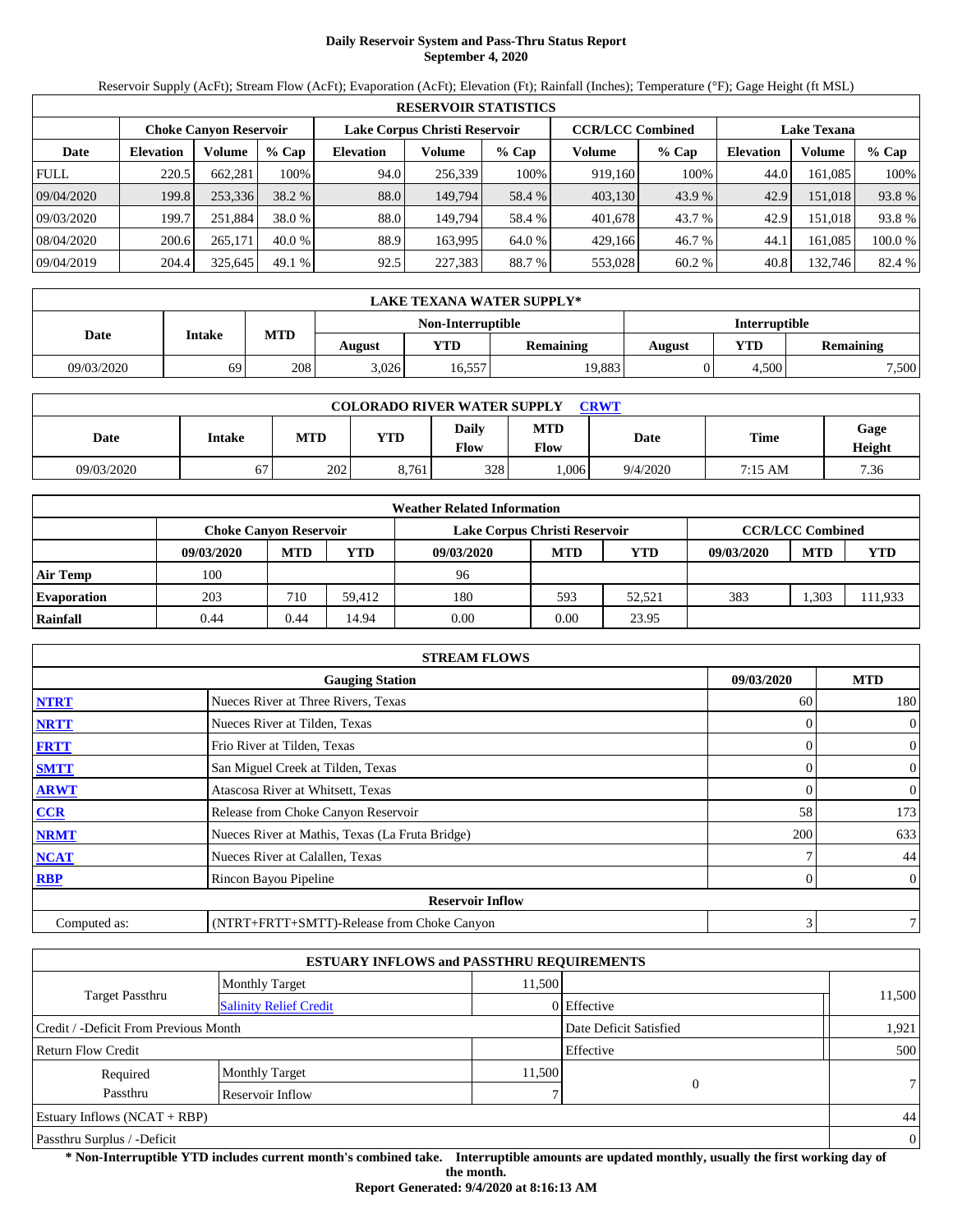# **Daily Reservoir System and Pass-Thru Status Report September 5, 2020**

Reservoir Supply (AcFt); Stream Flow (AcFt); Evaporation (AcFt); Elevation (Ft); Rainfall (Inches); Temperature (°F); Gage Height (ft MSL)

| <b>RESERVOIR STATISTICS</b> |                  |                               |         |                               |         |         |                         |         |                    |               |         |
|-----------------------------|------------------|-------------------------------|---------|-------------------------------|---------|---------|-------------------------|---------|--------------------|---------------|---------|
|                             |                  | <b>Choke Canvon Reservoir</b> |         | Lake Corpus Christi Reservoir |         |         | <b>CCR/LCC Combined</b> |         | <b>Lake Texana</b> |               |         |
| Date                        | <b>Elevation</b> | Volume                        | $%$ Cap | <b>Elevation</b>              | Volume  | $%$ Cap | Volume                  | $%$ Cap | <b>Elevation</b>   | <b>Volume</b> | % Cap   |
| <b>FULL</b>                 | 220.5            | 662.281                       | 100%    | 94.0                          | 256.339 | 100%    | 919,160                 | 100%    | 44.0               | 161.085       | 100%    |
| 09/05/2020                  | 199.7            | 251,884                       | 38.0 %  | 88.0                          | 149,794 | 58.4 %  | 401,678                 | 43.7 %  | 42.9               | 151.018       | 93.8%   |
| 09/04/2020                  | 199.8            | 253,336                       | 38.2 %  | 88.0                          | 149.794 | 58.4 %  | 403.130                 | 43.9 %  | 42.9               | 151.018       | 93.8%   |
| 08/05/2020                  | 200.5            | 263,671                       | 39.8 %  | 88.9                          | 163.995 | 64.0 %  | 427.666                 | 46.5 %  | 44.                | 161.085       | 100.0 % |
| 09/05/2019                  | 204.5            | 327,318                       | 49.4 %  | 92.4                          | 225,500 | 88.0 %  | 552,818                 | 60.1 %  | 40.7               | 131,905       | 81.9 %  |

| LAKE TEXANA WATER SUPPLY* |        |     |        |                   |                  |               |            |           |  |  |
|---------------------------|--------|-----|--------|-------------------|------------------|---------------|------------|-----------|--|--|
|                           |        |     |        | Non-Interruptible |                  | Interruptible |            |           |  |  |
| Date                      | Intake | MTD | August | <b>YTD</b>        | <b>Remaining</b> | August        | <b>YTD</b> | Remaining |  |  |
| 09/04/2020                | 108    | 316 | 3.026  | 16,557            | 19,883           |               | 4.500      | 7,500     |  |  |

| <b>COLORADO RIVER WATER SUPPLY</b><br><b>CRWT</b> |        |            |       |               |             |             |             |                |  |  |  |
|---------------------------------------------------|--------|------------|-------|---------------|-------------|-------------|-------------|----------------|--|--|--|
| Date                                              | Intake | <b>MTD</b> | YTD   | Daily<br>Flow | MTD<br>Flow | <b>Date</b> | <b>Time</b> | Gage<br>Height |  |  |  |
| 09/04/2020                                        | 25     | 227<br>∠∠  | 8.786 | 326           | .332        | 9/5/2020    | 7:15 AM     | 7.56           |  |  |  |

| <b>Weather Related Information</b> |            |                                                                                           |        |            |            |            |            |            |            |  |  |
|------------------------------------|------------|-------------------------------------------------------------------------------------------|--------|------------|------------|------------|------------|------------|------------|--|--|
|                                    |            | <b>CCR/LCC Combined</b><br>Lake Corpus Christi Reservoir<br><b>Choke Canvon Reservoir</b> |        |            |            |            |            |            |            |  |  |
|                                    | 09/04/2020 | <b>MTD</b>                                                                                | YTD    | 09/04/2020 | <b>MTD</b> | <b>YTD</b> | 09/04/2020 | <b>MTD</b> | <b>YTD</b> |  |  |
| <b>Air Temp</b>                    | 85         |                                                                                           |        | 89         |            |            |            |            |            |  |  |
| <b>Evaporation</b>                 | 186        | 896                                                                                       | 59.598 | 198        | 791        | 52.719     | 384        | . 687      | 112,317    |  |  |
| Rainfall                           | 0.00       | 0.44                                                                                      | 14.94  | 0.10       | 0.10       | 24.05      |            |            |            |  |  |

| <b>STREAM FLOWS</b>                                |                                                 |          |                |  |  |  |  |  |  |
|----------------------------------------------------|-------------------------------------------------|----------|----------------|--|--|--|--|--|--|
| <b>MTD</b><br>09/04/2020<br><b>Gauging Station</b> |                                                 |          |                |  |  |  |  |  |  |
| <b>NTRT</b>                                        | Nueces River at Three Rivers, Texas             | 63       | 243            |  |  |  |  |  |  |
| <b>NRTT</b>                                        | Nueces River at Tilden, Texas                   | $\Omega$ | $\overline{0}$ |  |  |  |  |  |  |
| <b>FRTT</b>                                        | Frio River at Tilden, Texas                     |          | $\mathbf{0}$   |  |  |  |  |  |  |
| <b>SMTT</b>                                        | San Miguel Creek at Tilden, Texas               | $\Omega$ | $\mathbf{0}$   |  |  |  |  |  |  |
| <b>ARWT</b>                                        | Atascosa River at Whitsett, Texas               | $\Omega$ | $\mathbf{0}$   |  |  |  |  |  |  |
| <b>CCR</b>                                         | Release from Choke Canyon Reservoir             | 58       | 230            |  |  |  |  |  |  |
| <b>NRMT</b>                                        | Nueces River at Mathis, Texas (La Fruta Bridge) | 208      | 842            |  |  |  |  |  |  |
| <b>NCAT</b>                                        | Nueces River at Calallen, Texas                 |          | 44             |  |  |  |  |  |  |
| <b>RBP</b>                                         | Rincon Bayou Pipeline                           |          | $\overline{0}$ |  |  |  |  |  |  |
|                                                    | <b>Reservoir Inflow</b>                         |          |                |  |  |  |  |  |  |
| Computed as:                                       | (NTRT+FRTT+SMTT)-Release from Choke Canyon      | 5        | 13             |  |  |  |  |  |  |

| <b>ESTUARY INFLOWS and PASSTHRU REQUIREMENTS</b>                |                               |        |             |        |  |  |  |  |
|-----------------------------------------------------------------|-------------------------------|--------|-------------|--------|--|--|--|--|
|                                                                 | <b>Monthly Target</b>         | 11,500 |             |        |  |  |  |  |
| <b>Target Passthru</b>                                          | <b>Salinity Relief Credit</b> |        | 0 Effective | 11,500 |  |  |  |  |
| Credit / -Deficit From Previous Month<br>Date Deficit Satisfied |                               |        |             |        |  |  |  |  |
| Effective<br>Return Flow Credit                                 |                               |        |             |        |  |  |  |  |
| Required                                                        | <b>Monthly Target</b>         | 11,500 |             |        |  |  |  |  |
| Passthru                                                        | 13                            | 13     |             |        |  |  |  |  |
| Estuary Inflows $(NCAT + RBP)$                                  |                               |        |             |        |  |  |  |  |
| Passthru Surplus / -Deficit                                     |                               |        |             |        |  |  |  |  |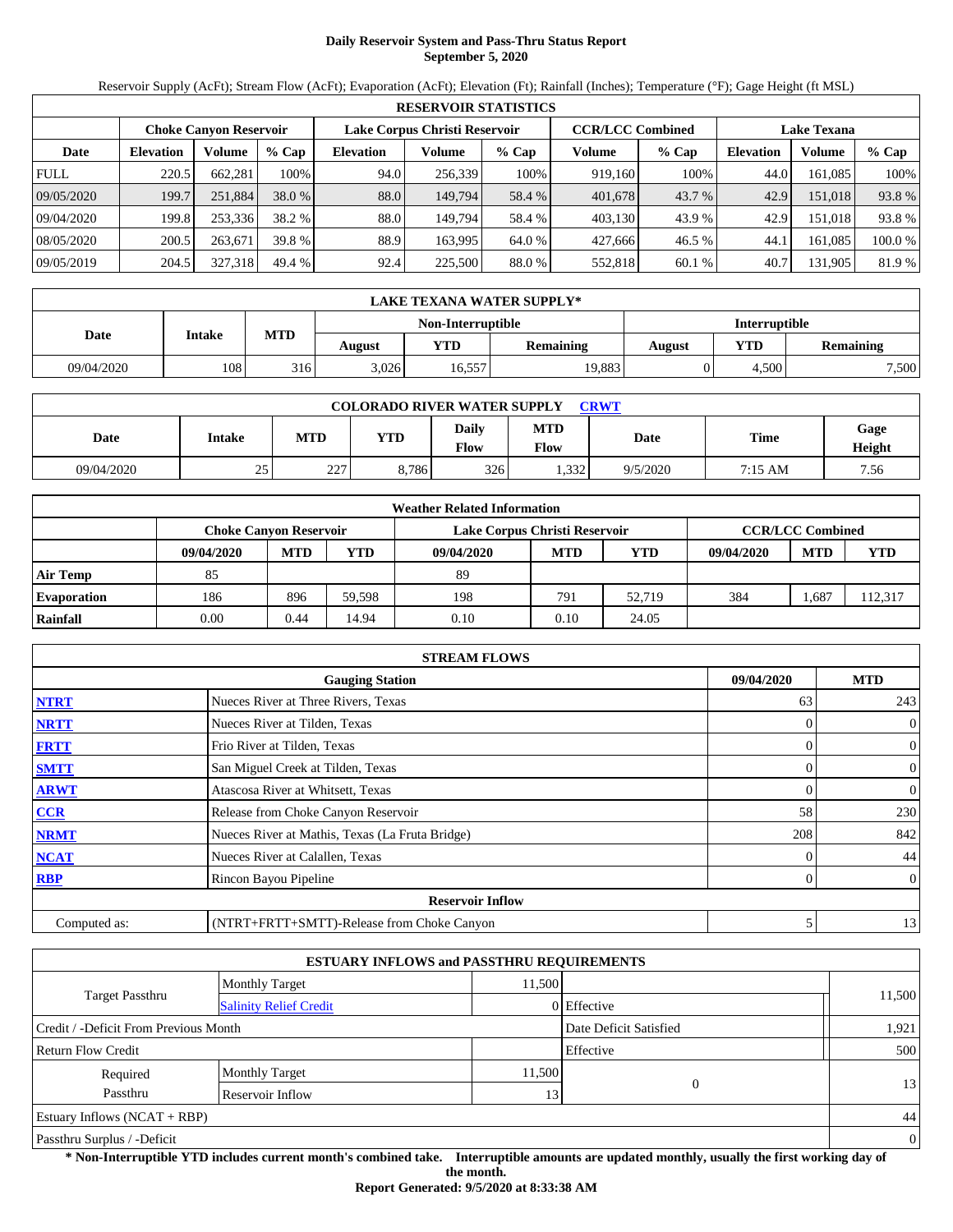# **Daily Reservoir System and Pass-Thru Status Report September 6, 2020**

Reservoir Supply (AcFt); Stream Flow (AcFt); Evaporation (AcFt); Elevation (Ft); Rainfall (Inches); Temperature (°F); Gage Height (ft MSL)

| <b>RESERVOIR STATISTICS</b> |                  |                               |         |                               |         |         |                         |          |                    |         |         |
|-----------------------------|------------------|-------------------------------|---------|-------------------------------|---------|---------|-------------------------|----------|--------------------|---------|---------|
|                             |                  | <b>Choke Canvon Reservoir</b> |         | Lake Corpus Christi Reservoir |         |         | <b>CCR/LCC Combined</b> |          | <b>Lake Texana</b> |         |         |
| Date                        | <b>Elevation</b> | Volume                        | $%$ Cap | <b>Elevation</b>              | Volume  | $%$ Cap | Volume                  | % Cap    | <b>Elevation</b>   | Volume  | $%$ Cap |
| <b>FULL</b>                 | 220.5            | 662.281                       | 100%    | 94.0                          | 256,339 | 100%    | 919,160                 | 100%     | 44.0               | 161.085 | 100%    |
| 09/06/2020                  | 199.7            | 251,884                       | 38.0 %  | 87.9                          | 148.255 | 57.8 %  | 400,139                 | $43.5\%$ | 42.9               | 151.018 | 93.8%   |
| 09/05/2020                  | 199.7            | 251.884                       | 38.0 %  | 88.0                          | 149.794 | 58.4 %  | 401.678                 | 43.7 %   | 42.9               | 151.018 | 93.8%   |
| 08/06/2020                  | 200.5            | 263,671                       | 39.8 %  | 88.9                          | 163.995 | 64.0 %  | 427,666                 | 46.5 %   | 44.1               | 161.085 | 100.0 % |
| 09/06/2019                  | 204.6            | 328,994                       | 49.6 %  | 92.5                          | 227,383 | 88.7 %  | 556,377                 | 60.5 %   | 40.7               | 131.905 | 81.9 %  |

| LAKE TEXANA WATER SUPPLY* |               |     |        |                   |           |               |       |                  |  |  |
|---------------------------|---------------|-----|--------|-------------------|-----------|---------------|-------|------------------|--|--|
|                           |               |     |        | Non-Interruptible |           | Interruptible |       |                  |  |  |
| Date                      | <b>Intake</b> | MTD | August | VTD -             | Remaining | August        | YTD   | <b>Remaining</b> |  |  |
| 09/05/2020                | 134'          | 450 | 3,026  | 16.557            | 19,883    |               | 4.500 | 7,500            |  |  |

| <b>COLORADO RIVER WATER SUPPLY</b><br>CRWT |               |            |            |                      |                    |          |         |                |  |  |
|--------------------------------------------|---------------|------------|------------|----------------------|--------------------|----------|---------|----------------|--|--|
| Date                                       | <b>Intake</b> | <b>MTD</b> | <b>YTD</b> | <b>Daily</b><br>Flow | <b>MTD</b><br>Flow | Date     | Time    | Gage<br>Height |  |  |
| 09/05/2020                                 |               | 227<br>∠∠  | 8,786      | 572                  | .904               | 9/6/2020 | 7:15 AM | 8.31           |  |  |

| <b>Weather Related Information</b> |            |                                                                                           |        |            |            |        |            |            |         |  |  |
|------------------------------------|------------|-------------------------------------------------------------------------------------------|--------|------------|------------|--------|------------|------------|---------|--|--|
|                                    |            | <b>CCR/LCC Combined</b><br>Lake Corpus Christi Reservoir<br><b>Choke Canvon Reservoir</b> |        |            |            |        |            |            |         |  |  |
|                                    | 09/05/2020 | <b>MTD</b>                                                                                | YTD    | 09/05/2020 | <b>MTD</b> | YTD    | 09/05/2020 | <b>MTD</b> | YTD     |  |  |
| <b>Air Temp</b>                    | 91         |                                                                                           |        | 90         |            |        |            |            |         |  |  |
| <b>Evaporation</b>                 | 236        | 1.132                                                                                     | 59.834 | 116        | 907        | 52,835 | 352        | 2.039      | 112,669 |  |  |
| Rainfall                           | 0.00       | 0.44                                                                                      | 14.94  | 0.00       | 0.10       | 24.05  |            |            |         |  |  |

| <b>STREAM FLOWS</b>                                |                                                       |     |                |  |  |  |  |  |  |
|----------------------------------------------------|-------------------------------------------------------|-----|----------------|--|--|--|--|--|--|
| <b>MTD</b><br>09/05/2020<br><b>Gauging Station</b> |                                                       |     |                |  |  |  |  |  |  |
| <b>NTRT</b>                                        | Nueces River at Three Rivers, Texas                   | 60  | 303            |  |  |  |  |  |  |
| <b>NRTT</b>                                        | Nueces River at Tilden, Texas                         |     | $\overline{0}$ |  |  |  |  |  |  |
| <b>FRTT</b>                                        | Frio River at Tilden, Texas                           |     | $\overline{0}$ |  |  |  |  |  |  |
| <b>SMTT</b>                                        | San Miguel Creek at Tilden, Texas                     | 0   | $\overline{0}$ |  |  |  |  |  |  |
| <b>ARWT</b>                                        | Atascosa River at Whitsett, Texas                     | 0   | $\overline{0}$ |  |  |  |  |  |  |
| <b>CCR</b>                                         | Release from Choke Canyon Reservoir                   | 58  | 288            |  |  |  |  |  |  |
| <b>NRMT</b>                                        | Nueces River at Mathis, Texas (La Fruta Bridge)       | 208 | 1,050          |  |  |  |  |  |  |
| <b>NCAT</b>                                        | Nueces River at Calallen, Texas                       | 13  | 57             |  |  |  |  |  |  |
| <b>RBP</b>                                         | Rincon Bayou Pipeline                                 | 0   | $\overline{0}$ |  |  |  |  |  |  |
|                                                    | <b>Reservoir Inflow</b>                               |     |                |  |  |  |  |  |  |
| Computed as:                                       | 3<br>15<br>(NTRT+FRTT+SMTT)-Release from Choke Canyon |     |                |  |  |  |  |  |  |

| <b>ESTUARY INFLOWS and PASSTHRU REQUIREMENTS</b> |                               |                 |             |        |  |  |  |  |  |
|--------------------------------------------------|-------------------------------|-----------------|-------------|--------|--|--|--|--|--|
|                                                  | <b>Monthly Target</b>         | 11.500          |             |        |  |  |  |  |  |
| Target Passthru                                  | <b>Salinity Relief Credit</b> |                 | 0 Effective | 11,500 |  |  |  |  |  |
| Credit / -Deficit From Previous Month            | 1,921                         |                 |             |        |  |  |  |  |  |
| Return Flow Credit                               | Effective                     |                 |             |        |  |  |  |  |  |
| Required                                         | <b>Monthly Target</b>         | 11,500          |             |        |  |  |  |  |  |
| Passthru                                         | Reservoir Inflow              | 15 <sub>1</sub> |             | 15     |  |  |  |  |  |
| Estuary Inflows $(NCAT + RBP)$                   |                               |                 |             |        |  |  |  |  |  |
| Passthru Surplus / -Deficit                      |                               |                 |             |        |  |  |  |  |  |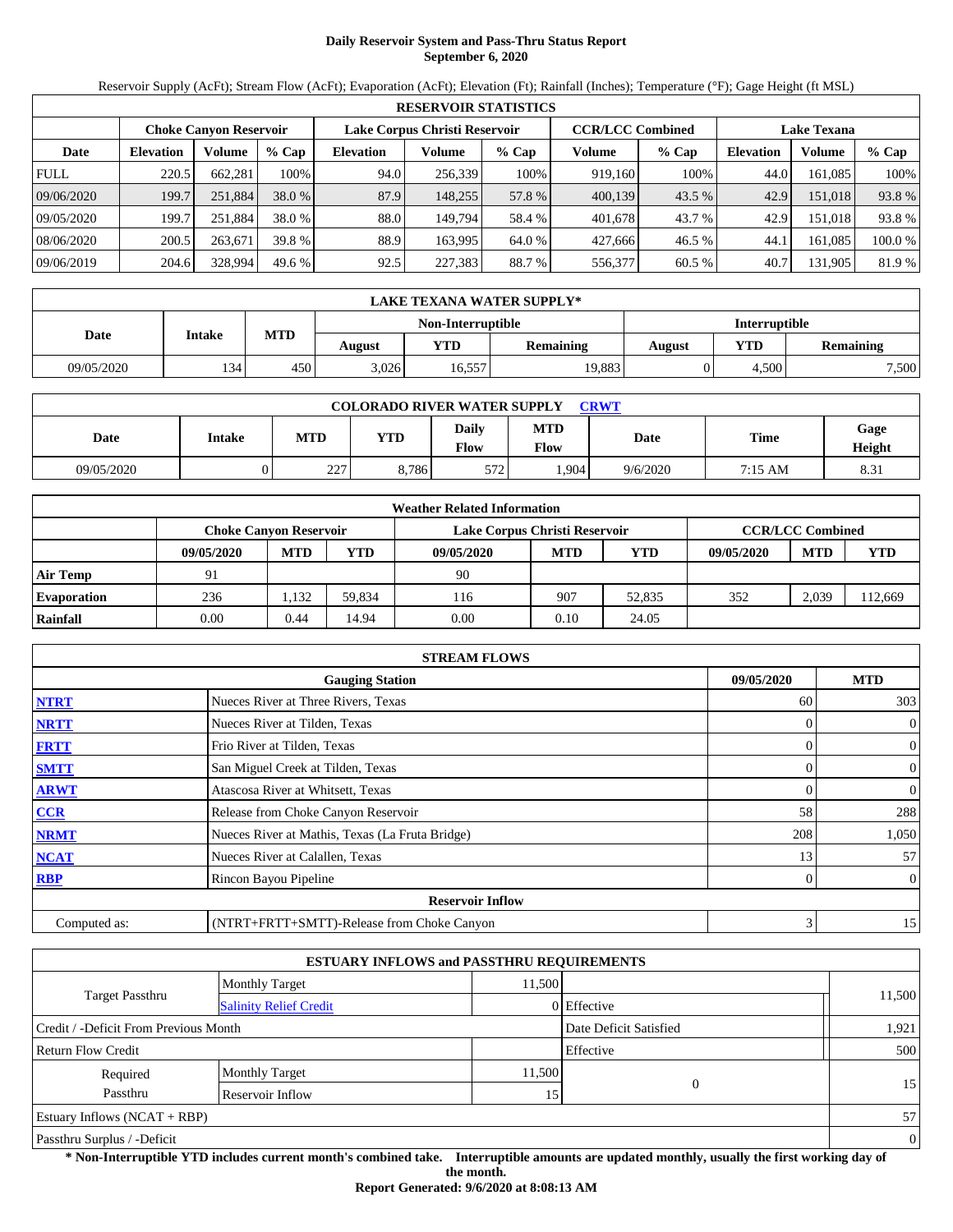# **Daily Reservoir System and Pass-Thru Status Report September 7, 2020**

Reservoir Supply (AcFt); Stream Flow (AcFt); Evaporation (AcFt); Elevation (Ft); Rainfall (Inches); Temperature (°F); Gage Height (ft MSL)

| <b>RESERVOIR STATISTICS</b> |                                                                |         |         |                  |         |         |         |                         |                    |               |        |
|-----------------------------|----------------------------------------------------------------|---------|---------|------------------|---------|---------|---------|-------------------------|--------------------|---------------|--------|
|                             | Lake Corpus Christi Reservoir<br><b>Choke Canyon Reservoir</b> |         |         |                  |         |         |         | <b>CCR/LCC Combined</b> | <b>Lake Texana</b> |               |        |
| Date                        | <b>Elevation</b>                                               | Volume  | $%$ Cap | <b>Elevation</b> | Volume  | $%$ Cap | Volume  | $%$ Cap                 | <b>Elevation</b>   | <b>Volume</b> | % Cap  |
| <b>FULL</b>                 | 220.5                                                          | 662.281 | 100%    | 94.0             | 256.339 | 100%    | 919.160 | 100%                    | 44.0               | 161.085       | 100%   |
| 09/07/2020                  | 199.7                                                          | 251,884 | 38.0 %  | 87.9             | 148,255 | 57.8 %  | 400,139 | 43.5 %                  | 42.9               | 151,018       | 93.8%  |
| 09/06/2020                  | 199.7                                                          | 251.884 | 38.0 %  | 87.9             | 148.255 | 57.8 %  | 400,139 | 43.5 %                  | 42.9               | 151.018       | 93.8%  |
| 08/07/2020                  | 200.5                                                          | 263,671 | 39.8 %  | 88.8             | 162.385 | 63.3 %  | 426.056 | 46.4 %                  | 44.0               | 161.085       | 100.0% |
| 09/07/2019                  | 204.6                                                          | 328,994 | 49.6 %  | 92.4             | 225,500 | 88.0 %  | 554.494 | 60.3 %                  | 40.6               | 131,068       | 81.4 % |

|            | LAKE TEXANA WATER SUPPLY* |     |        |                   |                  |               |            |           |  |  |  |
|------------|---------------------------|-----|--------|-------------------|------------------|---------------|------------|-----------|--|--|--|
|            |                           |     |        | Non-Interruptible |                  | Interruptible |            |           |  |  |  |
| Date       | Intake                    | MTD | August | YTD               | <b>Remaining</b> | August        | <b>YTD</b> | Remaining |  |  |  |
| 09/06/2020 | 134'                      | 585 | 3,026  | 16,557            | 19,883           |               | 4.500      | 7,500     |  |  |  |

| <b>COLORADO RIVER WATER SUPPLY</b><br><b>CRWT</b> |        |           |            |                      |                    |          |         |                |  |  |
|---------------------------------------------------|--------|-----------|------------|----------------------|--------------------|----------|---------|----------------|--|--|
| Date                                              | Intake | MTD       | <b>YTD</b> | <b>Daily</b><br>Flow | MTD<br><b>Flow</b> | Date     | Time    | Gage<br>Height |  |  |
| 09/06/2020                                        |        | つつつ<br>∠∠ | 8,786      | .294                 | 5,198              | 9/7/2020 | 7:15 AM | 8.91           |  |  |

| <b>Weather Related Information</b> |                        |            |        |                               |                         |            |            |            |            |  |  |
|------------------------------------|------------------------|------------|--------|-------------------------------|-------------------------|------------|------------|------------|------------|--|--|
|                                    | Choke Canvon Reservoir |            |        | Lake Corpus Christi Reservoir | <b>CCR/LCC Combined</b> |            |            |            |            |  |  |
|                                    | 09/06/2020             | <b>MTD</b> | YTD    | 09/06/2020                    | <b>MTD</b>              | <b>YTD</b> | 09/06/2020 | <b>MTD</b> | <b>YTD</b> |  |  |
| <b>Air Temp</b>                    | 91                     |            |        | 91                            |                         |            |            |            |            |  |  |
| <b>Evaporation</b>                 | 219                    | .351       | 60.053 | 107                           | 1.014                   | 52,942     | 326        | 2.365      | 112,995    |  |  |
| Rainfall                           | 0.03                   | 0.47       | 14.97  | 0.05                          | 0.15                    | 24.10      |            |            |            |  |  |

| <b>STREAM FLOWS</b>                  |                                                 |     |                |  |  |  |  |  |
|--------------------------------------|-------------------------------------------------|-----|----------------|--|--|--|--|--|
| 09/06/2020<br><b>Gauging Station</b> |                                                 |     |                |  |  |  |  |  |
| <b>NTRT</b>                          | Nueces River at Three Rivers, Texas             | 59  | 362            |  |  |  |  |  |
| <b>NRTT</b>                          | Nueces River at Tilden, Texas                   |     | $\overline{0}$ |  |  |  |  |  |
| <b>FRTT</b>                          | Frio River at Tilden, Texas                     |     | $\overline{0}$ |  |  |  |  |  |
| <b>SMTT</b>                          | San Miguel Creek at Tilden, Texas               | 0   | $\overline{0}$ |  |  |  |  |  |
| <b>ARWT</b>                          | Atascosa River at Whitsett, Texas               | 0   | $\overline{0}$ |  |  |  |  |  |
| <b>CCR</b>                           | Release from Choke Canyon Reservoir             | 58  | 345            |  |  |  |  |  |
| <b>NRMT</b>                          | Nueces River at Mathis, Texas (La Fruta Bridge) | 202 | 1,253          |  |  |  |  |  |
| <b>NCAT</b>                          | Nueces River at Calallen, Texas                 | 57  | 114            |  |  |  |  |  |
| <b>RBP</b>                           | Rincon Bayou Pipeline                           | 0   | $\overline{0}$ |  |  |  |  |  |
|                                      | <b>Reservoir Inflow</b>                         |     |                |  |  |  |  |  |
| Computed as:                         | (NTRT+FRTT+SMTT)-Release from Choke Canyon      | 2   | 17             |  |  |  |  |  |

| <b>ESTUARY INFLOWS and PASSTHRU REQUIREMENTS</b>                |                               |        |             |        |  |  |  |  |  |
|-----------------------------------------------------------------|-------------------------------|--------|-------------|--------|--|--|--|--|--|
|                                                                 | <b>Monthly Target</b>         | 11.500 |             |        |  |  |  |  |  |
| Target Passthru                                                 | <b>Salinity Relief Credit</b> |        | 0 Effective | 11,500 |  |  |  |  |  |
| Credit / -Deficit From Previous Month<br>Date Deficit Satisfied |                               |        |             |        |  |  |  |  |  |
| Effective<br><b>Return Flow Credit</b>                          |                               |        |             |        |  |  |  |  |  |
| Required                                                        | <b>Monthly Target</b>         | 11,500 |             |        |  |  |  |  |  |
| Passthru                                                        | Reservoir Inflow              |        | 17.         | 17     |  |  |  |  |  |
| Estuary Inflows $(NCAT + RBP)$                                  |                               |        |             |        |  |  |  |  |  |
| Passthru Surplus / -Deficit                                     |                               |        |             |        |  |  |  |  |  |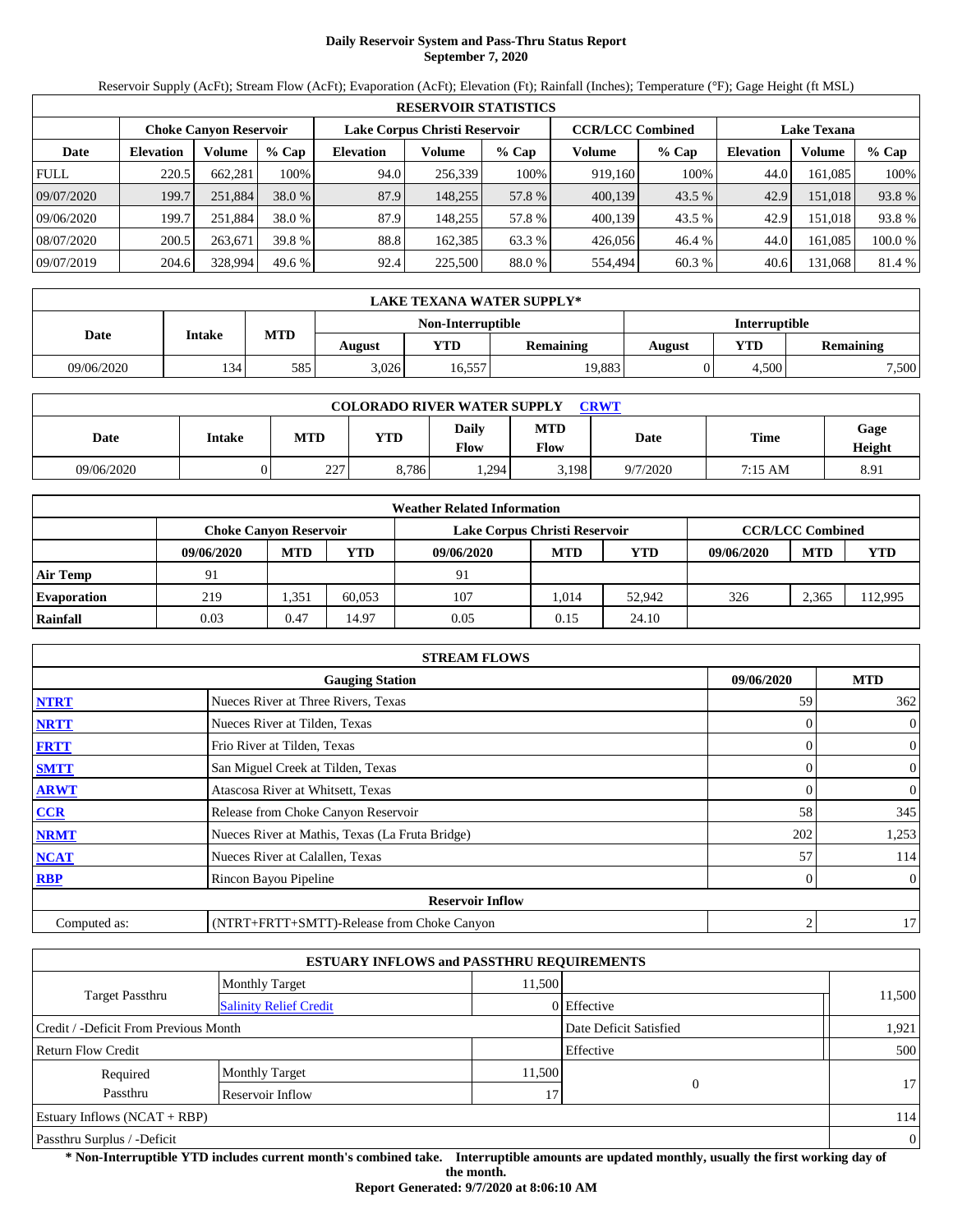# **Daily Reservoir System and Pass-Thru Status Report September 8, 2020**

Reservoir Supply (AcFt); Stream Flow (AcFt); Evaporation (AcFt); Elevation (Ft); Rainfall (Inches); Temperature (°F); Gage Height (ft MSL)

|             | <b>RESERVOIR STATISTICS</b> |                               |         |                               |         |         |                         |         |                    |         |        |  |
|-------------|-----------------------------|-------------------------------|---------|-------------------------------|---------|---------|-------------------------|---------|--------------------|---------|--------|--|
|             |                             | <b>Choke Canvon Reservoir</b> |         | Lake Corpus Christi Reservoir |         |         | <b>CCR/LCC Combined</b> |         | <b>Lake Texana</b> |         |        |  |
| Date        | <b>Elevation</b>            | Volume                        | $%$ Cap | <b>Elevation</b>              | Volume  | $%$ Cap | Volume                  | $%$ Cap | <b>Elevation</b>   | Volume  | % Cap  |  |
| <b>FULL</b> | 220.5                       | 662.281                       | 100%    | 94.0                          | 256,339 | 100%    | 919.160                 | 100%    | 44.0               | 161.085 | 100%   |  |
| 09/08/2020  | 199.7                       | 251,884                       | 38.0 %  | 87.9                          | 148.255 | 57.8 %  | 400,139                 | 43.5 %  | 42.8               | 150,120 | 93.2 % |  |
| 09/07/2020  | 199.7                       | 251.884                       | 38.0 %  | 87.9                          | 148.255 | 57.8 %  | 400.139                 | 43.5 %  | 42.9               | 151.018 | 93.8%  |  |
| 08/08/2020  | 200.5                       | 263,671                       | 39.8 %  | 88.8                          | 162.385 | 63.3 %  | 426,056                 | 46.4 %  | 44.0               | 161.085 | 100.0% |  |
| 09/08/2019  | 204.6                       | 328,994                       | 49.6 %  | 92.4                          | 225,500 | 88.0 %  | 554,494                 | 60.3 %  | 40.6               | 131,068 | 81.4 % |  |

| LAKE TEXANA WATER SUPPLY* |        |     |        |                   |                  |               |            |           |  |  |
|---------------------------|--------|-----|--------|-------------------|------------------|---------------|------------|-----------|--|--|
|                           |        |     |        | Non-Interruptible |                  | Interruptible |            |           |  |  |
| Date                      | Intake | MTD | August | YTD               | <b>Remaining</b> | August        | <b>YTD</b> | Remaining |  |  |
| 09/07/2020                | 135    | 720 | 3,026  | 16,557            | 19,883           |               | 4.500      | 7,500     |  |  |

| <b>COLORADO RIVER WATER SUPPLY</b><br>CRWT |        |            |            |               |                           |          |         |                |  |  |
|--------------------------------------------|--------|------------|------------|---------------|---------------------------|----------|---------|----------------|--|--|
| Date                                       | Intake | <b>MTD</b> | <b>YTD</b> | Daily<br>Flow | <b>MTD</b><br><b>Flow</b> | Date     | Time    | Gage<br>Height |  |  |
| 09/07/2020                                 |        | 227<br>∠∠  | 8,786      | 1,513         | 4,710                     | 9/8/2020 | 7:15 AM | 9.90           |  |  |

| <b>Weather Related Information</b> |                        |            |        |                               |                         |            |            |            |            |  |  |
|------------------------------------|------------------------|------------|--------|-------------------------------|-------------------------|------------|------------|------------|------------|--|--|
|                                    | Choke Canvon Reservoir |            |        | Lake Corpus Christi Reservoir | <b>CCR/LCC Combined</b> |            |            |            |            |  |  |
|                                    | 09/07/2020             | <b>MTD</b> | YTD    | 09/07/2020                    | <b>MTD</b>              | <b>YTD</b> | 09/07/2020 | <b>MTD</b> | <b>YTD</b> |  |  |
| <b>Air Temp</b>                    | 89                     |            |        | 89                            |                         |            |            |            |            |  |  |
| <b>Evaporation</b>                 | 143                    | .494       | 60.196 | 161                           | 1.175                   | 53.103     | 304        | 2.669      | 113,299    |  |  |
| Rainfall                           | 0.00                   | 0.47       | 14.97  | 0.00                          | 0.15                    | 24.10      |            |            |            |  |  |

| <b>STREAM FLOWS</b>                                |                                                 |     |                  |  |  |  |  |  |
|----------------------------------------------------|-------------------------------------------------|-----|------------------|--|--|--|--|--|
| <b>MTD</b><br>09/07/2020<br><b>Gauging Station</b> |                                                 |     |                  |  |  |  |  |  |
| <b>NTRT</b>                                        | Nueces River at Three Rivers, Texas             | 59  | 421              |  |  |  |  |  |
| <b>NRTT</b>                                        | Nueces River at Tilden, Texas                   | 250 | 250              |  |  |  |  |  |
| <b>FRTT</b>                                        | Frio River at Tilden, Texas                     |     | 0                |  |  |  |  |  |
| <b>SMTT</b>                                        | San Miguel Creek at Tilden, Texas               |     | $\overline{0}$   |  |  |  |  |  |
| <b>ARWT</b>                                        | Atascosa River at Whitsett, Texas               |     | $\boldsymbol{0}$ |  |  |  |  |  |
| <b>CCR</b>                                         | Release from Choke Canyon Reservoir             | 58  | 403              |  |  |  |  |  |
| <b>NRMT</b>                                        | Nueces River at Mathis, Texas (La Fruta Bridge) | 202 | 1,455            |  |  |  |  |  |
| <b>NCAT</b>                                        | Nueces River at Calallen, Texas                 | 39  | 153              |  |  |  |  |  |
| <b>RBP</b>                                         | Rincon Bayou Pipeline                           |     | $\overline{0}$   |  |  |  |  |  |
|                                                    | <b>Reservoir Inflow</b>                         |     |                  |  |  |  |  |  |
| Computed as:                                       | (NTRT+FRTT+SMTT)-Release from Choke Canyon      | 2   | 18               |  |  |  |  |  |

| <b>ESTUARY INFLOWS and PASSTHRU REQUIREMENTS</b>                |                               |        |             |                |  |  |  |  |  |
|-----------------------------------------------------------------|-------------------------------|--------|-------------|----------------|--|--|--|--|--|
|                                                                 | <b>Monthly Target</b>         | 11,500 |             |                |  |  |  |  |  |
| Target Passthru                                                 | <b>Salinity Relief Credit</b> |        | 0 Effective | 11,500         |  |  |  |  |  |
| Credit / -Deficit From Previous Month<br>Date Deficit Satisfied |                               |        |             |                |  |  |  |  |  |
| Effective<br><b>Return Flow Credit</b>                          |                               |        |             |                |  |  |  |  |  |
| Required                                                        | Monthly Target                | 11,500 |             |                |  |  |  |  |  |
| Passthru                                                        | Reservoir Inflow<br>18        |        |             | 18             |  |  |  |  |  |
| Estuary Inflows $(NCAT + RBP)$                                  |                               |        |             |                |  |  |  |  |  |
| Passthru Surplus / -Deficit                                     |                               |        |             | $\overline{0}$ |  |  |  |  |  |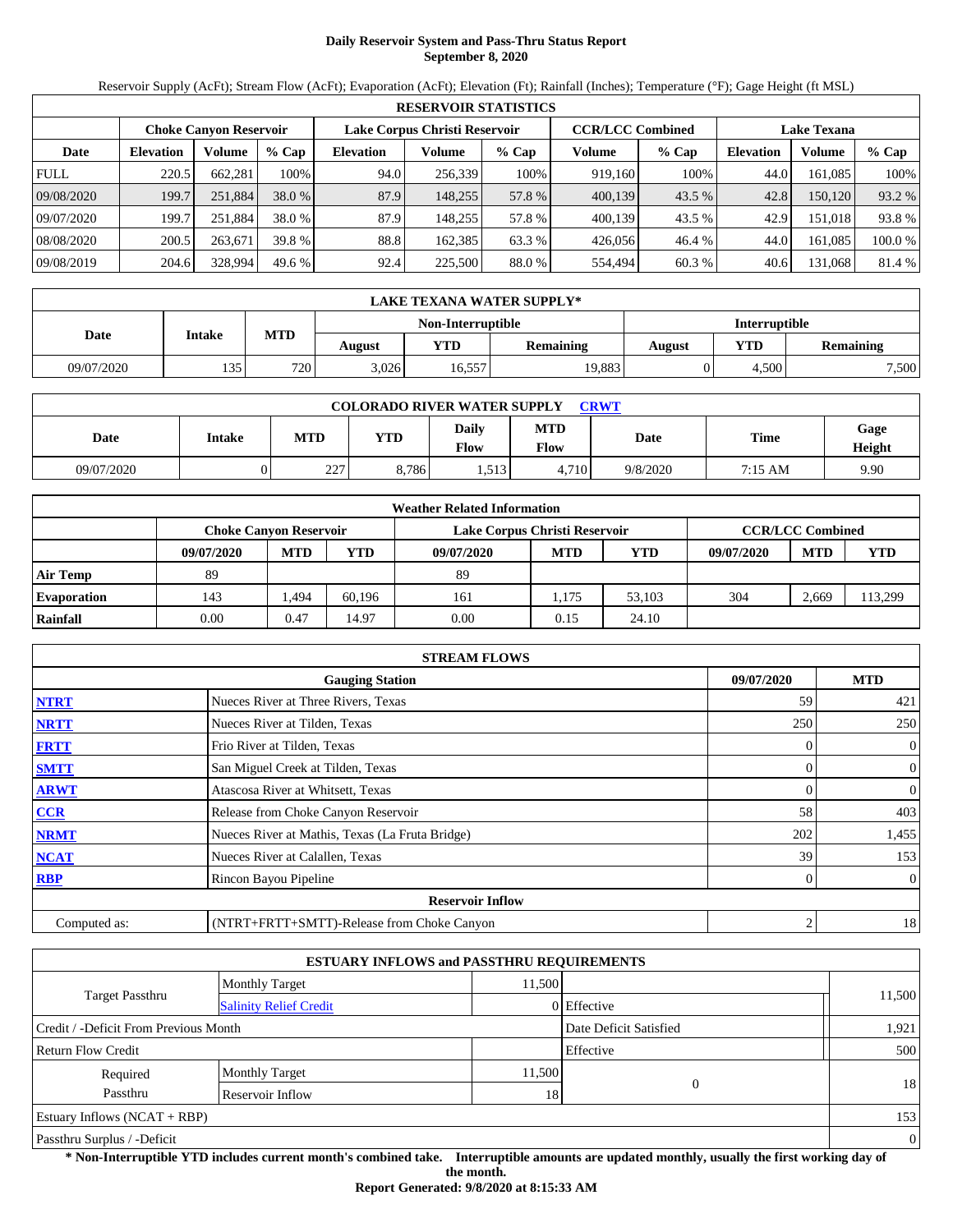# **Daily Reservoir System and Pass-Thru Status Report September 9, 2020**

Reservoir Supply (AcFt); Stream Flow (AcFt); Evaporation (AcFt); Elevation (Ft); Rainfall (Inches); Temperature (°F); Gage Height (ft MSL)

| <b>RESERVOIR STATISTICS</b> |                  |                               |         |                               |         |         |                         |          |                    |         |         |  |
|-----------------------------|------------------|-------------------------------|---------|-------------------------------|---------|---------|-------------------------|----------|--------------------|---------|---------|--|
|                             |                  | <b>Choke Canvon Reservoir</b> |         | Lake Corpus Christi Reservoir |         |         | <b>CCR/LCC Combined</b> |          | <b>Lake Texana</b> |         |         |  |
| Date                        | <b>Elevation</b> | Volume                        | $%$ Cap | <b>Elevation</b>              | Volume  | $%$ Cap | Volume                  | % Cap    | <b>Elevation</b>   | Volume  | $%$ Cap |  |
| <b>FULL</b>                 | 220.5            | 662.281                       | 100%    | 94.0                          | 256,339 | 100%    | 919,160                 | 100%     | 44.0               | 161.085 | 100%    |  |
| 09/09/2020                  | 199.7            | 251,884                       | 38.0 %  | 87.8                          | 148.255 | 57.8 %  | 400,139                 | $43.5\%$ | 42.8               | 150,120 | 93.2 %  |  |
| 09/08/2020                  | 199.7            | 251.884                       | 38.0 %  | 87.9                          | 148.255 | 57.8 %  | 400.139                 | 43.5 %   | 42.8               | 150.120 | 93.2 %  |  |
| 08/09/2020                  | 200.4            | 262,177                       | 39.6 %  | 88.8                          | 162.385 | 63.3 %  | 424.562                 | 46.2 %   | 44.0               | 161.085 | 100.0 % |  |
| 09/09/2019                  | 204.5            | 327,318                       | 49.4 %  | 92.4                          | 225,500 | 88.0 %  | 552.818                 | 60.1%    | 40.5               | 130,232 | 80.8%   |  |

| LAKE TEXANA WATER SUPPLY* |        |     |        |                                            |        |               |       |       |  |  |
|---------------------------|--------|-----|--------|--------------------------------------------|--------|---------------|-------|-------|--|--|
|                           |        |     |        | Non-Interruptible                          |        | Interruptible |       |       |  |  |
| Date                      | Intake | MTD | August | <b>YTD</b><br>VTD -<br>Remaining<br>August |        |               |       |       |  |  |
| 09/08/2020                | 94     | 814 | 3,026  | 16,557                                     | 19,883 |               | 4.500 | 7,500 |  |  |

| <b>COLORADO RIVER WATER SUPPLY</b><br>CRWT |        |     |       |               |                           |          |             |                |  |  |  |
|--------------------------------------------|--------|-----|-------|---------------|---------------------------|----------|-------------|----------------|--|--|--|
| Date                                       | Intake | MTD | YTD   | Dailv<br>Flow | <b>MTD</b><br><b>Flow</b> | Date     | <b>Time</b> | Gage<br>Height |  |  |  |
| 09/08/2020                                 | 43     | 269 | 8.828 | 3,315         | 8.025                     | 9/9/2020 | 7:15 AM     | 10.93          |  |  |  |

| <b>Weather Related Information</b> |                               |            |        |                               |                         |            |            |            |         |  |  |
|------------------------------------|-------------------------------|------------|--------|-------------------------------|-------------------------|------------|------------|------------|---------|--|--|
|                                    | <b>Choke Canvon Reservoir</b> |            |        | Lake Corpus Christi Reservoir | <b>CCR/LCC Combined</b> |            |            |            |         |  |  |
|                                    | 09/08/2020                    | <b>MTD</b> | YTD    | 09/08/2020                    | <b>MTD</b>              | <b>YTD</b> | 09/08/2020 | <b>MTD</b> | YTD     |  |  |
| <b>Air Temp</b>                    | 92                            |            |        | 93                            |                         |            |            |            |         |  |  |
| <b>Evaporation</b>                 | 194                           | .688       | 60.390 | 125                           | .300                    | 53.228     | 319        | 2.988      | 113,618 |  |  |
| Rainfall                           | 0.04                          | 0.51       | 15.01  | 0.00                          | 0.15                    | 24.10      |            |            |         |  |  |

| <b>STREAM FLOWS</b>                                |                                                 |          |                |  |  |  |  |  |  |
|----------------------------------------------------|-------------------------------------------------|----------|----------------|--|--|--|--|--|--|
| <b>MTD</b><br>09/08/2020<br><b>Gauging Station</b> |                                                 |          |                |  |  |  |  |  |  |
| <b>NTRT</b>                                        | Nueces River at Three Rivers, Texas             | 69       | 491            |  |  |  |  |  |  |
| <b>NRTT</b>                                        | Nueces River at Tilden, Texas                   | 357      | 607            |  |  |  |  |  |  |
| <b>FRTT</b>                                        | Frio River at Tilden, Texas                     | $\Omega$ | $\overline{0}$ |  |  |  |  |  |  |
| <b>SMTT</b>                                        | San Miguel Creek at Tilden, Texas               | 0        | $\overline{0}$ |  |  |  |  |  |  |
| <b>ARWT</b>                                        | Atascosa River at Whitsett, Texas               | 3        | $\mathfrak{Z}$ |  |  |  |  |  |  |
| <b>CCR</b>                                         | Release from Choke Canyon Reservoir             | 58       | 461            |  |  |  |  |  |  |
| <b>NRMT</b>                                        | Nueces River at Mathis, Texas (La Fruta Bridge) | 192      | 1,647          |  |  |  |  |  |  |
| <b>NCAT</b>                                        | Nueces River at Calallen, Texas                 | 17       | 170            |  |  |  |  |  |  |
| <b>RBP</b>                                         | Rincon Bayou Pipeline                           | 0        | $\overline{0}$ |  |  |  |  |  |  |
|                                                    | <b>Reservoir Inflow</b>                         |          |                |  |  |  |  |  |  |
| Computed as:                                       | (NTRT+FRTT+SMTT)-Release from Choke Canyon      | 12       | 30             |  |  |  |  |  |  |

| <b>ESTUARY INFLOWS and PASSTHRU REQUIREMENTS</b>                |                               |        |             |                |  |  |  |  |
|-----------------------------------------------------------------|-------------------------------|--------|-------------|----------------|--|--|--|--|
|                                                                 | <b>Monthly Target</b>         | 11,500 |             |                |  |  |  |  |
| Target Passthru                                                 | <b>Salinity Relief Credit</b> |        | 0 Effective | 11,500         |  |  |  |  |
| Credit / -Deficit From Previous Month<br>Date Deficit Satisfied |                               |        |             |                |  |  |  |  |
| Effective<br><b>Return Flow Credit</b>                          |                               |        |             |                |  |  |  |  |
| Required                                                        | Monthly Target                | 11,500 |             | 30             |  |  |  |  |
| Passthru                                                        | 30<br>Reservoir Inflow        |        |             |                |  |  |  |  |
| Estuary Inflows $(NCAT + RBP)$                                  |                               |        |             |                |  |  |  |  |
| Passthru Surplus / -Deficit                                     |                               |        |             | $\overline{0}$ |  |  |  |  |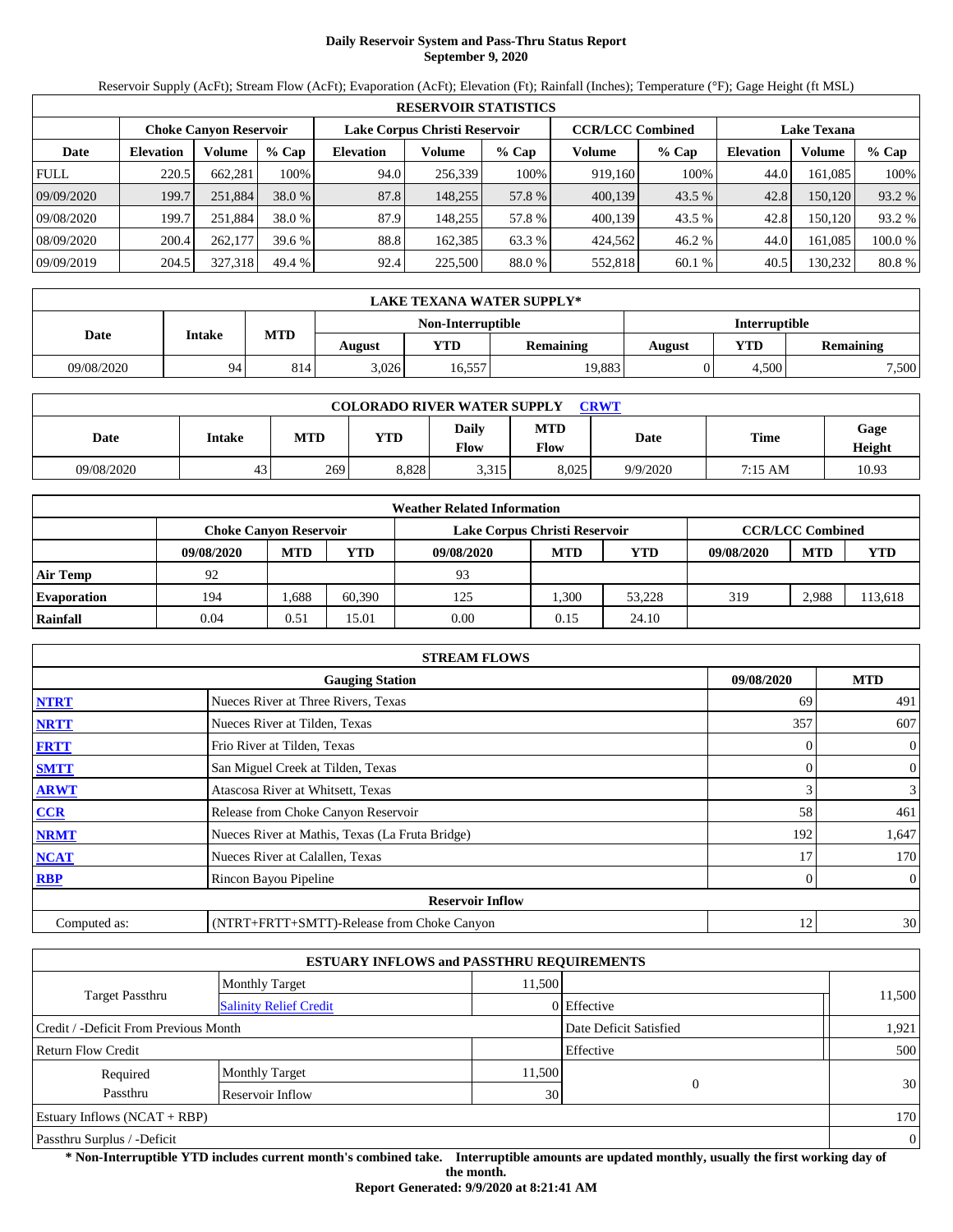# **Daily Reservoir System and Pass-Thru Status Report September 10, 2020**

Reservoir Supply (AcFt); Stream Flow (AcFt); Evaporation (AcFt); Elevation (Ft); Rainfall (Inches); Temperature (°F); Gage Height (ft MSL)

| <b>RESERVOIR STATISTICS</b> |                  |                               |         |                               |         |         |                         |         |                    |         |         |
|-----------------------------|------------------|-------------------------------|---------|-------------------------------|---------|---------|-------------------------|---------|--------------------|---------|---------|
|                             |                  | <b>Choke Canvon Reservoir</b> |         | Lake Corpus Christi Reservoir |         |         | <b>CCR/LCC Combined</b> |         | <b>Lake Texana</b> |         |         |
| Date                        | <b>Elevation</b> | Volume                        | $%$ Cap | <b>Elevation</b>              | Volume  | $%$ Cap | Volume                  | $%$ Cap | <b>Elevation</b>   | Volume  | % Cap   |
| <b>FULL</b>                 | 220.5            | 662.281                       | 100%    | 94.0                          | 256,339 | 100%    | 919.160                 | 100%    | 44.0               | 161.085 | 100%    |
| 09/10/2020                  | 199.9            | 254,794                       | 38.4 %  | 88.0                          | 149.794 | 58.4 %  | 404.588                 | 44.0 %  | 42.8               | 150,120 | 93.2 %  |
| 09/09/2020                  | 199.7            | 251.884                       | 38.0 %  | 87.8                          | 148.255 | 57.8 %  | 400.139                 | 43.5 %  | 42.8               | 150.120 | 93.2 %  |
| 08/10/2020                  | 200.4            | 262,177                       | 39.6 %  | 88.7                          | 160.783 | 62.7 %  | 422,960                 | 46.0%   | 44.0               | 161.085 | 100.0 % |
| 09/10/2019                  | 204.5            | 327,318                       | 49.4 %  | 92.3                          | 223,623 | 87.2 %  | 550,941                 | 59.9 %  | 40.5               | 130,232 | 80.8%   |

|            | LAKE TEXANA WATER SUPPLY* |     |        |                                                 |        |               |       |       |  |  |  |
|------------|---------------------------|-----|--------|-------------------------------------------------|--------|---------------|-------|-------|--|--|--|
|            |                           |     |        | Non-Interruptible                               |        | Interruptible |       |       |  |  |  |
| Date       | Intake                    | MTD | August | <b>YTD</b><br>YTD<br><b>Remaining</b><br>August |        |               |       |       |  |  |  |
| 09/09/2020 | 70                        | 884 | 3,026  | 16,557                                          | 19,883 |               | 4.500 | 7,500 |  |  |  |

| <b>COLORADO RIVER WATER SUPPLY</b><br><b>CRWT</b> |        |            |            |                             |                    |           |             |                |  |  |  |
|---------------------------------------------------|--------|------------|------------|-----------------------------|--------------------|-----------|-------------|----------------|--|--|--|
| Date                                              | Intake | <b>MTD</b> | <b>YTD</b> | <b>Daily</b><br><b>Flow</b> | <b>MTD</b><br>Flow | Date      | <b>Time</b> | Gage<br>Height |  |  |  |
| 09/09/2020                                        | 68     | 337        | 8.896      | 3.613                       | 1,638              | 9/10/2020 | $7:15$ AM   | 10.10          |  |  |  |

| <b>Weather Related Information</b> |            |                               |        |                               |                         |            |            |            |            |  |  |
|------------------------------------|------------|-------------------------------|--------|-------------------------------|-------------------------|------------|------------|------------|------------|--|--|
|                                    |            | <b>Choke Canvon Reservoir</b> |        | Lake Corpus Christi Reservoir | <b>CCR/LCC Combined</b> |            |            |            |            |  |  |
|                                    | 09/09/2020 | <b>MTD</b>                    | YTD    | 09/09/2020                    | <b>MTD</b>              | <b>YTD</b> | 09/09/2020 | <b>MTD</b> | <b>YTD</b> |  |  |
| <b>Air Temp</b>                    | 97         |                               |        | 96                            |                         |            |            |            |            |  |  |
| <b>Evaporation</b>                 | 204        | .892                          | 60.594 | 171                           | l.471                   | 53.399     | 375        | 3.363      | 113,993    |  |  |
| Rainfall                           | 3.35       | 3.86                          | 18.36  | 1.29                          | 44.ء                    | 25.39      |            |            |            |  |  |

| <b>STREAM FLOWS</b>                                |                                                 |          |                |  |  |  |  |  |  |
|----------------------------------------------------|-------------------------------------------------|----------|----------------|--|--|--|--|--|--|
| <b>MTD</b><br>09/09/2020<br><b>Gauging Station</b> |                                                 |          |                |  |  |  |  |  |  |
| <b>NTRT</b>                                        | Nueces River at Three Rivers, Texas             | 171      | 661            |  |  |  |  |  |  |
| <b>NRTT</b>                                        | Nueces River at Tilden, Texas                   | 189      | 796            |  |  |  |  |  |  |
| <b>FRTT</b>                                        | Frio River at Tilden, Texas                     | $\Omega$ | $\overline{0}$ |  |  |  |  |  |  |
| <b>SMTT</b>                                        | San Miguel Creek at Tilden, Texas               | 0        | $\overline{0}$ |  |  |  |  |  |  |
| <b>ARWT</b>                                        | Atascosa River at Whitsett, Texas               | 4        | $\overline{7}$ |  |  |  |  |  |  |
| <b>CCR</b>                                         | Release from Choke Canyon Reservoir             | 58       | 518            |  |  |  |  |  |  |
| <b>NRMT</b>                                        | Nueces River at Mathis, Texas (La Fruta Bridge) | 326      | 1,972          |  |  |  |  |  |  |
| <b>NCAT</b>                                        | Nueces River at Calallen, Texas                 | 16       | 186            |  |  |  |  |  |  |
| <b>RBP</b>                                         | Rincon Bayou Pipeline                           | 0        | $\overline{0}$ |  |  |  |  |  |  |
|                                                    | <b>Reservoir Inflow</b>                         |          |                |  |  |  |  |  |  |
| Computed as:                                       | (NTRT+FRTT+SMTT)-Release from Choke Canyon      | 113      | 144            |  |  |  |  |  |  |

| <b>ESTUARY INFLOWS and PASSTHRU REQUIREMENTS</b> |                               |        |               |        |  |  |  |  |
|--------------------------------------------------|-------------------------------|--------|---------------|--------|--|--|--|--|
|                                                  | <b>Monthly Target</b>         | 11.500 |               |        |  |  |  |  |
| Target Passthru                                  | <b>Salinity Relief Credit</b> |        | $0$ Effective | 11,500 |  |  |  |  |
| Credit / -Deficit From Previous Month            | Date Deficit Satisfied        | 1,921  |               |        |  |  |  |  |
| <b>Return Flow Credit</b>                        | Effective                     |        |               |        |  |  |  |  |
| Required                                         | <b>Monthly Target</b>         | 11,500 |               |        |  |  |  |  |
| Passthru                                         | Reservoir Inflow              | 144    | $\Omega$      | 144    |  |  |  |  |
| Estuary Inflows $(NCAT + RBP)$                   |                               |        |               |        |  |  |  |  |
| Passthru Surplus / -Deficit                      |                               |        |               |        |  |  |  |  |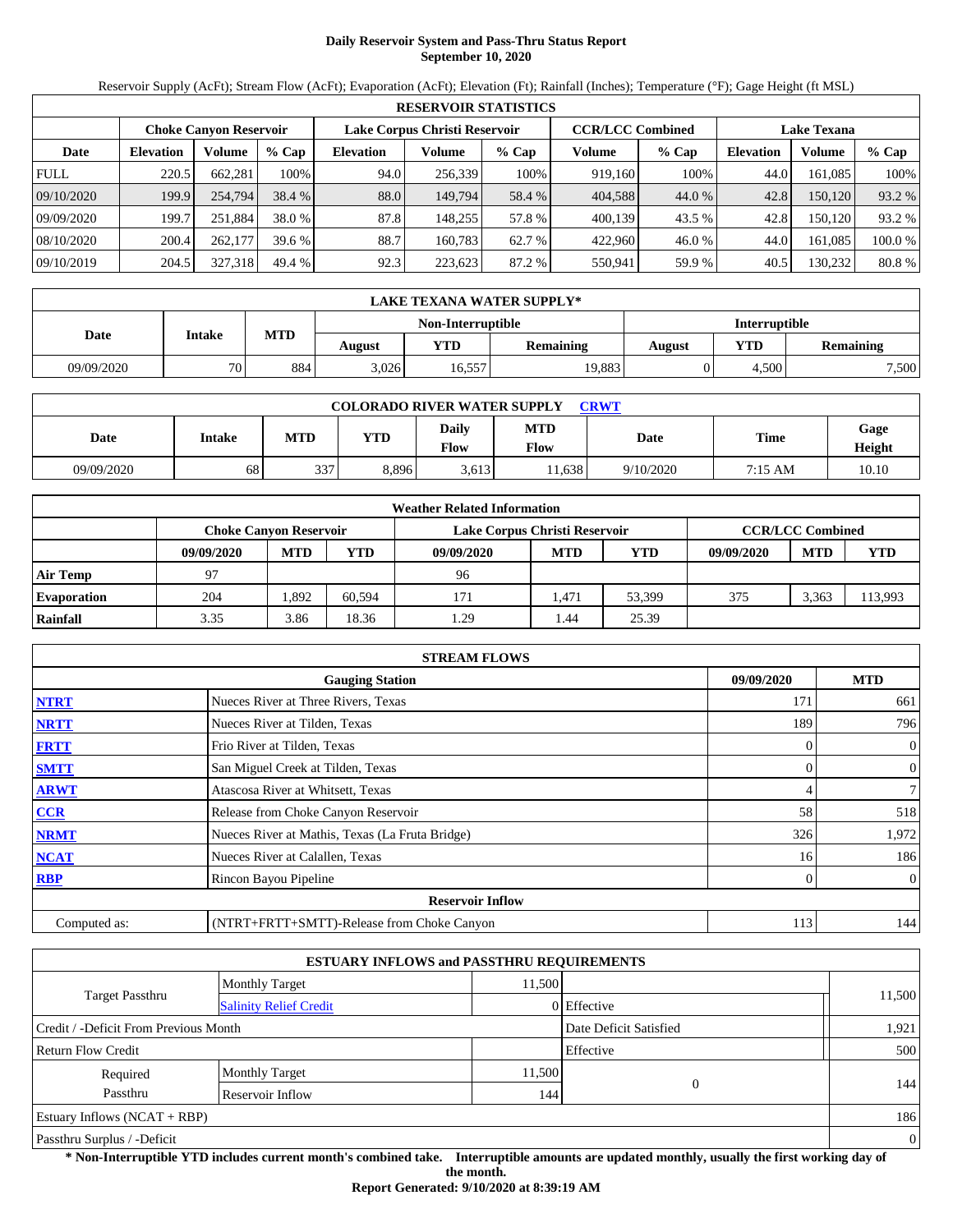# **Daily Reservoir System and Pass-Thru Status Report September 11, 2020**

Reservoir Supply (AcFt); Stream Flow (AcFt); Evaporation (AcFt); Elevation (Ft); Rainfall (Inches); Temperature (°F); Gage Height (ft MSL)

|             | <b>RESERVOIR STATISTICS</b>   |         |         |                               |         |         |                         |         |                    |         |        |  |
|-------------|-------------------------------|---------|---------|-------------------------------|---------|---------|-------------------------|---------|--------------------|---------|--------|--|
|             | <b>Choke Canyon Reservoir</b> |         |         | Lake Corpus Christi Reservoir |         |         | <b>CCR/LCC Combined</b> |         | <b>Lake Texana</b> |         |        |  |
| Date        | <b>Elevation</b>              | Volume  | $%$ Cap | <b>Elevation</b>              | Volume  | $%$ Cap | Volume                  | $%$ Cap | <b>Elevation</b>   | Volume  | % Cap  |  |
| <b>FULL</b> | 220.5                         | 662.281 | 100%    | 94.0                          | 256,339 | 100%    | 919,160                 | 100%    | 44.0               | 161.085 | 100%   |  |
| 09/11/2020  | 199.9                         | 254,794 | 38.4 %  | 88.0                          | 151.341 | 59.0 %  | 406,135                 | 44.2 %  | 42.8               | 150,120 | 93.2 % |  |
| 09/10/2020  | 199.9                         | 254,794 | 38.4 %  | 88.0                          | 149.794 | 58.4 %  | 404,588                 | 44.0 %  | 42.8               | 150.120 | 93.2 % |  |
| 08/11/2020  | 200.3                         | 260,689 | 39.3 %  | 88.7                          | 160.783 | 62.7 %  | 421.472                 | 45.9 %  | 43.9               | 160.156 | 99.4 % |  |
| 09/11/2019  | 204.4                         | 325,645 | 49.1%   | 92.4                          | 225,500 | 88.0 %  | 551,145                 | 60.0 %  | 40.5               | 130,232 | 80.8%  |  |

|            | LAKE TEXANA WATER SUPPLY* |     |                   |        |           |        |               |                  |  |  |  |
|------------|---------------------------|-----|-------------------|--------|-----------|--------|---------------|------------------|--|--|--|
|            |                           |     | Non-Interruptible |        |           |        | Interruptible |                  |  |  |  |
| Date       | <b>Intake</b>             | MTD | August            | VTD-   | Remaining | August | YTD           | <b>Remaining</b> |  |  |  |
| 09/10/2020 | <b>70</b>                 | 954 | 3.026             | 16,557 | 19,883    |        | 4.500         | 7,500            |  |  |  |

| <b>COLORADO RIVER WATER SUPPLY</b><br><b>CRWT</b> |        |            |            |                             |                    |           |         |                |  |  |  |
|---------------------------------------------------|--------|------------|------------|-----------------------------|--------------------|-----------|---------|----------------|--|--|--|
| Date                                              | Intake | <b>MTD</b> | <b>YTD</b> | <b>Daily</b><br><b>Flow</b> | <b>MTD</b><br>Flow | Date      | Time    | Gage<br>Height |  |  |  |
| 09/10/2020                                        | 68     | 405        | 8.964      | 2.719                       | 4.358              | 9/11/2020 | 7:15 AM | 9.63           |  |  |  |

|                    | <b>Weather Related Information</b> |                               |        |                               |            |                         |            |            |            |  |  |
|--------------------|------------------------------------|-------------------------------|--------|-------------------------------|------------|-------------------------|------------|------------|------------|--|--|
|                    |                                    | <b>Choke Canvon Reservoir</b> |        | Lake Corpus Christi Reservoir |            | <b>CCR/LCC Combined</b> |            |            |            |  |  |
|                    | 09/10/2020                         | <b>MTD</b>                    | YTD    | 09/10/2020                    | <b>MTD</b> | <b>YTD</b>              | 09/10/2020 | <b>MTD</b> | <b>YTD</b> |  |  |
| <b>Air Temp</b>    |                                    |                               |        | 71                            |            |                         |            |            |            |  |  |
| <b>Evaporation</b> | 68                                 | .960                          | 60.662 | 108                           | .579       | 53.507                  | 176        | 3,539      | 114,169    |  |  |
| Rainfall           | 0.00                               | 3.86                          | 18.36  | 0.04                          | 48. ،      | 25.43                   |            |            |            |  |  |

|              | <b>STREAM FLOWS</b>                             |            |                |  |  |  |  |  |  |  |
|--------------|-------------------------------------------------|------------|----------------|--|--|--|--|--|--|--|
|              | <b>Gauging Station</b>                          | 09/10/2020 | <b>MTD</b>     |  |  |  |  |  |  |  |
| <b>NTRT</b>  | Nueces River at Three Rivers, Texas             | 1,580      | 2,241          |  |  |  |  |  |  |  |
| <b>NRTT</b>  | Nueces River at Tilden, Texas                   | 164        | 960            |  |  |  |  |  |  |  |
| <b>FRTT</b>  | Frio River at Tilden, Texas                     | 127        | 127            |  |  |  |  |  |  |  |
| <b>SMTT</b>  | San Miguel Creek at Tilden, Texas               | 62         | 62             |  |  |  |  |  |  |  |
| <b>ARWT</b>  | Atascosa River at Whitsett, Texas               | 1,304      | 1,312          |  |  |  |  |  |  |  |
| CCR          | Release from Choke Canyon Reservoir             | 58         | 576            |  |  |  |  |  |  |  |
| <b>NRMT</b>  | Nueces River at Mathis, Texas (La Fruta Bridge) | 977        | 2,949          |  |  |  |  |  |  |  |
| <b>NCAT</b>  | Nueces River at Calallen, Texas                 | 532        | 718            |  |  |  |  |  |  |  |
| <b>RBP</b>   | Rincon Bayou Pipeline                           | 0          | $\overline{0}$ |  |  |  |  |  |  |  |
|              | <b>Reservoir Inflow</b>                         |            |                |  |  |  |  |  |  |  |
| Computed as: | (NTRT+FRTT+SMTT)-Release from Choke Canyon      | 1,711      | 1,855          |  |  |  |  |  |  |  |

|                                       |                               | <b>ESTUARY INFLOWS and PASSTHRU REQUIREMENTS</b> |             |        |
|---------------------------------------|-------------------------------|--------------------------------------------------|-------------|--------|
|                                       | <b>Monthly Target</b>         | 11.500                                           |             |        |
| <b>Target Passthru</b>                | <b>Salinity Relief Credit</b> |                                                  | 0 Effective | 11,500 |
| Credit / -Deficit From Previous Month |                               | Date Deficit Satisfied                           | 1,921       |        |
| <b>Return Flow Credit</b>             |                               |                                                  | Effective   | 500    |
| Required                              | <b>Monthly Target</b>         | 11,500                                           |             |        |
| Passthru                              | Reservoir Inflow              | 1,855                                            | $\Omega$    | 1,855  |
| Estuary Inflows $(NCAT + RBP)$        |                               |                                                  |             | 718    |
| Passthru Surplus / -Deficit           |                               |                                                  |             | 1,284  |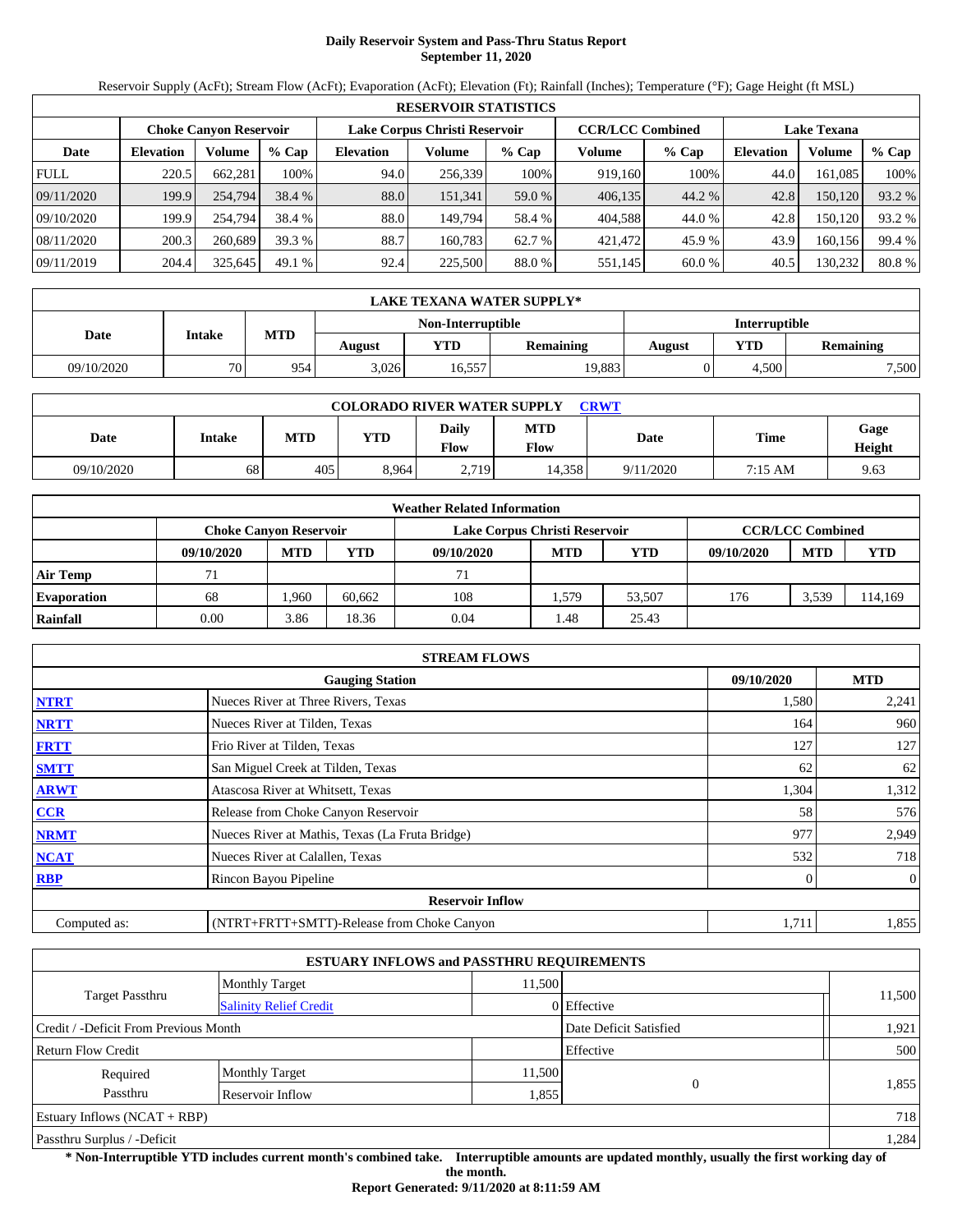# **Daily Reservoir System and Pass-Thru Status Report September 12, 2020**

Reservoir Supply (AcFt); Stream Flow (AcFt); Evaporation (AcFt); Elevation (Ft); Rainfall (Inches); Temperature (°F); Gage Height (ft MSL)

|             | <b>RESERVOIR STATISTICS</b>   |         |         |                               |         |         |                         |         |                    |         |        |  |
|-------------|-------------------------------|---------|---------|-------------------------------|---------|---------|-------------------------|---------|--------------------|---------|--------|--|
|             | <b>Choke Canyon Reservoir</b> |         |         | Lake Corpus Christi Reservoir |         |         | <b>CCR/LCC Combined</b> |         | <b>Lake Texana</b> |         |        |  |
| Date        | <b>Elevation</b>              | Volume  | $%$ Cap | <b>Elevation</b>              | Volume  | $%$ Cap | Volume                  | $%$ Cap | <b>Elevation</b>   | Volume  | % Cap  |  |
| <b>FULL</b> | 220.5                         | 662.281 | 100%    | 94.0                          | 256,339 | 100%    | 919,160                 | 100%    | 44.0               | 161.085 | 100%   |  |
| 09/12/2020  | 199.9                         | 254,794 | 38.4 %  | 88.2                          | 152,896 | 59.6 %  | 407,690                 | 44.4 %  | 42.7               | 149,224 | 92.6 % |  |
| 09/11/2020  | 199.9                         | 254,794 | 38.4 %  | 88.0                          | 151.341 | 59.0 %  | 406,135                 | 44.2 %  | 42.8               | 150.120 | 93.2 % |  |
| 08/12/2020  | 200.3                         | 260,689 | 39.3 %  | 88.7                          | 160.783 | 62.7 %  | 421.472                 | 45.9 %  | 43.8               | 159.229 | 98.8%  |  |
| 09/12/2019  | 204.4                         | 325,645 | 49.1%   | 92.4                          | 225,500 | 88.0 %  | 551,145                 | 60.0 %  | 40.4               | 129,400 | 80.3 % |  |

|            | LAKE TEXANA WATER SUPPLY* |            |        |                   |                  |               |       |                  |  |  |  |
|------------|---------------------------|------------|--------|-------------------|------------------|---------------|-------|------------------|--|--|--|
|            |                           |            |        | Non-Interruptible |                  | Interruptible |       |                  |  |  |  |
| Date       | <b>Intake</b>             | <b>MTD</b> | August | YTD               | <b>Remaining</b> | August        | YTD   | <b>Remaining</b> |  |  |  |
| 09/11/2020 | 70 <sub>1</sub>           | .024       | 3.026  | 16,557            | 19,883           |               | 4.500 | 7,500            |  |  |  |

|            | <b>COLORADO RIVER WATER SUPPLY</b><br><b>CRWT</b> |            |            |                      |                    |           |         |                |  |  |  |  |
|------------|---------------------------------------------------|------------|------------|----------------------|--------------------|-----------|---------|----------------|--|--|--|--|
| Date       | Intake                                            | <b>MTD</b> | <b>YTD</b> | Daily<br><b>Flow</b> | <b>MTD</b><br>Flow | Date      | Time    | Gage<br>Height |  |  |  |  |
| 09/11/2020 | 67                                                | 472        | 9,031      | 2.203                | 16.561             | 9/12/2020 | 7:15 AM | 9.50           |  |  |  |  |

|                    |                               |            |        | <b>Weather Related Information</b> |            |                         |            |            |            |
|--------------------|-------------------------------|------------|--------|------------------------------------|------------|-------------------------|------------|------------|------------|
|                    | <b>Choke Canvon Reservoir</b> |            |        | Lake Corpus Christi Reservoir      |            | <b>CCR/LCC Combined</b> |            |            |            |
|                    | 09/11/2020                    | <b>MTD</b> | YTD    | 09/11/2020                         | <b>MTD</b> | <b>YTD</b>              | 09/11/2020 | <b>MTD</b> | <b>YTD</b> |
| <b>Air Temp</b>    | 85                            |            |        | 85                                 |            |                         |            |            |            |
| <b>Evaporation</b> | 145                           | 2.105      | 60.807 | 154                                | .733       | 53.661                  | 299        | 3,838      | 114,468    |
| Rainfall           | 0.00                          | 3.86       | 18.36  | 0.00                               | 1.48       | 25.43                   |            |            |            |

|                                                    | <b>STREAM FLOWS</b>                             |       |                |  |  |  |  |  |
|----------------------------------------------------|-------------------------------------------------|-------|----------------|--|--|--|--|--|
| <b>MTD</b><br><b>Gauging Station</b><br>09/11/2020 |                                                 |       |                |  |  |  |  |  |
| <b>NTRT</b>                                        | Nueces River at Three Rivers, Texas             | 2,600 | 4,842          |  |  |  |  |  |
| <b>NRTT</b>                                        | Nueces River at Tilden, Texas                   | 84    | 1,044          |  |  |  |  |  |
| <b>FRTT</b>                                        | Frio River at Tilden, Texas                     | 12    | 139            |  |  |  |  |  |
| <b>SMTT</b>                                        | San Miguel Creek at Tilden, Texas               | 314   | 376            |  |  |  |  |  |
| <b>ARWT</b>                                        | Atascosa River at Whitsett, Texas               | 1,737 | 3,048          |  |  |  |  |  |
| CCR                                                | Release from Choke Canyon Reservoir             | 58    | 633            |  |  |  |  |  |
| <b>NRMT</b>                                        | Nueces River at Mathis, Texas (La Fruta Bridge) | 234   | 3,183          |  |  |  |  |  |
| <b>NCAT</b>                                        | Nueces River at Calallen, Texas                 | 1,270 | 1,988          |  |  |  |  |  |
| <b>RBP</b>                                         | Rincon Bayou Pipeline                           | 0     | $\overline{0}$ |  |  |  |  |  |
|                                                    | <b>Reservoir Inflow</b>                         |       |                |  |  |  |  |  |
| Computed as:                                       | (NTRT+FRTT+SMTT)-Release from Choke Canyon      | 2,868 | 4,723          |  |  |  |  |  |

|                                       |                                 | <b>ESTUARY INFLOWS and PASSTHRU REQUIREMENTS</b> |             |        |
|---------------------------------------|---------------------------------|--------------------------------------------------|-------------|--------|
|                                       | 11.500<br><b>Monthly Target</b> |                                                  |             |        |
| <b>Target Passthru</b>                | <b>Salinity Relief Credit</b>   |                                                  | 0 Effective | 11,500 |
| Credit / -Deficit From Previous Month |                                 | Date Deficit Satisfied                           | 1,921       |        |
| <b>Return Flow Credit</b>             |                                 |                                                  | Effective   | 500    |
| Required                              | <b>Monthly Target</b>           | 11,500                                           |             |        |
| Passthru                              | Reservoir Inflow                | 4,723                                            | $\Omega$    | 4,723  |
| Estuary Inflows $(NCAT + RBP)$        |                                 |                                                  |             | 1,988  |
| Passthru Surplus / -Deficit           |                                 |                                                  |             | $-314$ |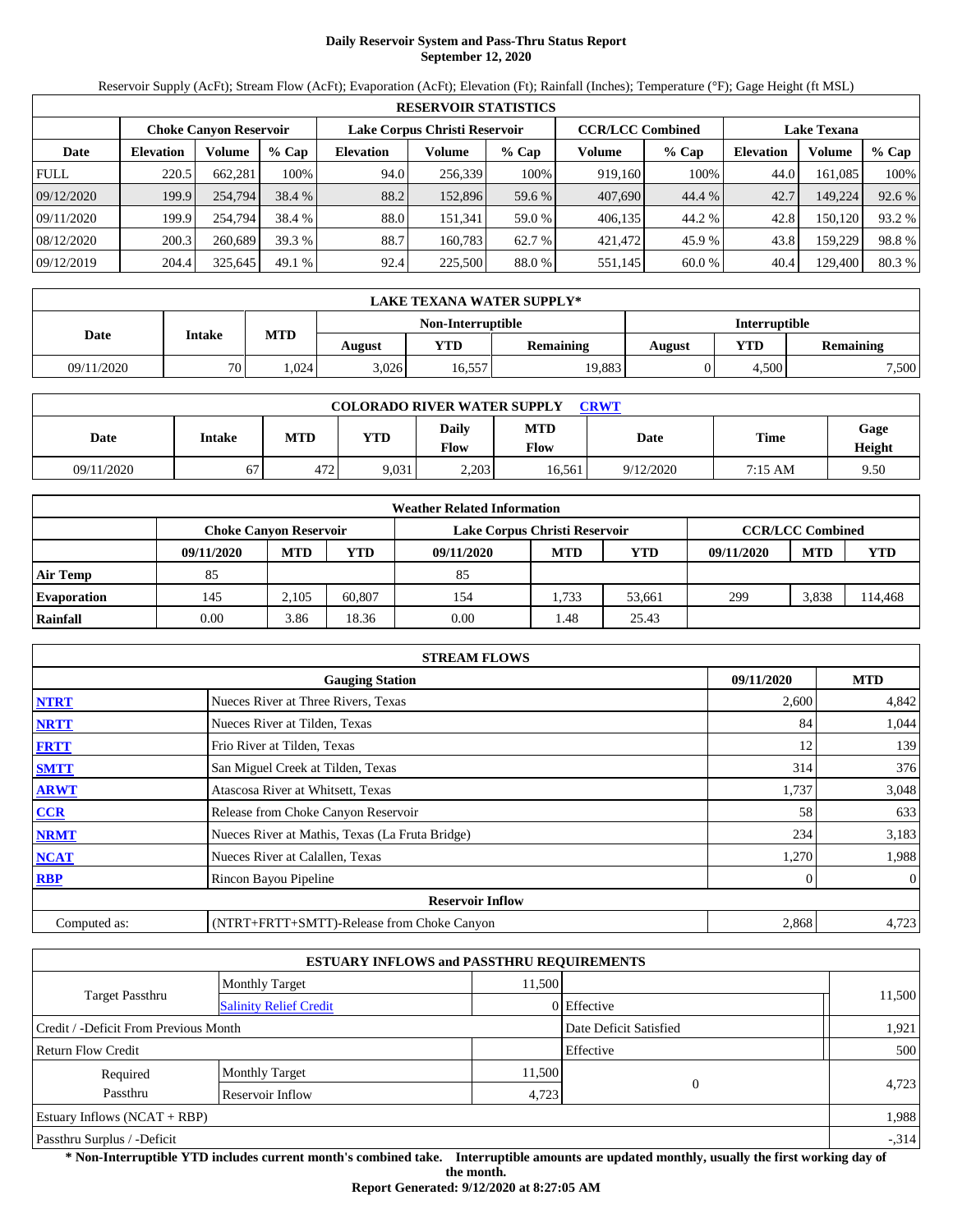# **Daily Reservoir System and Pass-Thru Status Report September 13, 2020**

Reservoir Supply (AcFt); Stream Flow (AcFt); Evaporation (AcFt); Elevation (Ft); Rainfall (Inches); Temperature (°F); Gage Height (ft MSL)

|             | <b>RESERVOIR STATISTICS</b> |                               |         |                               |         |         |                         |         |                    |         |        |  |  |
|-------------|-----------------------------|-------------------------------|---------|-------------------------------|---------|---------|-------------------------|---------|--------------------|---------|--------|--|--|
|             |                             | <b>Choke Canyon Reservoir</b> |         | Lake Corpus Christi Reservoir |         |         | <b>CCR/LCC Combined</b> |         | <b>Lake Texana</b> |         |        |  |  |
| Date        | <b>Elevation</b>            | Volume                        | $%$ Cap | <b>Elevation</b>              | Volume  | $%$ Cap | Volume                  | $%$ Cap | <b>Elevation</b>   | Volume  | % Cap  |  |  |
| <b>FULL</b> | 220.5                       | 662,281                       | 100%    | 94.0                          | 256,339 | 100%    | 919,160                 | 100%    | 44.0               | 161.085 | 100%   |  |  |
| 09/13/2020  | 199.9                       | 254,794                       | 38.4 %  | 88.3                          | 154.458 | 60.3 %  | 409,252                 | 44.5 %  | 42.7               | 149,224 | 92.6 % |  |  |
| 09/12/2020  | 199.9                       | 254.794                       | 38.4 %  | 88.2                          | 152.896 | 59.6 %  | 407,690                 | 44.4 %  | 42.7               | 149.224 | 92.6 % |  |  |
| 08/13/2020  | 200.2                       | 259,206                       | 39.1%   | 88.6                          | 159.190 | 62.1%   | 418,396                 | 45.5 %  | 43.8               | 159.229 | 98.8%  |  |  |
| 09/13/2019  | 204.4                       | 325,645                       | 49.1%   | 92.4                          | 225,500 | 88.0 %  | 551,145                 | 60.0 %  | 40.4               | 129,400 | 80.3%  |  |  |

|                   | <b>LAKE TEXANA WATER SUPPLY*</b> |            |        |            |                  |        |                      |       |  |  |  |
|-------------------|----------------------------------|------------|--------|------------|------------------|--------|----------------------|-------|--|--|--|
| Non-Interruptible |                                  |            |        |            |                  |        | <b>Interruptible</b> |       |  |  |  |
| Date              | Intake                           | <b>MTD</b> | August | <b>YTD</b> | <b>Remaining</b> | August | <b>Remaining</b>     |       |  |  |  |
| 09/12/2020        | 69                               | .093       | 3,026  | 16,557     | 19,883           |        | 4.500                | 7,500 |  |  |  |

| <b>COLORADO RIVER WATER SUPPLY</b><br>CRWT |        |            |            |                      |                    |           |         |                |  |  |  |
|--------------------------------------------|--------|------------|------------|----------------------|--------------------|-----------|---------|----------------|--|--|--|
| Date                                       | Intake | <b>MTD</b> | <b>YTD</b> | Daily<br><b>Flow</b> | <b>MTD</b><br>Flow | Date      | Time    | Gage<br>Height |  |  |  |
| 09/12/2020                                 | 67     | 539        | 9,098      | 2,283                | 18.844             | 9/13/2020 | 7:15 AM | 9.70           |  |  |  |

|                    | <b>Weather Related Information</b> |                                                                |        |            |            |            |            |                         |            |  |  |  |
|--------------------|------------------------------------|----------------------------------------------------------------|--------|------------|------------|------------|------------|-------------------------|------------|--|--|--|
|                    |                                    | Lake Corpus Christi Reservoir<br><b>Choke Canvon Reservoir</b> |        |            |            |            |            | <b>CCR/LCC Combined</b> |            |  |  |  |
|                    | 09/12/2020                         | <b>MTD</b>                                                     | YTD    | 09/12/2020 | <b>MTD</b> | <b>YTD</b> | 09/12/2020 | <b>MTD</b>              | <b>YTD</b> |  |  |  |
| <b>Air Temp</b>    | 90                                 |                                                                |        | 90         |            |            |            |                         |            |  |  |  |
| <b>Evaporation</b> | 255                                | 2.360                                                          | 61.062 | 146        | .879       | 53.807     | 401        | 4,239                   | 14,869     |  |  |  |
| Rainfall           | 0.00                               | 3.86                                                           | 18.36  | 0.00       | 1.48       | 25.43      |            |                         |            |  |  |  |

|              | <b>STREAM FLOWS</b>                             |            |                |  |  |  |  |  |  |  |
|--------------|-------------------------------------------------|------------|----------------|--|--|--|--|--|--|--|
|              | 09/12/2020                                      | <b>MTD</b> |                |  |  |  |  |  |  |  |
| <b>NTRT</b>  | Nueces River at Three Rivers, Texas             | 2,263      | 7,105          |  |  |  |  |  |  |  |
| <b>NRTT</b>  | Nueces River at Tilden, Texas                   | 37         | 1,081          |  |  |  |  |  |  |  |
| <b>FRTT</b>  | Frio River at Tilden, Texas                     |            | 141            |  |  |  |  |  |  |  |
| <b>SMTT</b>  | San Miguel Creek at Tilden, Texas               | 43         | 419            |  |  |  |  |  |  |  |
| <b>ARWT</b>  | Atascosa River at Whitsett, Texas               | 2,263      | 5,311          |  |  |  |  |  |  |  |
| <b>CCR</b>   | Release from Choke Canyon Reservoir             | 58         | 691            |  |  |  |  |  |  |  |
| <b>NRMT</b>  | Nueces River at Mathis, Texas (La Fruta Bridge) | 141        | 3,324          |  |  |  |  |  |  |  |
| <b>NCAT</b>  | Nueces River at Calallen, Texas                 | 617        | 2,605          |  |  |  |  |  |  |  |
| <b>RBP</b>   | Rincon Bayou Pipeline                           |            | $\overline{0}$ |  |  |  |  |  |  |  |
|              | <b>Reservoir Inflow</b>                         |            |                |  |  |  |  |  |  |  |
| Computed as: | (NTRT+FRTT+SMTT)-Release from Choke Canyon      | 2,250      | 6,973          |  |  |  |  |  |  |  |

|                                       |                               | <b>ESTUARY INFLOWS and PASSTHRU REQUIREMENTS</b> |             |          |  |  |
|---------------------------------------|-------------------------------|--------------------------------------------------|-------------|----------|--|--|
|                                       | <b>Monthly Target</b>         | 11.500                                           |             |          |  |  |
| <b>Target Passthru</b>                | <b>Salinity Relief Credit</b> |                                                  | 0 Effective | 11,500   |  |  |
| Credit / -Deficit From Previous Month |                               | Date Deficit Satisfied                           | 1,921       |          |  |  |
| <b>Return Flow Credit</b>             |                               |                                                  | Effective   | 500      |  |  |
| Required                              | <b>Monthly Target</b>         | 11,500                                           |             |          |  |  |
| Passthru                              | Reservoir Inflow              | 6,973                                            | $\Omega$    | 6,973    |  |  |
| Estuary Inflows $(NCAT + RBP)$        |                               |                                                  |             |          |  |  |
| Passthru Surplus / -Deficit           |                               |                                                  |             | $-1,947$ |  |  |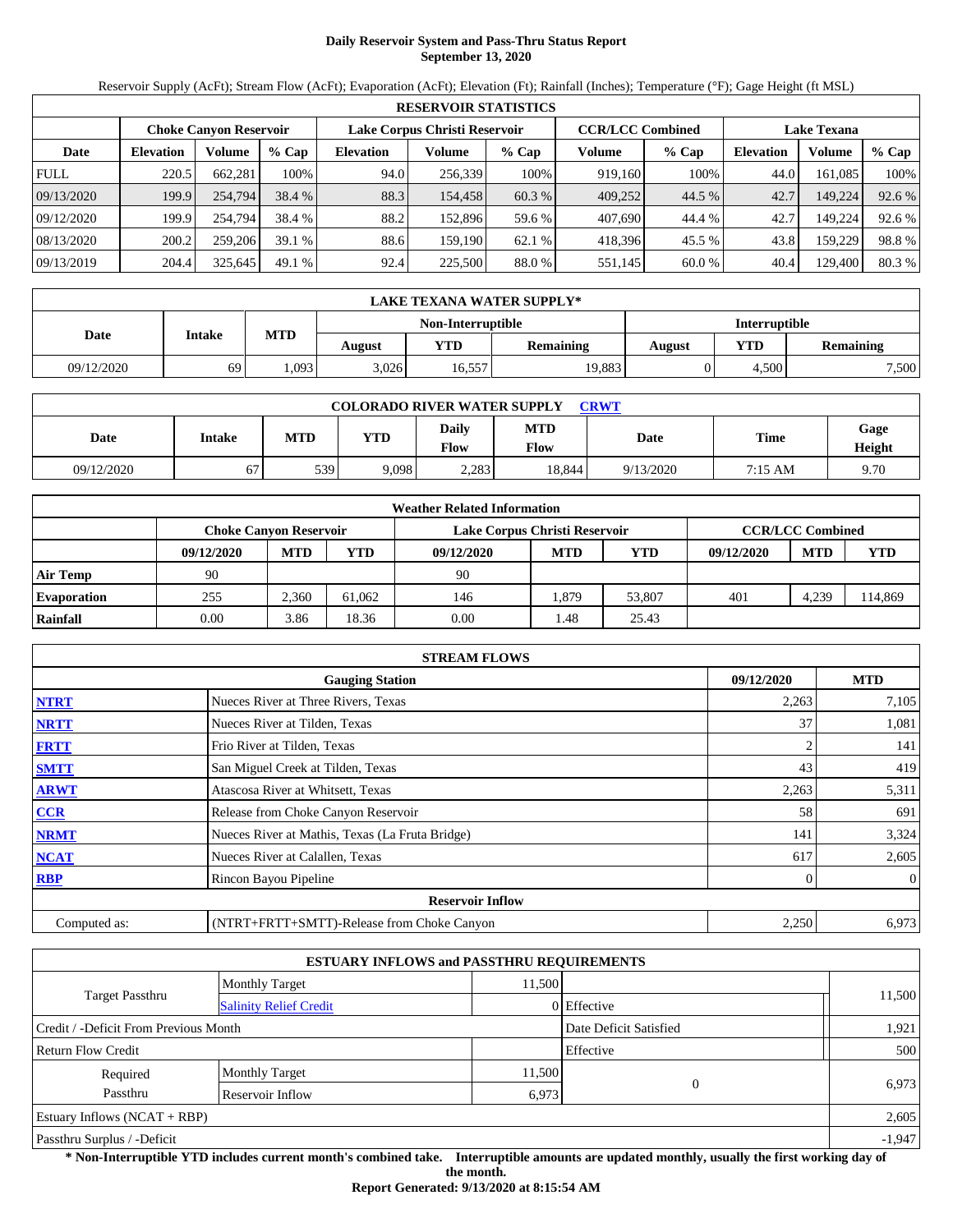# **Daily Reservoir System and Pass-Thru Status Report September 14, 2020**

Reservoir Supply (AcFt); Stream Flow (AcFt); Evaporation (AcFt); Elevation (Ft); Rainfall (Inches); Temperature (°F); Gage Height (ft MSL)

|             | <b>RESERVOIR STATISTICS</b>   |         |         |                  |                               |         |         |                         |                    |         |        |  |  |
|-------------|-------------------------------|---------|---------|------------------|-------------------------------|---------|---------|-------------------------|--------------------|---------|--------|--|--|
|             | <b>Choke Canyon Reservoir</b> |         |         |                  | Lake Corpus Christi Reservoir |         |         | <b>CCR/LCC Combined</b> | <b>Lake Texana</b> |         |        |  |  |
| Date        | <b>Elevation</b>              | Volume  | $%$ Cap | <b>Elevation</b> | Volume                        | $%$ Cap | Volume  | $%$ Cap                 | <b>Elevation</b>   | Volume  | % Cap  |  |  |
| <b>FULL</b> | 220.5                         | 662.281 | 100%    | 94.0             | 256,339                       | 100%    | 919.160 | 100%                    | 44.0               | 161.085 | 100%   |  |  |
| 09/14/2020  | 199.8                         | 253,336 | 38.2 %  | 88.4             | 156,028                       | 60.9 %  | 409.364 | 44.5 %                  | 42.7               | 149,224 | 92.6 % |  |  |
| 09/13/2020  | 199.9                         | 254,794 | 38.4 %  | 88.3             | 154.458                       | 60.3 %  | 409,252 | 44.5 %                  | 42.7               | 149.224 | 92.6 % |  |  |
| 08/14/2020  | 200.3                         | 260,689 | 39.3 %  | 88.6             | 159.190                       | 62.1%   | 419,879 | 45.7 %                  | 43.8               | 159.229 | 98.8%  |  |  |
| 09/14/2019  | 204.4                         | 325,645 | 49.1%   | 92.3             | 223,623                       | 87.2 %  | 549,268 | 59.8%                   | 40.4               | 129,400 | 80.3 % |  |  |

|            | LAKE TEXANA WATER SUPPLY*          |            |        |        |                  |        |                  |       |  |  |  |
|------------|------------------------------------|------------|--------|--------|------------------|--------|------------------|-------|--|--|--|
|            | Interruptible<br>Non-Interruptible |            |        |        |                  |        |                  |       |  |  |  |
| Date       | <b>Intake</b>                      | <b>MTD</b> | August | YTD    | <b>Remaining</b> | August | <b>Remaining</b> |       |  |  |  |
| 09/13/2020 | 68                                 | .161       | 3.026  | 16,557 | 19,883           |        | 4.500            | 7,500 |  |  |  |

| <b>COLORADO RIVER WATER SUPPLY</b><br>CRWT |        |            |            |                      |                    |           |         |                |  |  |  |
|--------------------------------------------|--------|------------|------------|----------------------|--------------------|-----------|---------|----------------|--|--|--|
| Date                                       | Intake | <b>MTD</b> | <b>YTD</b> | Daily<br><b>Flow</b> | <b>MTD</b><br>Flow | Date      | Time    | Gage<br>Height |  |  |  |
| 09/13/2020                                 | 67     | 607        | 9.166      | 2.700                | 21.543             | 9/14/2020 | 7:15 AM | 1.07           |  |  |  |

|                    | <b>Weather Related Information</b> |                               |        |                               |                         |            |            |            |            |  |  |  |
|--------------------|------------------------------------|-------------------------------|--------|-------------------------------|-------------------------|------------|------------|------------|------------|--|--|--|
|                    |                                    | <b>Choke Canvon Reservoir</b> |        | Lake Corpus Christi Reservoir | <b>CCR/LCC Combined</b> |            |            |            |            |  |  |  |
|                    | 09/13/2020                         | <b>MTD</b>                    | YTD    | 09/13/2020                    | <b>MTD</b>              | <b>YTD</b> | 09/13/2020 | <b>MTD</b> | <b>YTD</b> |  |  |  |
| <b>Air Temp</b>    | 93                                 |                               |        | 92                            |                         |            |            |            |            |  |  |  |
| <b>Evaporation</b> | 288                                | 2.648                         | 61.350 | 357                           | 2.236                   | 54.164     | 645        | 4,884      | 15,514     |  |  |  |
| Rainfall           | 0.00                               | 3.86                          | 18.36  | 0.83                          | 2.31                    | 26.26      |            |            |            |  |  |  |

|                                      | <b>STREAM FLOWS</b>                             |       |              |  |  |  |  |  |  |
|--------------------------------------|-------------------------------------------------|-------|--------------|--|--|--|--|--|--|
| <b>Gauging Station</b><br>09/13/2020 |                                                 |       |              |  |  |  |  |  |  |
| <b>NTRT</b>                          | Nueces River at Three Rivers, Texas             | 1,657 | 8,762        |  |  |  |  |  |  |
| <b>NRTT</b>                          | Nueces River at Tilden, Texas                   |       | 1,098        |  |  |  |  |  |  |
| <b>FRTT</b>                          | Frio River at Tilden, Texas                     |       | 141          |  |  |  |  |  |  |
| <b>SMTT</b>                          | San Miguel Creek at Tilden, Texas               | 16    | 435          |  |  |  |  |  |  |
| <b>ARWT</b>                          | Atascosa River at Whitsett, Texas               | 391   | 5,702        |  |  |  |  |  |  |
| <b>CCR</b>                           | Release from Choke Canyon Reservoir             | 58    | 748          |  |  |  |  |  |  |
| <b>NRMT</b>                          | Nueces River at Mathis, Texas (La Fruta Bridge) | 190   | 3,514        |  |  |  |  |  |  |
| <b>NCAT</b>                          | Nueces River at Calallen, Texas                 | 153   | 2,758        |  |  |  |  |  |  |
| <b>RBP</b>                           | Rincon Bayou Pipeline                           | 0     | $\mathbf{0}$ |  |  |  |  |  |  |
|                                      | <b>Reservoir Inflow</b>                         |       |              |  |  |  |  |  |  |
| Computed as:                         | (NTRT+FRTT+SMTT)-Release from Choke Canyon      | 1,616 | 8,589        |  |  |  |  |  |  |

| <b>ESTUARY INFLOWS and PASSTHRU REQUIREMENTS</b> |                               |        |                        |        |  |  |  |  |  |
|--------------------------------------------------|-------------------------------|--------|------------------------|--------|--|--|--|--|--|
|                                                  | <b>Monthly Target</b>         | 11.500 |                        |        |  |  |  |  |  |
| Target Passthru                                  | <b>Salinity Relief Credit</b> |        | 0 Effective            | 11,500 |  |  |  |  |  |
| Credit / -Deficit From Previous Month            |                               |        | Date Deficit Satisfied | 1,921  |  |  |  |  |  |
| <b>Return Flow Credit</b>                        |                               |        | Effective              | 500    |  |  |  |  |  |
| Required                                         | <b>Monthly Target</b>         | 11,500 | $\Omega$               |        |  |  |  |  |  |
| Passthru                                         | Reservoir Inflow              | 8,589  |                        | 8,589  |  |  |  |  |  |
| Estuary Inflows $(NCAT + RBP)$                   |                               |        |                        |        |  |  |  |  |  |
| Passthru Surplus / -Deficit                      |                               |        |                        |        |  |  |  |  |  |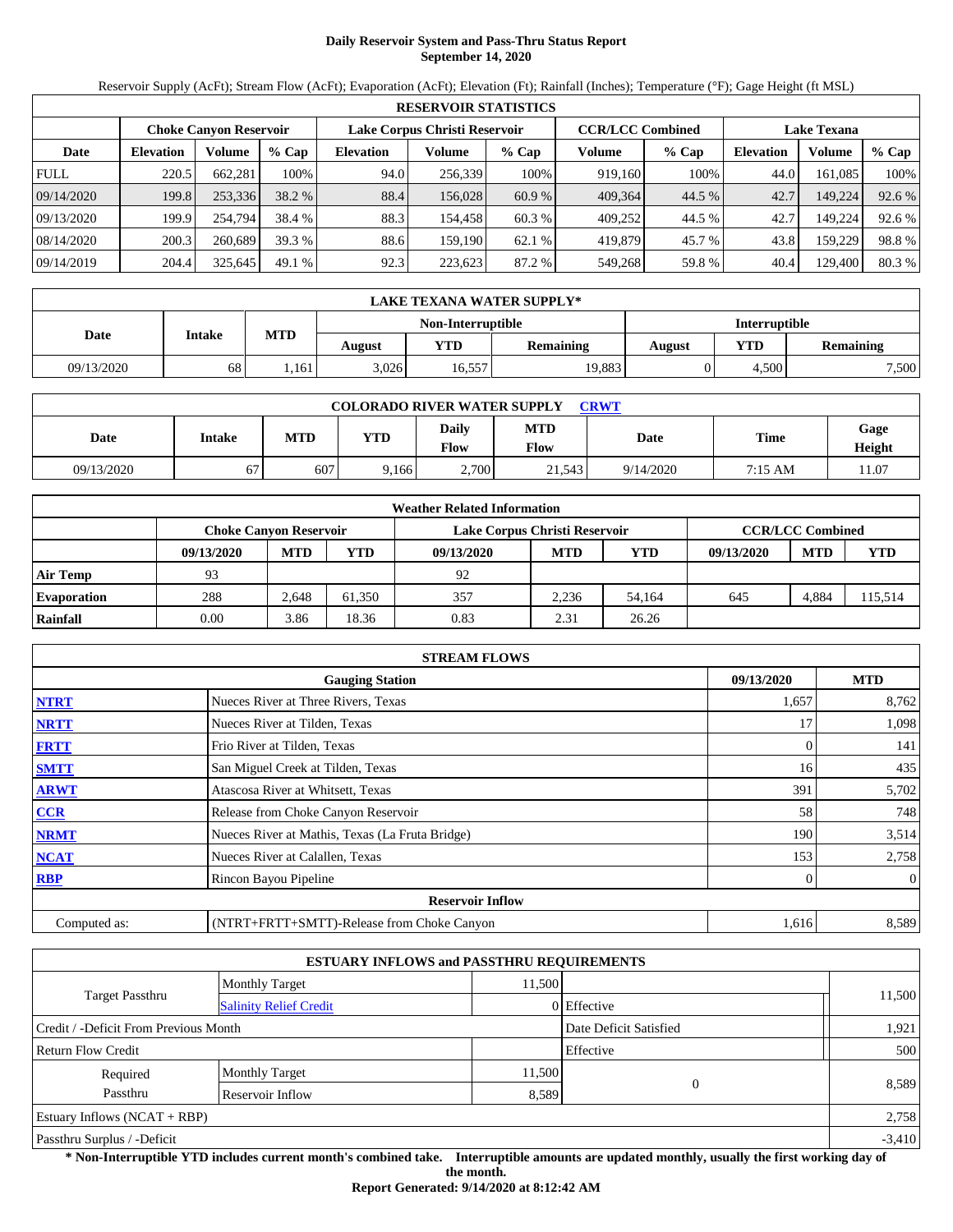# **Daily Reservoir System and Pass-Thru Status Report September 15, 2020**

Reservoir Supply (AcFt); Stream Flow (AcFt); Evaporation (AcFt); Elevation (Ft); Rainfall (Inches); Temperature (°F); Gage Height (ft MSL)

|             | <b>RESERVOIR STATISTICS</b> |                               |         |                               |         |         |                         |         |                    |         |        |  |  |
|-------------|-----------------------------|-------------------------------|---------|-------------------------------|---------|---------|-------------------------|---------|--------------------|---------|--------|--|--|
|             |                             | <b>Choke Canyon Reservoir</b> |         | Lake Corpus Christi Reservoir |         |         | <b>CCR/LCC Combined</b> |         | <b>Lake Texana</b> |         |        |  |  |
| Date        | <b>Elevation</b>            | Volume                        | $%$ Cap | <b>Elevation</b>              | Volume  | $%$ Cap | Volume                  | $%$ Cap | <b>Elevation</b>   | Volume  | % Cap  |  |  |
| <b>FULL</b> | 220.5                       | 662.281                       | 100%    | 94.0                          | 256,339 | 100%    | 919,160                 | 100%    | 44.0               | 161.085 | 100%   |  |  |
| 09/15/2020  | 199.9                       | 254,794                       | 38.4 %  | 88.5                          | 157,605 | 61.5 %  | 412,399                 | 44.9 %  | 42.6               | 149,224 | 92.6 % |  |  |
| 09/14/2020  | 199.8                       | 253.336                       | 38.2 %  | 88.4                          | 156.028 | 60.9 %  | 409.364                 | 44.5 %  | 42.7               | 149.224 | 92.6 % |  |  |
| 08/15/2020  | 200.2                       | 259,206                       | 39.1%   | 88.6                          | 159.190 | 62.1%   | 418.396                 | 45.5 %  | 43.7               | 158,306 | 98.3%  |  |  |
| 09/15/2019  | 204.3                       | 323,977                       | 48.9 %  | 92.3                          | 223,623 | 87.2 %  | 547,600                 | 59.6 %  | 40.4               | 129,400 | 80.3 % |  |  |

|            | <b>LAKE TEXANA WATER SUPPLY*</b> |            |        |                   |                  |                      |                  |       |  |  |  |  |
|------------|----------------------------------|------------|--------|-------------------|------------------|----------------------|------------------|-------|--|--|--|--|
|            |                                  |            |        | Non-Interruptible |                  | <b>Interruptible</b> |                  |       |  |  |  |  |
| Date       | Intake                           | <b>MTD</b> | August | YTD               | <b>Remaining</b> | August               | <b>Remaining</b> |       |  |  |  |  |
| 09/14/2020 | 68                               | 1,229      | 3.026  | 16.557            | 19,883           |                      | 4.500            | 7,500 |  |  |  |  |

| <b>COLORADO RIVER WATER SUPPLY</b><br>CRWT |        |            |            |                      |                    |           |         |                |  |  |
|--------------------------------------------|--------|------------|------------|----------------------|--------------------|-----------|---------|----------------|--|--|
| Date                                       | Intake | <b>MTD</b> | <b>YTD</b> | Daily<br><b>Flow</b> | <b>MTD</b><br>Flow | Date      | Time    | Gage<br>Height |  |  |
| 09/14/2020                                 | 68     | 675        | 9.234      | 3.910                | 25.454             | 9/15/2020 | 7:15 AM | 10.38          |  |  |

|                    | <b>Weather Related Information</b> |                               |        |                               |                         |            |            |            |            |  |  |  |
|--------------------|------------------------------------|-------------------------------|--------|-------------------------------|-------------------------|------------|------------|------------|------------|--|--|--|
|                    |                                    | <b>Choke Canvon Reservoir</b> |        | Lake Corpus Christi Reservoir | <b>CCR/LCC Combined</b> |            |            |            |            |  |  |  |
|                    | 09/14/2020                         | <b>MTD</b>                    | YTD    | 09/14/2020                    | <b>MTD</b>              | <b>YTD</b> | 09/14/2020 | <b>MTD</b> | <b>YTD</b> |  |  |  |
| <b>Air Temp</b>    | 90                                 |                               |        | 88                            |                         |            |            |            |            |  |  |  |
| <b>Evaporation</b> | 221                                | 2.869                         | 61.571 | 157                           | 2.393                   | 54.321     | 378        | 5.262      | 15,892     |  |  |  |
| Rainfall           | 0.16                               | 4.02                          | 18.52  | 0.26                          | 2.57                    | 26.52      |            |            |            |  |  |  |

|              | <b>STREAM FLOWS</b>                             |            |              |  |  |  |  |  |  |  |
|--------------|-------------------------------------------------|------------|--------------|--|--|--|--|--|--|--|
|              | <b>Gauging Station</b>                          | 09/14/2020 | <b>MTD</b>   |  |  |  |  |  |  |  |
| <b>NTRT</b>  | Nueces River at Three Rivers, Texas             | 347        | 9,109        |  |  |  |  |  |  |  |
| <b>NRTT</b>  | Nueces River at Tilden, Texas                   |            | 1,105        |  |  |  |  |  |  |  |
| <b>FRTT</b>  | Frio River at Tilden, Texas                     |            | 141          |  |  |  |  |  |  |  |
| <b>SMTT</b>  | San Miguel Creek at Tilden, Texas               |            | 439          |  |  |  |  |  |  |  |
| <b>ARWT</b>  | Atascosa River at Whitsett, Texas               | 105        | 5,808        |  |  |  |  |  |  |  |
| <b>CCR</b>   | Release from Choke Canyon Reservoir             | 58         | 806          |  |  |  |  |  |  |  |
| <b>NRMT</b>  | Nueces River at Mathis, Texas (La Fruta Bridge) | 310        | 3,824        |  |  |  |  |  |  |  |
| <b>NCAT</b>  | Nueces River at Calallen, Texas                 | 88         | 2,846        |  |  |  |  |  |  |  |
| <b>RBP</b>   | Rincon Bayou Pipeline                           | 0          | $\mathbf{0}$ |  |  |  |  |  |  |  |
|              | <b>Reservoir Inflow</b>                         |            |              |  |  |  |  |  |  |  |
| Computed as: | (NTRT+FRTT+SMTT)-Release from Choke Canyon      | 294        | 8,884        |  |  |  |  |  |  |  |

|                                       |                               | <b>ESTUARY INFLOWS and PASSTHRU REQUIREMENTS</b> |             |          |
|---------------------------------------|-------------------------------|--------------------------------------------------|-------------|----------|
|                                       | <b>Monthly Target</b>         | 11.500                                           |             |          |
| <b>Target Passthru</b>                | <b>Salinity Relief Credit</b> |                                                  | 0 Effective | 11,500   |
| Credit / -Deficit From Previous Month |                               | Date Deficit Satisfied                           | 1,921       |          |
| <b>Return Flow Credit</b>             |                               |                                                  | Effective   | 500      |
| Required                              | <b>Monthly Target</b>         | 11,500                                           |             |          |
| Passthru                              | Reservoir Inflow              | 8,884                                            | $\Omega$    | 8,884    |
| Estuary Inflows $(NCAT + RBP)$        |                               |                                                  |             | 2,846    |
| Passthru Surplus / -Deficit           |                               |                                                  |             | $-3,617$ |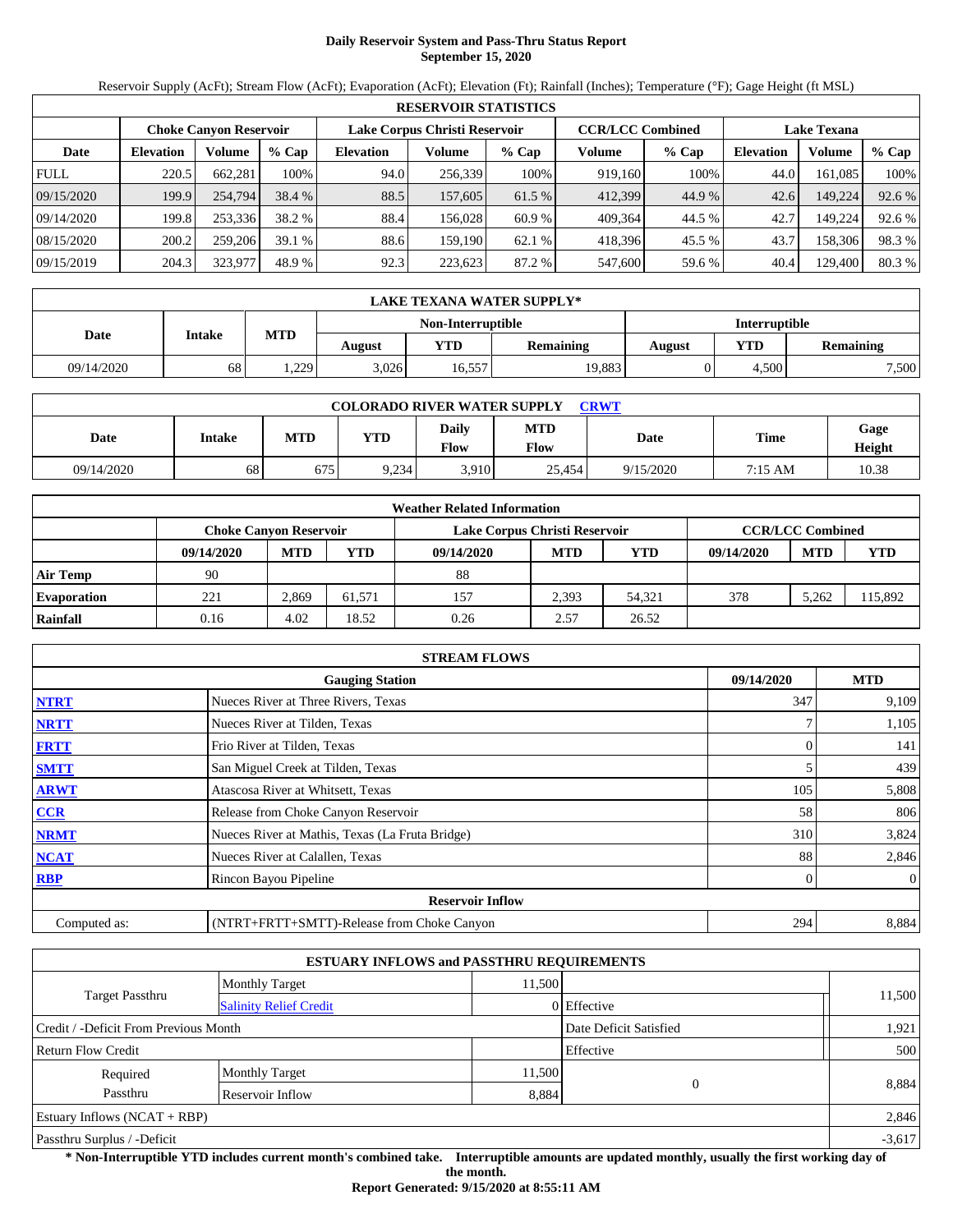# **Daily Reservoir System and Pass-Thru Status Report September 16, 2020**

Reservoir Supply (AcFt); Stream Flow (AcFt); Evaporation (AcFt); Elevation (Ft); Rainfall (Inches); Temperature (°F); Gage Height (ft MSL)

|             | <b>RESERVOIR STATISTICS</b>   |         |         |                               |         |         |                         |         |                    |         |        |  |  |
|-------------|-------------------------------|---------|---------|-------------------------------|---------|---------|-------------------------|---------|--------------------|---------|--------|--|--|
|             | <b>Choke Canyon Reservoir</b> |         |         | Lake Corpus Christi Reservoir |         |         | <b>CCR/LCC Combined</b> |         | <b>Lake Texana</b> |         |        |  |  |
| Date        | <b>Elevation</b>              | Volume  | $%$ Cap | <b>Elevation</b>              | Volume  | $%$ Cap | Volume                  | $%$ Cap | <b>Elevation</b>   | Volume  | % Cap  |  |  |
| <b>FULL</b> | 220.5                         | 662.281 | 100%    | 94.0                          | 256,339 | 100%    | 919,160                 | 100%    | 44.0               | 161.085 | 100%   |  |  |
| 09/16/2020  | 199.9                         | 254,794 | 38.4 %  | 88.5                          | 157,605 | 61.5 %  | 412,399                 | 44.9 %  | 42.6               | 148,332 | 92.1 % |  |  |
| 09/15/2020  | 199.9                         | 254,794 | 38.4 %  | 88.5                          | 157,605 | 61.5 %  | 412.399                 | 44.9 %  | 42.7               | 149.224 | 92.6 % |  |  |
| 08/16/2020  | 200.2                         | 259,206 | 39.1%   | 88.5                          | 157.605 | 61.5 %  | 416.811                 | 45.3 %  | 43.7               | 158,306 | 98.3%  |  |  |
| 09/16/2019  | 204.3                         | 323,977 | 48.9 %  | 92.3                          | 223,623 | 87.2 %  | 547,600                 | 59.6 %  | 40.3               | 128,570 | 79.8%  |  |  |

|            | LAKE TEXANA WATER SUPPLY* |            |        |                   |                  |               |                  |       |  |  |  |
|------------|---------------------------|------------|--------|-------------------|------------------|---------------|------------------|-------|--|--|--|
|            |                           |            |        | Non-Interruptible |                  | Interruptible |                  |       |  |  |  |
| Date       | <b>Intake</b>             | <b>MTD</b> | August | YTD               | <b>Remaining</b> | August        | <b>Remaining</b> |       |  |  |  |
| 09/15/2020 | 68                        | .298       | 3.026  | 16,557            | 19,883           |               | 4.500            | 7,500 |  |  |  |

| <b>COLORADO RIVER WATER SUPPLY</b><br>CRWT |        |            |            |                      |                    |           |         |                |  |  |
|--------------------------------------------|--------|------------|------------|----------------------|--------------------|-----------|---------|----------------|--|--|
| Date                                       | Intake | <b>MTD</b> | <b>YTD</b> | Daily<br><b>Flow</b> | <b>MTD</b><br>Flow | Date      | Time    | Gage<br>Height |  |  |
| 09/15/2020                                 | 68     | 742        | 9,302      | 2.878                | 28,332             | 9/16/2020 | 7:15 AM | 9.48           |  |  |

|                    | <b>Weather Related Information</b> |            |        |                               |                         |            |            |            |            |  |  |  |
|--------------------|------------------------------------|------------|--------|-------------------------------|-------------------------|------------|------------|------------|------------|--|--|--|
|                    | <b>Choke Canvon Reservoir</b>      |            |        | Lake Corpus Christi Reservoir | <b>CCR/LCC Combined</b> |            |            |            |            |  |  |  |
|                    | 09/15/2020                         | <b>MTD</b> | YTD    | 09/15/2020                    | <b>MTD</b>              | <b>YTD</b> | 09/15/2020 | <b>MTD</b> | <b>YTD</b> |  |  |  |
| <b>Air Temp</b>    | 89                                 |            |        | 88                            |                         |            |            |            |            |  |  |  |
| <b>Evaporation</b> | 162                                | 3.031      | 61.733 | 147                           | 2.540                   | 54.468     | 309        | 5.571      | 116,201    |  |  |  |
| Rainfall           | 0.00                               | 4.02       | 18.52  | 0.00                          | 2.57                    | 26.52      |            |            |            |  |  |  |

|              | <b>STREAM FLOWS</b>                             |            |              |  |  |  |  |  |  |
|--------------|-------------------------------------------------|------------|--------------|--|--|--|--|--|--|
|              | <b>Gauging Station</b>                          | 09/15/2020 | <b>MTD</b>   |  |  |  |  |  |  |
| <b>NTRT</b>  | Nueces River at Three Rivers, Texas             | 236        | 9,346        |  |  |  |  |  |  |
| <b>NRTT</b>  | Nueces River at Tilden, Texas                   |            | 1,107        |  |  |  |  |  |  |
| <b>FRTT</b>  | Frio River at Tilden, Texas                     |            | 141          |  |  |  |  |  |  |
| <b>SMTT</b>  | San Miguel Creek at Tilden, Texas               |            | 440          |  |  |  |  |  |  |
| <b>ARWT</b>  | Atascosa River at Whitsett, Texas               | 69         | 5,877        |  |  |  |  |  |  |
| CCR          | Release from Choke Canyon Reservoir             | 58         | 863          |  |  |  |  |  |  |
| <b>NRMT</b>  | Nueces River at Mathis, Texas (La Fruta Bridge) | 433        | 4,257        |  |  |  |  |  |  |
| <b>NCAT</b>  | Nueces River at Calallen, Texas                 | 134        | 2,980        |  |  |  |  |  |  |
| <b>RBP</b>   | Rincon Bayou Pipeline                           |            | $\mathbf{0}$ |  |  |  |  |  |  |
|              | <b>Reservoir Inflow</b>                         |            |              |  |  |  |  |  |  |
| Computed as: | (NTRT+FRTT+SMTT)-Release from Choke Canyon      | 179        | 9,063        |  |  |  |  |  |  |

|                                       | <b>ESTUARY INFLOWS and PASSTHRU REQUIREMENTS</b> |                        |             |          |
|---------------------------------------|--------------------------------------------------|------------------------|-------------|----------|
|                                       | <b>Monthly Target</b>                            | 11.500                 |             |          |
| Target Passthru                       | <b>Salinity Relief Credit</b>                    |                        | 0 Effective | 11,500   |
| Credit / -Deficit From Previous Month |                                                  | Date Deficit Satisfied | 1,921       |          |
| <b>Return Flow Credit</b>             |                                                  |                        | Effective   | 500      |
| Required                              | <b>Monthly Target</b>                            | 11,500                 |             |          |
| Passthru                              | Reservoir Inflow                                 | 9,063                  |             | 9,063    |
| Estuary Inflows $(NCAT + RBP)$        |                                                  |                        |             | 2,980    |
| Passthru Surplus / -Deficit           |                                                  |                        |             | $-3,662$ |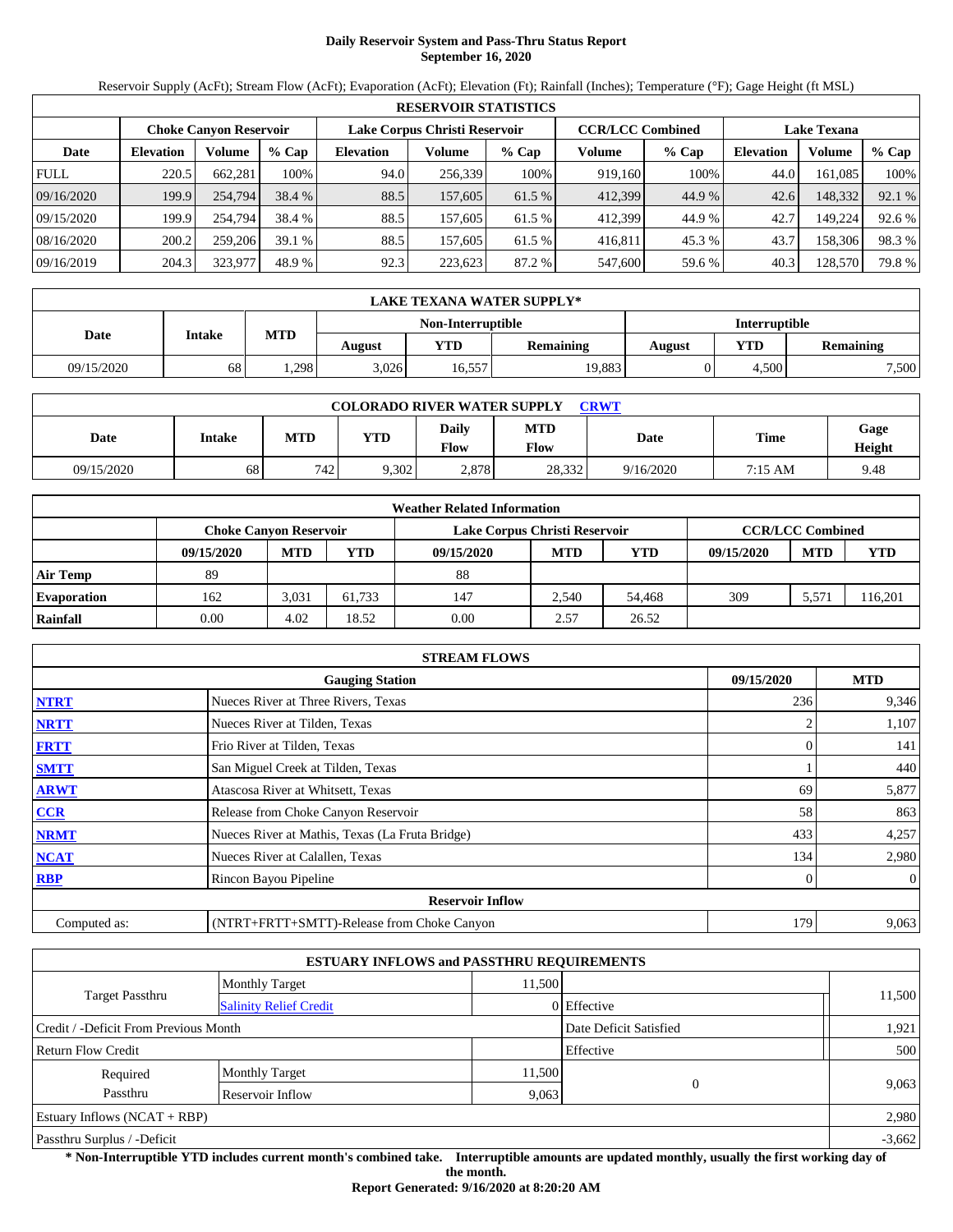# **Daily Reservoir System and Pass-Thru Status Report September 17, 2020**

Reservoir Supply (AcFt); Stream Flow (AcFt); Evaporation (AcFt); Elevation (Ft); Rainfall (Inches); Temperature (°F); Gage Height (ft MSL)

| <b>RESERVOIR STATISTICS</b> |                               |         |         |                               |         |         |                         |         |                    |         |        |  |
|-----------------------------|-------------------------------|---------|---------|-------------------------------|---------|---------|-------------------------|---------|--------------------|---------|--------|--|
|                             | <b>Choke Canyon Reservoir</b> |         |         | Lake Corpus Christi Reservoir |         |         | <b>CCR/LCC Combined</b> |         | <b>Lake Texana</b> |         |        |  |
| Date                        | <b>Elevation</b>              | Volume  | $%$ Cap | <b>Elevation</b>              | Volume  | $%$ Cap | Volume                  | $%$ Cap | <b>Elevation</b>   | Volume  | % Cap  |  |
| <b>FULL</b>                 | 220.5                         | 662,281 | 100%    | 94.0                          | 256,339 | 100%    | 919,160                 | 100%    | 44.0               | 161.085 | 100%   |  |
| 09/17/2020                  | 199.9                         | 254,794 | 38.4 %  | 88.5                          | 157,605 | 61.5 %  | 412,399                 | 44.9 %  | 42.6               | 148,332 | 92.1 % |  |
| 09/16/2020                  | 199.9                         | 254.794 | 38.4 %  | 88.5                          | 157,605 | 61.5 %  | 412,399                 | 44.9 %  | 42.6               | 148,332 | 92.1 % |  |
| 08/17/2020                  | 200.1                         | 257,729 | 38.9 %  | 88.5                          | 157,605 | 61.5 %  | 415,334                 | 45.2 %  | 43.7               | 158,306 | 98.3%  |  |
| 09/17/2019                  | 204.3                         | 323,977 | 48.9 %  | 92.3                          | 223,623 | 87.2 %  | 547,600                 | 59.6 %  | 40.3               | 128,570 | 79.8%  |  |

| LAKE TEXANA WATER SUPPLY* |        |            |        |                   |                  |                      |       |                  |  |  |
|---------------------------|--------|------------|--------|-------------------|------------------|----------------------|-------|------------------|--|--|
|                           |        |            |        | Non-Interruptible |                  | <b>Interruptible</b> |       |                  |  |  |
| Date                      | Intake | <b>MTD</b> | August | YTD               | <b>Remaining</b> | August               | YTD   | <b>Remaining</b> |  |  |
| 09/16/2020                | 48     | .346       | 3.026  | 16.557            | 19,883           |                      | 4.500 | 7,500            |  |  |

| <b>COLORADO RIVER WATER SUPPLY</b><br>CRWT |        |            |            |                      |                    |           |         |                |  |  |  |
|--------------------------------------------|--------|------------|------------|----------------------|--------------------|-----------|---------|----------------|--|--|--|
| Date                                       | Intake | <b>MTD</b> | <b>YTD</b> | Daily<br><b>Flow</b> | <b>MTD</b><br>Flow | Date      | Time    | Gage<br>Height |  |  |  |
| 09/16/2020                                 | 39     | 781        | 9.341      | 2.025                | 30,357             | 9/17/2020 | 7:15 AM | 8.86           |  |  |  |

| <b>Weather Related Information</b> |                               |            |        |                               |                         |            |            |            |            |  |  |
|------------------------------------|-------------------------------|------------|--------|-------------------------------|-------------------------|------------|------------|------------|------------|--|--|
|                                    | <b>Choke Canvon Reservoir</b> |            |        | Lake Corpus Christi Reservoir | <b>CCR/LCC Combined</b> |            |            |            |            |  |  |
|                                    | 09/16/2020                    | <b>MTD</b> | YTD    | 09/16/2020                    | <b>MTD</b>              | <b>YTD</b> | 09/16/2020 | <b>MTD</b> | <b>YTD</b> |  |  |
| <b>Air Temp</b>                    |                               |            |        | 88                            |                         |            |            |            |            |  |  |
| <b>Evaporation</b>                 | 247                           | 3.278      | 61.980 | 129                           | 2.669                   | 54.597     | 376        | 5.947      | 116,577    |  |  |
| Rainfall                           | 0.31                          | 4.33       | 18.83  | 0.02                          | 2.59                    | 26.54      |            |            |            |  |  |

| <b>STREAM FLOWS</b>                                |                                                 |     |       |  |  |  |  |  |
|----------------------------------------------------|-------------------------------------------------|-----|-------|--|--|--|--|--|
| 09/16/2020<br><b>MTD</b><br><b>Gauging Station</b> |                                                 |     |       |  |  |  |  |  |
| <b>NTRT</b>                                        | Nueces River at Three Rivers, Texas             | 165 | 9,510 |  |  |  |  |  |
| <b>NRTT</b>                                        | Nueces River at Tilden, Texas                   |     | 1,107 |  |  |  |  |  |
| <b>FRTT</b>                                        | Frio River at Tilden, Texas                     |     | 141   |  |  |  |  |  |
| <b>SMTT</b>                                        | San Miguel Creek at Tilden, Texas               | 0   | 440   |  |  |  |  |  |
| <b>ARWT</b>                                        | Atascosa River at Whitsett, Texas               | 54  | 5,931 |  |  |  |  |  |
| CCR                                                | Release from Choke Canyon Reservoir             | 58  | 921   |  |  |  |  |  |
| <b>NRMT</b>                                        | Nueces River at Mathis, Texas (La Fruta Bridge) | 433 | 4,689 |  |  |  |  |  |
| <b>NCAT</b>                                        | Nueces River at Calallen, Texas                 | 142 | 3,121 |  |  |  |  |  |
| <b>RBP</b>                                         | Rincon Bayou Pipeline                           | 113 | 113   |  |  |  |  |  |
|                                                    | <b>Reservoir Inflow</b>                         |     |       |  |  |  |  |  |
| Computed as:                                       | (NTRT+FRTT+SMTT)-Release from Choke Canyon      | 107 | 9,170 |  |  |  |  |  |

|                                       |                               | <b>ESTUARY INFLOWS and PASSTHRU REQUIREMENTS</b> |             |          |
|---------------------------------------|-------------------------------|--------------------------------------------------|-------------|----------|
|                                       | <b>Monthly Target</b>         | 11.500                                           |             |          |
| <b>Target Passthru</b>                | <b>Salinity Relief Credit</b> |                                                  | 0 Effective | 11,500   |
| Credit / -Deficit From Previous Month |                               | Date Deficit Satisfied                           | 1,921       |          |
| <b>Return Flow Credit</b>             |                               |                                                  | Effective   | 500      |
| Required                              | <b>Monthly Target</b>         | 11,500                                           |             |          |
| Passthru                              | Reservoir Inflow              | 9,170                                            | $\Omega$    | 9,170    |
| Estuary Inflows $(NCAT + RBP)$        |                               |                                                  |             | 3,234    |
| Passthru Surplus / -Deficit           |                               |                                                  |             | $-3,515$ |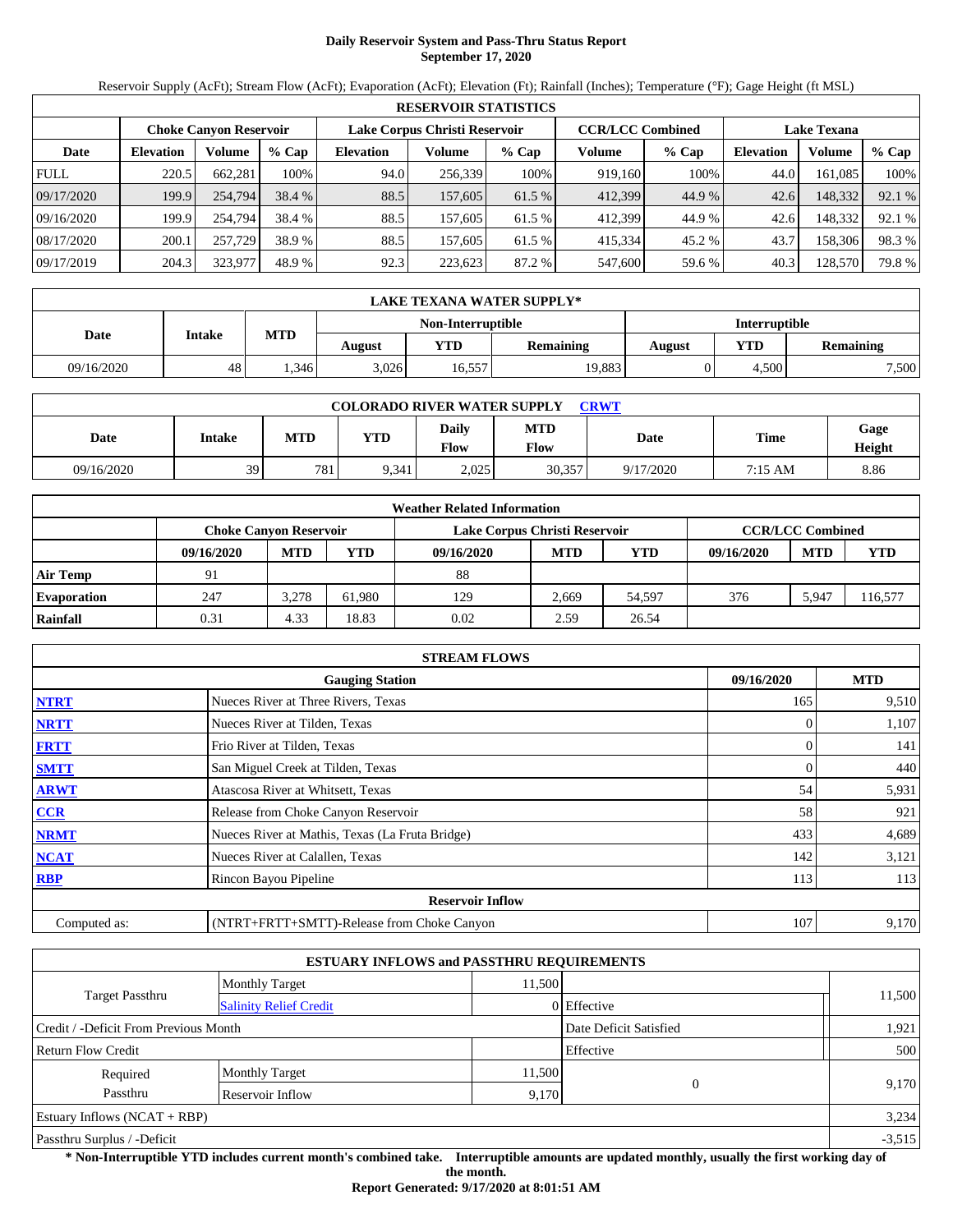# **Daily Reservoir System and Pass-Thru Status Report September 18, 2020**

Reservoir Supply (AcFt); Stream Flow (AcFt); Evaporation (AcFt); Elevation (Ft); Rainfall (Inches); Temperature (°F); Gage Height (ft MSL)

|             | <b>RESERVOIR STATISTICS</b> |                               |         |                               |         |         |                         |         |                    |         |        |  |  |
|-------------|-----------------------------|-------------------------------|---------|-------------------------------|---------|---------|-------------------------|---------|--------------------|---------|--------|--|--|
|             |                             | <b>Choke Canyon Reservoir</b> |         | Lake Corpus Christi Reservoir |         |         | <b>CCR/LCC Combined</b> |         | <b>Lake Texana</b> |         |        |  |  |
| Date        | <b>Elevation</b>            | Volume                        | $%$ Cap | <b>Elevation</b>              | Volume  | $%$ Cap | Volume                  | $%$ Cap | <b>Elevation</b>   | Volume  | % Cap  |  |  |
| <b>FULL</b> | 220.5                       | 662.281                       | 100%    | 94.0                          | 256,339 | 100%    | 919,160                 | 100%    | 44.0               | 161.085 | 100%   |  |  |
| 09/18/2020  | 199.9                       | 254,794                       | 38.4 %  | 88.5                          | 157,605 | 61.5 %  | 412,399                 | 44.9 %  | 42.6               | 148,332 | 92.1 % |  |  |
| 09/17/2020  | 199.9                       | 254,794                       | 38.4 %  | 88.5                          | 157,605 | 61.5 %  | 412.399                 | 44.9 %  | 42.6               | 148.332 | 92.1 % |  |  |
| 08/18/2020  | 200.2                       | 259,206                       | 39.1%   | 88.5                          | 157.605 | 61.5 %  | 416.811                 | 45.3 %  | 43.6               | 157,385 | 97.7 % |  |  |
| 09/18/2019  | 204.3                       | 323,977                       | 48.9 %  | 92.2                          | 221,752 | 86.5 %  | 545,729                 | 59.4 %  | 40.3               | 128,570 | 79.8%  |  |  |

| LAKE TEXANA WATER SUPPLY* |               |            |        |                   |                  |               |       |                  |  |  |
|---------------------------|---------------|------------|--------|-------------------|------------------|---------------|-------|------------------|--|--|
|                           |               |            |        | Non-Interruptible |                  | Interruptible |       |                  |  |  |
| Date                      | <b>Intake</b> | <b>MTD</b> | August | YTD               | <b>Remaining</b> | <b>August</b> | YTD   | <b>Remaining</b> |  |  |
| 09/17/2020                | 70 L          | .415       | 3.026  | 16,557            | 19,883           |               | 4.500 | 7,500            |  |  |

| <b>COLORADO RIVER WATER SUPPLY</b><br>CRWT |        |            |            |                      |                    |           |         |                |  |  |  |
|--------------------------------------------|--------|------------|------------|----------------------|--------------------|-----------|---------|----------------|--|--|--|
| Date                                       | Intake | <b>MTD</b> | <b>YTD</b> | Daily<br><b>Flow</b> | <b>MTD</b><br>Flow | Date      | Time    | Gage<br>Height |  |  |  |
| 09/17/2020                                 | 68     | 849        | 9.408      | .378                 | 31,734             | 9/18/2020 | 7:15 AM | 8.40           |  |  |  |

| <b>Weather Related Information</b> |            |                               |        |                               |                         |            |            |            |            |  |  |
|------------------------------------|------------|-------------------------------|--------|-------------------------------|-------------------------|------------|------------|------------|------------|--|--|
|                                    |            | <b>Choke Canvon Reservoir</b> |        | Lake Corpus Christi Reservoir | <b>CCR/LCC Combined</b> |            |            |            |            |  |  |
|                                    | 09/17/2020 | <b>MTD</b>                    | YTD    | 09/17/2020                    | <b>MTD</b>              | <b>YTD</b> | 09/17/2020 | <b>MTD</b> | <b>YTD</b> |  |  |
| <b>Air Temp</b>                    | 85         |                               |        | 88                            |                         |            |            |            |            |  |  |
| <b>Evaporation</b>                 | 153        | 3.431                         | 62.133 | 147                           | 2.816                   | 54.744     | 300        | 6,247      | 16,877     |  |  |
| Rainfall                           | 0.33       | 4.66                          | 19.16  | 0.21                          | 2.80                    | 26.75      |            |            |            |  |  |

| <b>STREAM FLOWS</b> |                                                 |          |       |  |  |  |  |  |  |
|---------------------|-------------------------------------------------|----------|-------|--|--|--|--|--|--|
|                     | <b>Gauging Station</b>                          |          |       |  |  |  |  |  |  |
| <b>NTRT</b>         | Nueces River at Three Rivers, Texas             | 148      | 9,658 |  |  |  |  |  |  |
| <b>NRTT</b>         | Nueces River at Tilden, Texas                   |          | 1,107 |  |  |  |  |  |  |
| <b>FRTT</b>         | Frio River at Tilden, Texas                     | $\Omega$ | 141   |  |  |  |  |  |  |
| <b>SMTT</b>         | San Miguel Creek at Tilden, Texas               | 11       | 451   |  |  |  |  |  |  |
| <b>ARWT</b>         | Atascosa River at Whitsett, Texas               | 44       | 5,974 |  |  |  |  |  |  |
| CCR                 | Release from Choke Canyon Reservoir             | 58       | 979   |  |  |  |  |  |  |
| <b>NRMT</b>         | Nueces River at Mathis, Texas (La Fruta Bridge) | 435      | 5,124 |  |  |  |  |  |  |
| <b>NCAT</b>         | Nueces River at Calallen, Texas                 | 154      | 3,276 |  |  |  |  |  |  |
| <b>RBP</b>          | Rincon Bayou Pipeline                           | 197      | 310   |  |  |  |  |  |  |
|                     | <b>Reservoir Inflow</b>                         |          |       |  |  |  |  |  |  |
| Computed as:        | (NTRT+FRTT+SMTT)-Release from Choke Canyon      | 102      | 9,272 |  |  |  |  |  |  |

|                                       |                               | <b>ESTUARY INFLOWS and PASSTHRU REQUIREMENTS</b> |             |        |  |  |
|---------------------------------------|-------------------------------|--------------------------------------------------|-------------|--------|--|--|
|                                       | <b>Monthly Target</b>         | 11.500                                           |             |        |  |  |
| Target Passthru                       | <b>Salinity Relief Credit</b> |                                                  | 0 Effective | 11,500 |  |  |
| Credit / -Deficit From Previous Month |                               | Date Deficit Satisfied                           | 1,921       |        |  |  |
| <b>Return Flow Credit</b>             |                               |                                                  | Effective   | 500    |  |  |
| Required                              | <b>Monthly Target</b>         | 11,500                                           |             |        |  |  |
| Passthru                              | Reservoir Inflow              | 9,272                                            | $\Omega$    | 9,272  |  |  |
| Estuary Inflows $(NCAT + RBP)$        |                               |                                                  |             | 3,586  |  |  |
| Passthru Surplus / -Deficit           |                               |                                                  |             |        |  |  |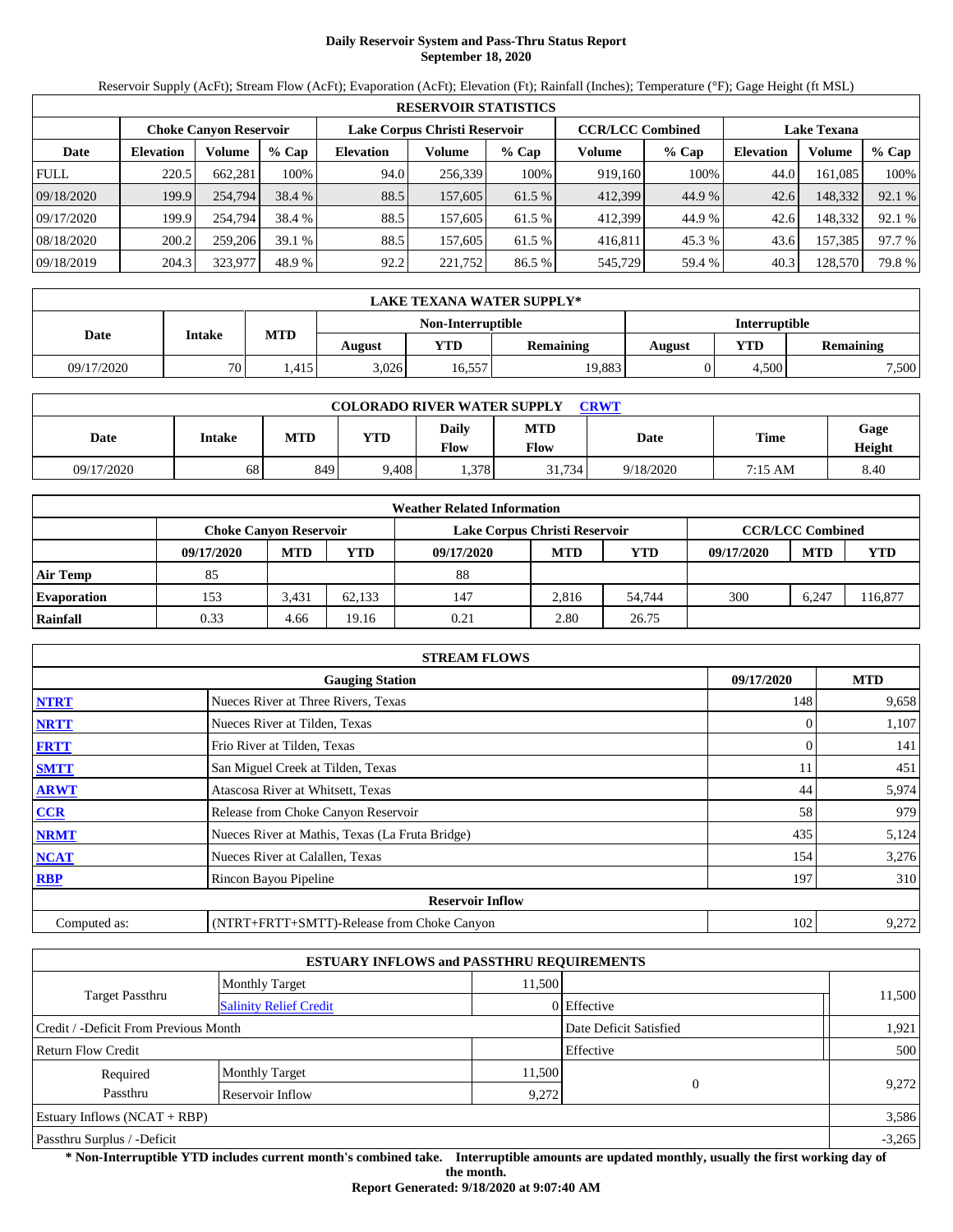# **Daily Reservoir System and Pass-Thru Status Report September 19, 2020**

Reservoir Supply (AcFt); Stream Flow (AcFt); Evaporation (AcFt); Elevation (Ft); Rainfall (Inches); Temperature (°F); Gage Height (ft MSL)

|             | <b>RESERVOIR STATISTICS</b>   |         |         |                               |         |         |                         |         |                    |         |        |  |
|-------------|-------------------------------|---------|---------|-------------------------------|---------|---------|-------------------------|---------|--------------------|---------|--------|--|
|             | <b>Choke Canyon Reservoir</b> |         |         | Lake Corpus Christi Reservoir |         |         | <b>CCR/LCC Combined</b> |         | <b>Lake Texana</b> |         |        |  |
| Date        | <b>Elevation</b>              | Volume  | $%$ Cap | <b>Elevation</b>              | Volume  | $%$ Cap | Volume                  | $%$ Cap | <b>Elevation</b>   | Volume  | % Cap  |  |
| <b>FULL</b> | 220.5                         | 662.281 | 100%    | 94.0                          | 256,339 | 100%    | 919,160                 | 100%    | 44.0               | 161.085 | 100%   |  |
| 09/19/2020  | 199.9                         | 254,794 | 38.4 %  | 88.5                          | 157,605 | 61.5 %  | 412,399                 | 44.9 %  | 42.5               | 147,442 | 91.5 % |  |
| 09/18/2020  | 199.9                         | 254,794 | 38.4 %  | 88.5                          | 157,605 | 61.5 %  | 412.399                 | 44.9 %  | 42.6               | 148.332 | 92.1 % |  |
| 08/19/2020  | 200.1                         | 257,729 | 38.9 %  | 88.4                          | 156.028 | 60.9 %  | 413,757                 | 45.0 %  | 43.6               | 157,385 | 97.7 % |  |
| 09/19/2019  | 204.2                         | 322,313 | 48.6 %  | 92.2                          | 221,752 | 86.5 %  | 544,065                 | 59.2 %  | 40.3               | 128,570 | 79.8%  |  |

|            | LAKE TEXANA WATER SUPPLY* |            |        |                   |                  |               |       |                  |  |  |  |
|------------|---------------------------|------------|--------|-------------------|------------------|---------------|-------|------------------|--|--|--|
|            |                           |            |        | Non-Interruptible |                  | Interruptible |       |                  |  |  |  |
| Date       | <b>Intake</b>             | <b>MTD</b> | August | YTD               | <b>Remaining</b> | August        | YTD   | <b>Remaining</b> |  |  |  |
| 09/18/2020 | 70 L                      | .485       | 3.026  | 16,557            | 19,883           |               | 4.500 | 7,500            |  |  |  |

| <b>COLORADO RIVER WATER SUPPLY</b><br>CRWT |        |            |            |                      |                    |           |         |                |  |  |  |
|--------------------------------------------|--------|------------|------------|----------------------|--------------------|-----------|---------|----------------|--|--|--|
| Date                                       | Intake | <b>MTD</b> | <b>YTD</b> | Daily<br><b>Flow</b> | <b>MTD</b><br>Flow | Date      | Time    | Gage<br>Height |  |  |  |
| 09/18/2020                                 | 68     | 917        | 9.476      | .018                 | 32.753             | 9/19/2020 | 7:15 AM | 8.03           |  |  |  |

|                    |                               |            |        | <b>Weather Related Information</b> |                         |            |            |            |            |
|--------------------|-------------------------------|------------|--------|------------------------------------|-------------------------|------------|------------|------------|------------|
|                    | <b>Choke Canvon Reservoir</b> |            |        | Lake Corpus Christi Reservoir      | <b>CCR/LCC Combined</b> |            |            |            |            |
|                    | 09/18/2020                    | <b>MTD</b> | YTD    | 09/18/2020                         | <b>MTD</b>              | <b>YTD</b> | 09/18/2020 | <b>MTD</b> | <b>YTD</b> |
| <b>Air Temp</b>    | 87                            |            |        | 86                                 |                         |            |            |            |            |
| <b>Evaporation</b> | 247                           | 3.678      | 62.380 | 166                                | 2.982                   | 54.910     | 413        | 6.660      | 117,290    |
| Rainfall           | 0.00                          | 4.66       | 19.16  | 0.05                               | 2.85                    | 26.80      |            |            |            |

|                                                    | <b>STREAM FLOWS</b>                             |     |       |  |  |  |  |  |
|----------------------------------------------------|-------------------------------------------------|-----|-------|--|--|--|--|--|
| <b>MTD</b><br><b>Gauging Station</b><br>09/18/2020 |                                                 |     |       |  |  |  |  |  |
| <b>NTRT</b>                                        | Nueces River at Three Rivers, Texas             | 252 | 9,910 |  |  |  |  |  |
| <b>NRTT</b>                                        | Nueces River at Tilden, Texas                   | 0   | 1,107 |  |  |  |  |  |
| <b>FRTT</b>                                        | Frio River at Tilden, Texas                     |     | 142   |  |  |  |  |  |
| <b>SMTT</b>                                        | San Miguel Creek at Tilden, Texas               | 5   | 456   |  |  |  |  |  |
| <b>ARWT</b>                                        | Atascosa River at Whitsett, Texas               | 46  | 6,020 |  |  |  |  |  |
| CCR                                                | Release from Choke Canyon Reservoir             | 58  | 1,036 |  |  |  |  |  |
| <b>NRMT</b>                                        | Nueces River at Mathis, Texas (La Fruta Bridge) | 415 | 5,539 |  |  |  |  |  |
| <b>NCAT</b>                                        | Nueces River at Calallen, Texas                 | 181 | 3,457 |  |  |  |  |  |
| <b>RBP</b>                                         | Rincon Bayou Pipeline                           | 197 | 507   |  |  |  |  |  |
|                                                    | <b>Reservoir Inflow</b>                         |     |       |  |  |  |  |  |
| Computed as:                                       | (NTRT+FRTT+SMTT)-Release from Choke Canyon      | 199 | 9,471 |  |  |  |  |  |

|                                       |                               | <b>ESTUARY INFLOWS and PASSTHRU REQUIREMENTS</b> |             |          |
|---------------------------------------|-------------------------------|--------------------------------------------------|-------------|----------|
|                                       | <b>Monthly Target</b>         | 11.500                                           |             |          |
| <b>Target Passthru</b>                | <b>Salinity Relief Credit</b> |                                                  | 0 Effective | 11,500   |
| Credit / -Deficit From Previous Month |                               | Date Deficit Satisfied                           | 1,921       |          |
| <b>Return Flow Credit</b>             |                               |                                                  | Effective   | 500      |
| Required                              | <b>Monthly Target</b>         | 11,500                                           |             |          |
| Passthru                              | Reservoir Inflow              | 9,471                                            | $\Omega$    | 9,471    |
| Estuary Inflows $(NCAT + RBP)$        |                               |                                                  |             | 3,964    |
| Passthru Surplus / -Deficit           |                               |                                                  |             | $-3,086$ |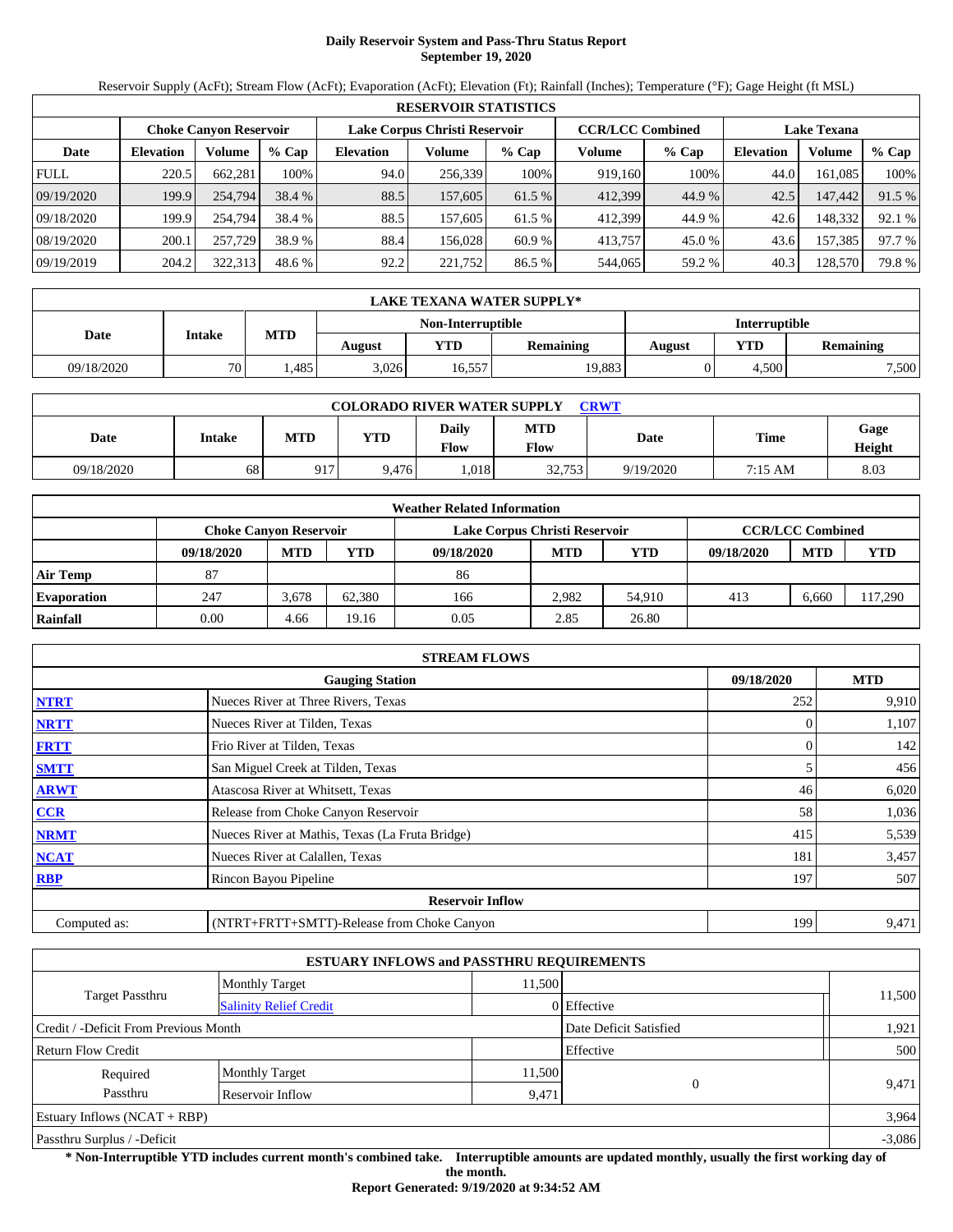# **Daily Reservoir System and Pass-Thru Status Report September 20, 2020**

Reservoir Supply (AcFt); Stream Flow (AcFt); Evaporation (AcFt); Elevation (Ft); Rainfall (Inches); Temperature (°F); Gage Height (ft MSL)

|             | <b>RESERVOIR STATISTICS</b>   |         |         |                               |         |         |                         |         |                    |         |        |  |
|-------------|-------------------------------|---------|---------|-------------------------------|---------|---------|-------------------------|---------|--------------------|---------|--------|--|
|             | <b>Choke Canyon Reservoir</b> |         |         | Lake Corpus Christi Reservoir |         |         | <b>CCR/LCC Combined</b> |         | <b>Lake Texana</b> |         |        |  |
| Date        | <b>Elevation</b>              | Volume  | $%$ Cap | <b>Elevation</b>              | Volume  | $%$ Cap | Volume                  | $%$ Cap | <b>Elevation</b>   | Volume  | % Cap  |  |
| <b>FULL</b> | 220.5                         | 662.281 | 100%    | 94.0                          | 256,339 | 100%    | 919,160                 | 100%    | 44.0               | 161.085 | 100%   |  |
| 09/20/2020  | 199.9                         | 254,794 | 38.4 %  | 88.4                          | 156,028 | 60.9 %  | 410,822                 | 44.7 %  | 42.5               | 147,442 | 91.5 % |  |
| 09/19/2020  | 199.9                         | 254,794 | 38.4 %  | 88.5                          | 157,605 | 61.5 %  | 412.399                 | 44.9 %  | 42.5               | 147.442 | 91.5 % |  |
| 08/20/2020  | 200.2                         | 259,206 | 39.1%   | 88.4                          | 156.028 | 60.9 %  | 415.234                 | 45.2 %  | 43.5               | 156.467 | 97.1 % |  |
| 09/20/2019  | 204.2                         | 322,313 | 48.6 %  | 92.1                          | 219,887 | 85.8 %  | 542,200                 | 59.0 %  | 40.2               | 127,743 | 79.3 % |  |

|            | LAKE TEXANA WATER SUPPLY* |            |        |                   |                  |               |       |                  |  |  |  |
|------------|---------------------------|------------|--------|-------------------|------------------|---------------|-------|------------------|--|--|--|
|            |                           |            |        | Non-Interruptible |                  | Interruptible |       |                  |  |  |  |
| Date       | <b>Intake</b>             | <b>MTD</b> | August | YTD               | <b>Remaining</b> | August        | YTD   | <b>Remaining</b> |  |  |  |
| 09/19/2020 | 68                        | .553       | 3.026  | 16,557            | 19,883           |               | 4.500 | 7,500            |  |  |  |

| <b>COLORADO RIVER WATER SUPPLY</b><br>CRWT |        |     |            |                      |                           |           |         |                        |  |  |
|--------------------------------------------|--------|-----|------------|----------------------|---------------------------|-----------|---------|------------------------|--|--|
| Date                                       | Intake | MTD | <b>YTD</b> | <b>Daily</b><br>Flow | <b>MTD</b><br><b>Flow</b> | Date      | Time    | Gage<br>Height         |  |  |
| 09/19/2020                                 | 68     | 985 | 9.544      | 806                  | 33.558                    | 9/20/2020 | 7:15 AM | O <sub>1</sub><br>0.11 |  |  |

|                    | <b>Weather Related Information</b> |                               |        |                               |                         |            |            |            |            |  |  |
|--------------------|------------------------------------|-------------------------------|--------|-------------------------------|-------------------------|------------|------------|------------|------------|--|--|
|                    |                                    | <b>Choke Canvon Reservoir</b> |        | Lake Corpus Christi Reservoir | <b>CCR/LCC Combined</b> |            |            |            |            |  |  |
|                    | 09/19/2020                         | <b>MTD</b>                    | YTD    | 09/19/2020                    | <b>MTD</b>              | <b>YTD</b> | 09/19/2020 | <b>MTD</b> | <b>YTD</b> |  |  |
| <b>Air Temp</b>    | 84                                 |                               |        | 83                            |                         |            |            |            |            |  |  |
| <b>Evaporation</b> | 255                                | 3.933                         | 62.635 | 247                           | 3.229                   | 55.157     | 502        | 7.162      | 117,792    |  |  |
| Rainfall           | 0.30                               | 4.96                          | 19.46  | 0.00                          | 2.85                    | 26.80      |            |            |            |  |  |

|              | <b>STREAM FLOWS</b>                             |     |        |  |  |  |  |  |
|--------------|-------------------------------------------------|-----|--------|--|--|--|--|--|
|              | <b>Gauging Station</b>                          |     |        |  |  |  |  |  |
| <b>NTRT</b>  | Nueces River at Three Rivers, Texas             | 162 | 10,073 |  |  |  |  |  |
| <b>NRTT</b>  | Nueces River at Tilden, Texas                   | 54  | 1,161  |  |  |  |  |  |
| <b>FRTT</b>  | Frio River at Tilden, Texas                     | 6.  | 147    |  |  |  |  |  |
| <b>SMTT</b>  | San Miguel Creek at Tilden, Texas               | 0   | 456    |  |  |  |  |  |
| <b>ARWT</b>  | Atascosa River at Whitsett, Texas               | 48  | 6,068  |  |  |  |  |  |
| CCR          | Release from Choke Canyon Reservoir             | 58  | 1,094  |  |  |  |  |  |
| <b>NRMT</b>  | Nueces River at Mathis, Texas (La Fruta Bridge) | 441 | 5,980  |  |  |  |  |  |
| <b>NCAT</b>  | Nueces River at Calallen, Texas                 | 135 | 3,592  |  |  |  |  |  |
| <b>RBP</b>   | Rincon Bayou Pipeline                           | 197 | 704    |  |  |  |  |  |
|              | <b>Reservoir Inflow</b>                         |     |        |  |  |  |  |  |
| Computed as: | (NTRT+FRTT+SMTT)-Release from Choke Canyon      | 111 | 9,582  |  |  |  |  |  |

|                                       |                               | <b>ESTUARY INFLOWS and PASSTHRU REQUIREMENTS</b> |                        |          |
|---------------------------------------|-------------------------------|--------------------------------------------------|------------------------|----------|
|                                       | <b>Monthly Target</b>         | 11.500                                           |                        |          |
| <b>Target Passthru</b>                | <b>Salinity Relief Credit</b> |                                                  | 0 Effective            | 11,500   |
| Credit / -Deficit From Previous Month |                               |                                                  | Date Deficit Satisfied | 1,921    |
| <b>Return Flow Credit</b>             |                               |                                                  | Effective              | 500      |
| Required                              | <b>Monthly Target</b>         | 11,500                                           |                        |          |
| Passthru                              | Reservoir Inflow              | 9,582                                            | $\Omega$               | 9,582    |
| Estuary Inflows $(NCAT + RBP)$        |                               |                                                  |                        | 4,296    |
| Passthru Surplus / -Deficit           |                               |                                                  |                        | $-2,865$ |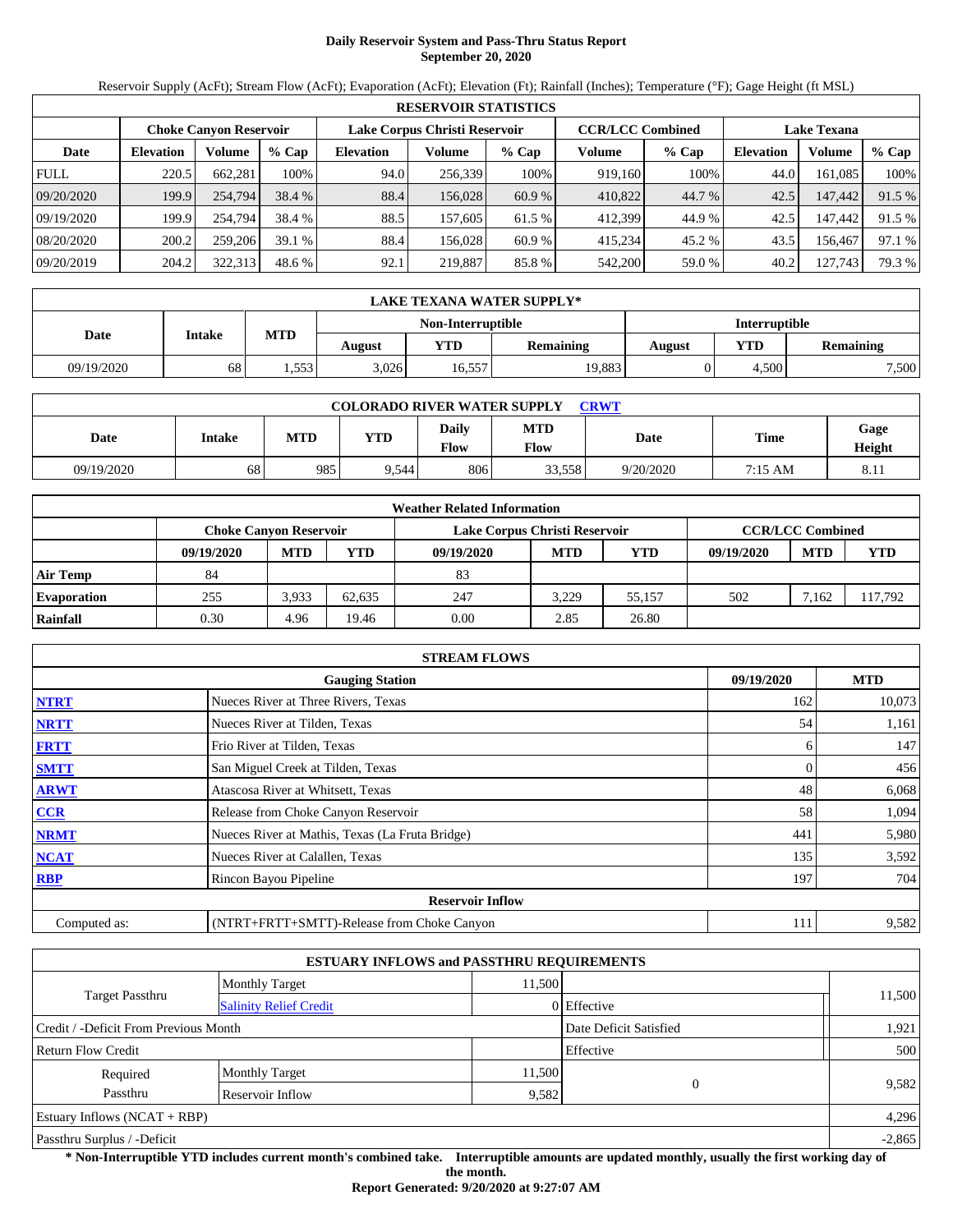# **Daily Reservoir System and Pass-Thru Status Report September 21, 2020**

Reservoir Supply (AcFt); Stream Flow (AcFt); Evaporation (AcFt); Elevation (Ft); Rainfall (Inches); Temperature (°F); Gage Height (ft MSL)

|             | <b>RESERVOIR STATISTICS</b>   |         |         |                               |         |         |                         |         |                    |         |        |  |
|-------------|-------------------------------|---------|---------|-------------------------------|---------|---------|-------------------------|---------|--------------------|---------|--------|--|
|             | <b>Choke Canyon Reservoir</b> |         |         | Lake Corpus Christi Reservoir |         |         | <b>CCR/LCC Combined</b> |         | <b>Lake Texana</b> |         |        |  |
| Date        | <b>Elevation</b>              | Volume  | $%$ Cap | <b>Elevation</b>              | Volume  | $%$ Cap | Volume                  | $%$ Cap | <b>Elevation</b>   | Volume  | % Cap  |  |
| <b>FULL</b> | 220.5                         | 662.281 | 100%    | 94.0                          | 256,339 | 100%    | 919,160                 | 100%    | 44.0               | 161.085 | 100%   |  |
| 09/21/2020  | 199.8                         | 253,336 | 38.2 %  | 88.4                          | 156,028 | 60.9 %  | 409.364                 | 44.5 %  | 42.5               | 147,442 | 91.5 % |  |
| 09/20/2020  | 199.9                         | 254,794 | 38.4 %  | 88.4                          | 156.028 | 60.9 %  | 410.822                 | 44.7 %  | 42.5               | 147.442 | 91.5 % |  |
| 08/21/2020  | 200.1                         | 257,729 | 38.9 %  | 88.4                          | 156.028 | 60.9 %  | 413.757                 | 45.0 %  | 43.5               | 156.467 | 97.1 % |  |
| 09/21/2019  | 204.2                         | 322,313 | 48.6 %  | 92.1                          | 219,887 | 85.8 %  | 542,200                 | 59.0 %  | 40.2               | 127,743 | 79.3 % |  |

|            | LAKE TEXANA WATER SUPPLY* |            |        |                   |                  |               |       |                  |  |  |  |
|------------|---------------------------|------------|--------|-------------------|------------------|---------------|-------|------------------|--|--|--|
|            |                           |            |        | Non-Interruptible |                  | Interruptible |       |                  |  |  |  |
| Date       | <b>Intake</b>             | <b>MTD</b> | August | YTD               | <b>Remaining</b> | <b>August</b> | YTD   | <b>Remaining</b> |  |  |  |
| 09/20/2020 |                           | .620       | 3.026  | 16,557            | 19,883           |               | 4.500 | 7,500            |  |  |  |

| <b>COLORADO RIVER WATER SUPPLY</b><br><b>CRWT</b> |        |       |       |                      |                    |           |         |                |  |  |  |
|---------------------------------------------------|--------|-------|-------|----------------------|--------------------|-----------|---------|----------------|--|--|--|
| Date                                              | Intake | MTD   | VTD   | <b>Daily</b><br>Flow | <b>MTD</b><br>Flow | Date      | Time    | Gage<br>Height |  |  |  |
| 09/20/2020                                        | 68     | 1.052 | 9,612 | 977                  | 34,535             | 9/21/2020 | 7:15 AM | 8.48           |  |  |  |

|                    | <b>Weather Related Information</b> |            |        |                               |                         |        |            |            |            |  |  |  |
|--------------------|------------------------------------|------------|--------|-------------------------------|-------------------------|--------|------------|------------|------------|--|--|--|
|                    | <b>Choke Canyon Reservoir</b>      |            |        | Lake Corpus Christi Reservoir | <b>CCR/LCC Combined</b> |        |            |            |            |  |  |  |
|                    | 09/20/2020                         | <b>MTD</b> | YTD    | 09/20/2020                    | <b>MTD</b>              | YTD    | 09/20/2020 | <b>MTD</b> | <b>YTD</b> |  |  |  |
| <b>Air Temp</b>    | 84                                 |            |        | 83                            |                         |        |            |            |            |  |  |  |
| <b>Evaporation</b> | 263                                | 4,196      | 62.898 | 275                           | 3.504                   | 55.432 | 538        | 7.700      | 118,330    |  |  |  |
| Rainfall           | 0.20                               | 5.16       | 19.66  | 0.53                          | 3.38                    | 27.33  |            |            |            |  |  |  |

|              | <b>STREAM FLOWS</b>                             |            |            |
|--------------|-------------------------------------------------|------------|------------|
|              | <b>Gauging Station</b>                          | 09/20/2020 | <b>MTD</b> |
| <b>NTRT</b>  | Nueces River at Three Rivers, Texas             | 132        | 10,204     |
| <b>NRTT</b>  | Nueces River at Tilden, Texas                   | 443        | 1,604      |
| <b>FRTT</b>  | Frio River at Tilden, Texas                     |            | 150        |
| <b>SMTT</b>  | San Miguel Creek at Tilden, Texas               | 0          | 456        |
| <b>ARWT</b>  | Atascosa River at Whitsett, Texas               | 31         | 6,100      |
| <b>CCR</b>   | Release from Choke Canyon Reservoir             | 58         | 1,151      |
| <b>NRMT</b>  | Nueces River at Mathis, Texas (La Fruta Bridge) | 443        | 6,422      |
| <b>NCAT</b>  | Nueces River at Calallen, Texas                 | 135        | 3,727      |
| <b>RBP</b>   | Rincon Bayou Pipeline                           | 197        | 902        |
|              | <b>Reservoir Inflow</b>                         |            |            |
| Computed as: | (NTRT+FRTT+SMTT)-Release from Choke Canyon      | 76         | 9,658      |

|                                       | <b>ESTUARY INFLOWS and PASSTHRU REQUIREMENTS</b> |        |                        |          |
|---------------------------------------|--------------------------------------------------|--------|------------------------|----------|
|                                       | <b>Monthly Target</b>                            | 11.500 |                        |          |
| Target Passthru                       | <b>Salinity Relief Credit</b>                    |        | 0 Effective            | 11,500   |
| Credit / -Deficit From Previous Month |                                                  |        | Date Deficit Satisfied | 1,921    |
| <b>Return Flow Credit</b>             |                                                  |        | Effective              | 500      |
| Required                              | <b>Monthly Target</b>                            | 11,500 | $\Omega$               |          |
| Passthru                              | Reservoir Inflow                                 | 9,658  |                        | 9,658    |
| Estuary Inflows $(NCAT + RBP)$        |                                                  |        |                        | 4,629    |
| Passthru Surplus / -Deficit           |                                                  |        |                        | $-2,609$ |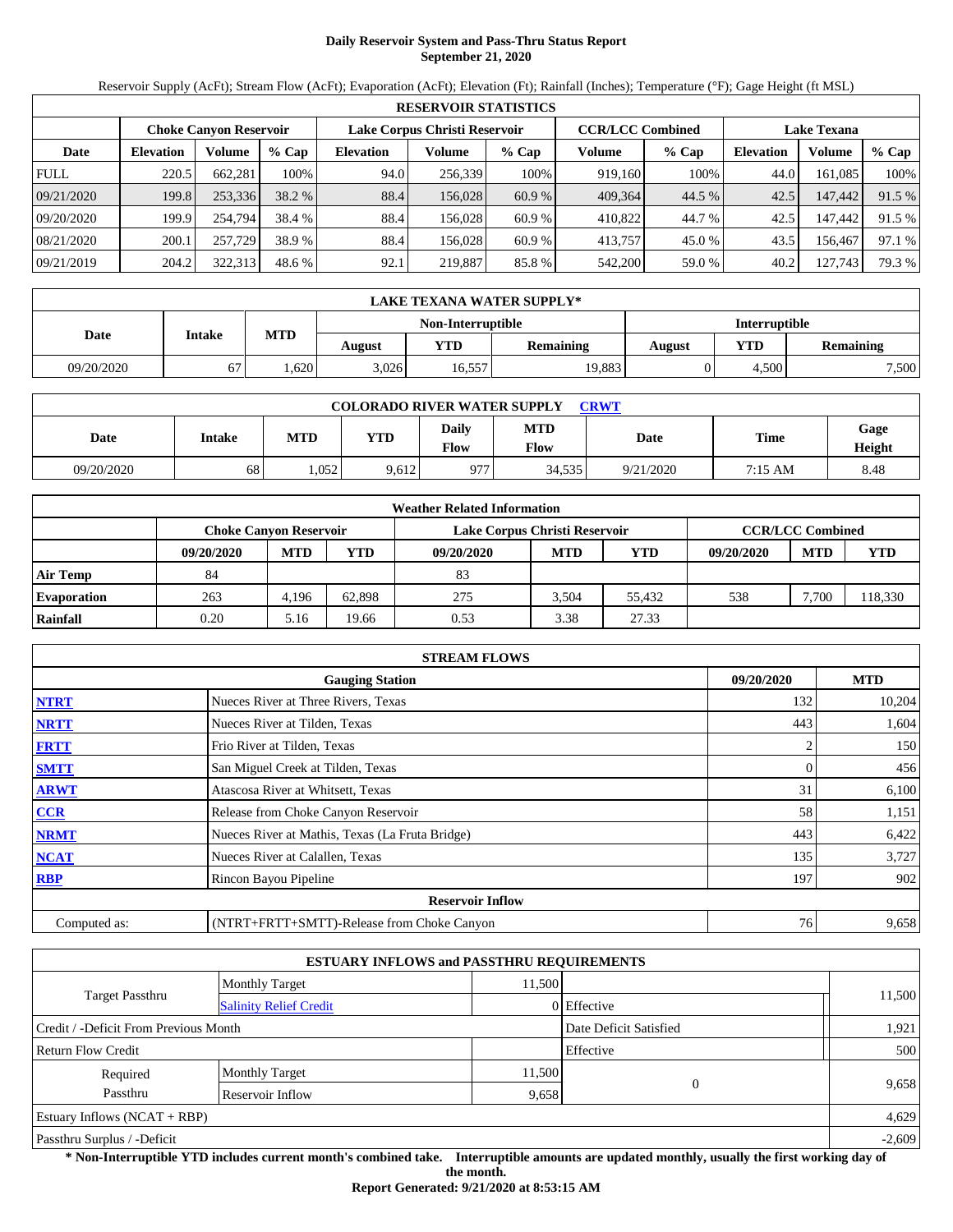# **Daily Reservoir System and Pass-Thru Status Report September 22, 2020**

Reservoir Supply (AcFt); Stream Flow (AcFt); Evaporation (AcFt); Elevation (Ft); Rainfall (Inches); Temperature (°F); Gage Height (ft MSL)

|             | <b>RESERVOIR STATISTICS</b> |                               |         |                               |         |         |                         |         |                    |         |        |  |  |
|-------------|-----------------------------|-------------------------------|---------|-------------------------------|---------|---------|-------------------------|---------|--------------------|---------|--------|--|--|
|             |                             | <b>Choke Canyon Reservoir</b> |         | Lake Corpus Christi Reservoir |         |         | <b>CCR/LCC Combined</b> |         | <b>Lake Texana</b> |         |        |  |  |
| Date        | <b>Elevation</b>            | Volume                        | $%$ Cap | <b>Elevation</b>              | Volume  | $%$ Cap | Volume                  | $%$ Cap | <b>Elevation</b>   | Volume  | % Cap  |  |  |
| <b>FULL</b> | 220.5                       | 662.281                       | 100%    | 94.0                          | 256,339 | 100%    | 919,160                 | 100%    | 44.0               | 161.085 | 100%   |  |  |
| 09/22/2020  | 199.9                       | 254,794                       | 38.4 %  | 88.4                          | 156,028 | 60.9 %  | 410,822                 | 44.7 %  | 43.8               | 159,229 | 98.8%  |  |  |
| 09/21/2020  | 199.8                       | 253.336                       | 38.2 %  | 88.4                          | 156.028 | 60.9 %  | 409.364                 | 44.5 %  | 42.5               | 147.442 | 91.5 % |  |  |
| 08/22/2020  | 200.0                       | 256,259                       | 38.7 %  | 88.3                          | 154.458 | 60.3 %  | 410.717                 | 44.7 %  | 43.4               | 155,551 | 96.6 % |  |  |
| 09/22/2019  | 204.2                       | 322,313                       | 48.6 %  | 92.1                          | 219,887 | 85.8 %  | 542,200                 | 59.0 %  | 40.3               | 128,570 | 79.8%  |  |  |

| LAKE TEXANA WATER SUPPLY* |        |            |        |                   |                  |                      |       |                  |  |  |
|---------------------------|--------|------------|--------|-------------------|------------------|----------------------|-------|------------------|--|--|
|                           |        |            |        | Non-Interruptible |                  | <b>Interruptible</b> |       |                  |  |  |
| Date                      | Intake | <b>MTD</b> | August | <b>YTD</b>        | <b>Remaining</b> | August               | YTD   | <b>Remaining</b> |  |  |
| 09/21/2020                | 66     | .686       | 3,026  | 16,557            | 19,883           |                      | 4.500 | 7,500            |  |  |

| <b>COLORADO RIVER WATER SUPPLY</b><br>CRWT |        |            |            |                      |                    |           |         |                |  |  |  |
|--------------------------------------------|--------|------------|------------|----------------------|--------------------|-----------|---------|----------------|--|--|--|
| Date                                       | Intake | <b>MTD</b> | <b>YTD</b> | <b>Daily</b><br>Flow | <b>MTD</b><br>Flow | Date      | Time    | Gage<br>Height |  |  |  |
| 09/21/2020                                 | 68     | .120       | 9.679      | .568                 | 36,103             | 9/22/2020 | 7:15 AM | 173<br>.       |  |  |  |

|                    | <b>Weather Related Information</b> |                               |        |                               |                         |            |            |            |            |  |  |  |
|--------------------|------------------------------------|-------------------------------|--------|-------------------------------|-------------------------|------------|------------|------------|------------|--|--|--|
|                    |                                    | <b>Choke Canvon Reservoir</b> |        | Lake Corpus Christi Reservoir | <b>CCR/LCC Combined</b> |            |            |            |            |  |  |  |
|                    | 09/21/2020                         | <b>MTD</b>                    | YTD    | 09/21/2020                    | <b>MTD</b>              | <b>YTD</b> | 09/21/2020 | <b>MTD</b> | <b>YTD</b> |  |  |  |
| <b>Air Temp</b>    | 70                                 |                               |        | 72                            |                         |            |            |            |            |  |  |  |
| <b>Evaporation</b> | 145                                | 4.341                         | 63,043 | 46                            | 3.550                   | 55,478     | 191        | 7,891      | 118,521    |  |  |  |
| Rainfall           | 0.64                               | 5.80                          | 20.30  | 0.11                          | 3.49                    | 27.44      |            |            |            |  |  |  |

|              | <b>STREAM FLOWS</b>                             |            |        |  |  |  |  |  |  |  |
|--------------|-------------------------------------------------|------------|--------|--|--|--|--|--|--|--|
|              | 09/21/2020                                      | <b>MTD</b> |        |  |  |  |  |  |  |  |
| <b>NTRT</b>  | Nueces River at Three Rivers, Texas             | 337        | 10,542 |  |  |  |  |  |  |  |
| <b>NRTT</b>  | Nueces River at Tilden, Texas                   | 270        | 1,874  |  |  |  |  |  |  |  |
| <b>FRTT</b>  | Frio River at Tilden, Texas                     |            | 150    |  |  |  |  |  |  |  |
| <b>SMTT</b>  | San Miguel Creek at Tilden, Texas               | 0          | 456    |  |  |  |  |  |  |  |
| <b>ARWT</b>  | Atascosa River at Whitsett, Texas               | 21         | 6,120  |  |  |  |  |  |  |  |
| <b>CCR</b>   | Release from Choke Canyon Reservoir             | 58         | 1,209  |  |  |  |  |  |  |  |
| <b>NRMT</b>  | Nueces River at Mathis, Texas (La Fruta Bridge) | 447        | 6,869  |  |  |  |  |  |  |  |
| <b>NCAT</b>  | Nueces River at Calallen, Texas                 | 188        | 3,915  |  |  |  |  |  |  |  |
| <b>RBP</b>   | Rincon Bayou Pipeline                           | 196        | 1,098  |  |  |  |  |  |  |  |
|              | <b>Reservoir Inflow</b>                         |            |        |  |  |  |  |  |  |  |
| Computed as: | (NTRT+FRTT+SMTT)-Release from Choke Canyon      | 281        | 9,939  |  |  |  |  |  |  |  |

|                                       |                               | <b>ESTUARY INFLOWS and PASSTHRU REQUIREMENTS</b> |                        |          |
|---------------------------------------|-------------------------------|--------------------------------------------------|------------------------|----------|
|                                       | <b>Monthly Target</b>         | 11.500                                           |                        |          |
| <b>Target Passthru</b>                | <b>Salinity Relief Credit</b> |                                                  | 0 Effective            | 11,500   |
| Credit / -Deficit From Previous Month |                               |                                                  | Date Deficit Satisfied | 1,921    |
| <b>Return Flow Credit</b>             |                               |                                                  | Effective              | 500      |
| Required                              | <b>Monthly Target</b>         | 11,500                                           |                        |          |
| Passthru                              | Reservoir Inflow              | 9,939                                            | $\Omega$               | 9,939    |
| Estuary Inflows $(NCAT + RBP)$        |                               |                                                  |                        | 5,013    |
| Passthru Surplus / -Deficit           |                               |                                                  |                        | $-2,505$ |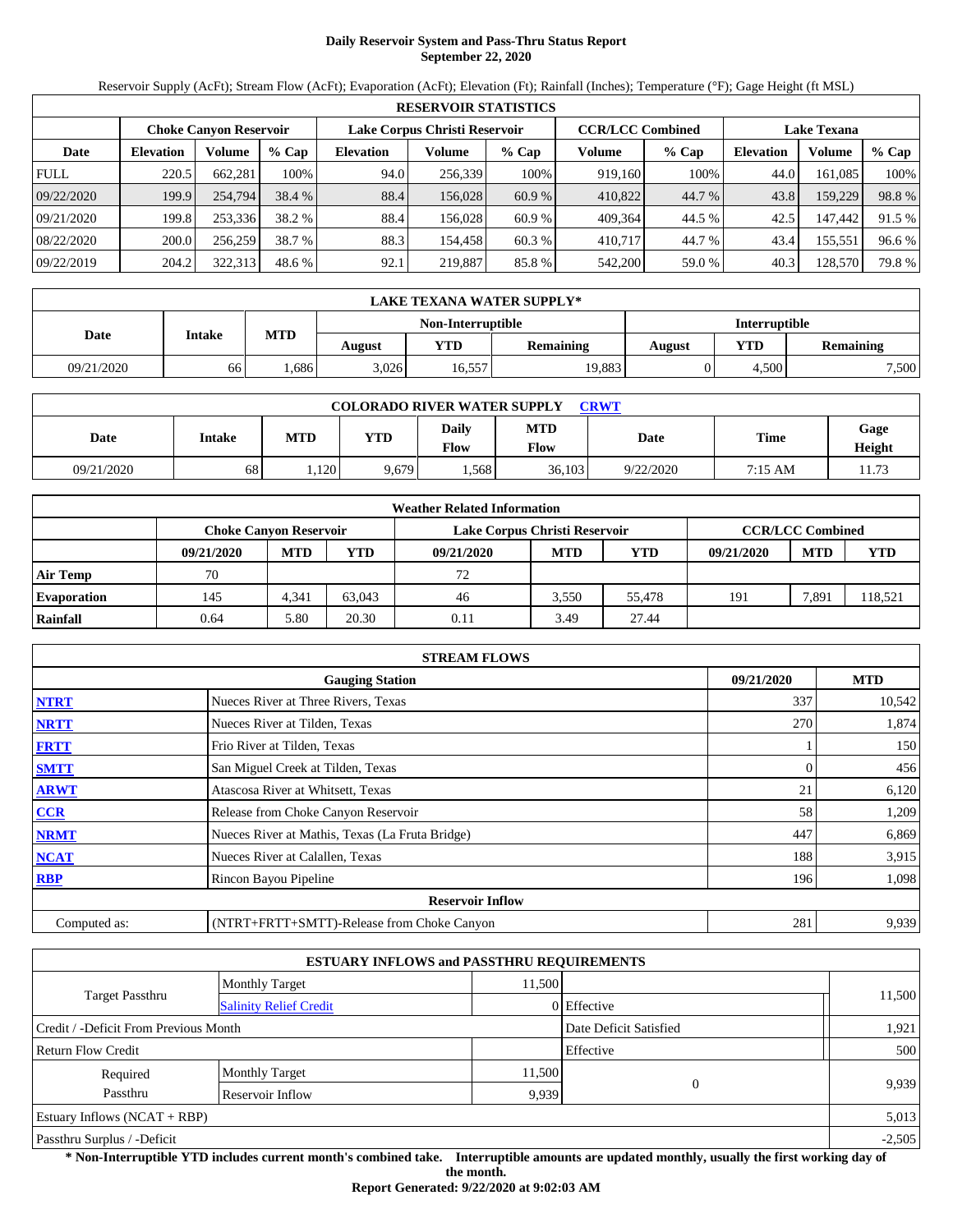# **Daily Reservoir System and Pass-Thru Status Report September 23, 2020**

Reservoir Supply (AcFt); Stream Flow (AcFt); Evaporation (AcFt); Elevation (Ft); Rainfall (Inches); Temperature (°F); Gage Height (ft MSL)

|             | <b>RESERVOIR STATISTICS</b>   |         |         |                               |         |         |                         |         |                    |         |         |  |
|-------------|-------------------------------|---------|---------|-------------------------------|---------|---------|-------------------------|---------|--------------------|---------|---------|--|
|             | <b>Choke Canvon Reservoir</b> |         |         | Lake Corpus Christi Reservoir |         |         | <b>CCR/LCC Combined</b> |         | <b>Lake Texana</b> |         |         |  |
| Date        | <b>Elevation</b>              | Volume  | $%$ Cap | <b>Elevation</b>              | Volume  | $%$ Cap | Volume                  | $%$ Cap | <b>Elevation</b>   | Volume  | % Cap   |  |
| <b>FULL</b> | 220.5                         | 662.281 | 100%    | 94.0                          | 256,339 | 100%    | 919,160                 | 100%    | 44.0               | 161.085 | 100%    |  |
| 09/23/2020  | 199.8                         | 253,336 | 38.2 %  | 88.3                          | 156,028 | 60.9 %  | 409.364                 | 44.5 %  | 44.0               | 161.085 | 100.0 % |  |
| 09/22/2020  | 199.9                         | 254,794 | 38.4 %  | 88.4                          | 156.028 | 60.9%   | 410,822                 | 44.7 %  | 43.8               | 159.229 | 98.8%   |  |
| 08/23/2020  | 200.0                         | 256,259 | 38.7 %  | 88.3                          | 154.458 | 60.3 %  | 410,717                 | 44.7 %  | 43.4               | 155,551 | 96.6 %  |  |
| 09/23/2019  | 204.2                         | 322,313 | 48.6 %  | 92.0                          | 218,027 | 85.1 %  | 540,340                 | 58.8%   | 40.3               | 128,570 | 79.8%   |  |

|            | LAKE TEXANA WATER SUPPLY* |            |        |                   |                  |                      |       |                  |  |  |  |
|------------|---------------------------|------------|--------|-------------------|------------------|----------------------|-------|------------------|--|--|--|
|            | <b>Intake</b>             |            |        | Non-Interruptible |                  | <b>Interruptible</b> |       |                  |  |  |  |
| Date       |                           | <b>MTD</b> | August | <b>YTD</b>        | <b>Remaining</b> | August               | YTD   | <b>Remaining</b> |  |  |  |
| 09/22/2020 | 11 L                      | .797       | 3,026  | 16,557            | 19,883           |                      | 4.500 | 7,500            |  |  |  |

| <b>COLORADO RIVER WATER SUPPLY</b><br>CRWT |        |            |            |                      |                           |           |         |                |  |  |
|--------------------------------------------|--------|------------|------------|----------------------|---------------------------|-----------|---------|----------------|--|--|
| Date                                       | Intake | <b>MTD</b> | <b>YTD</b> | <b>Daily</b><br>Flow | <b>MTD</b><br><b>Flow</b> | Date      | Time    | Gage<br>Height |  |  |
| 09/22/2020                                 | 23     | . 144      | 9,703      | 5,895                | 41,999                    | 9/23/2020 | 7:15 AM | 13.52          |  |  |

| <b>Weather Related Information</b> |                               |            |        |                               |                         |        |            |            |         |  |  |
|------------------------------------|-------------------------------|------------|--------|-------------------------------|-------------------------|--------|------------|------------|---------|--|--|
|                                    | <b>Choke Canvon Reservoir</b> |            |        | Lake Corpus Christi Reservoir | <b>CCR/LCC Combined</b> |        |            |            |         |  |  |
|                                    | 09/22/2020                    | <b>MTD</b> | YTD    | 09/22/2020                    | <b>MTD</b>              | YTD    | 09/22/2020 | <b>MTD</b> | YTD     |  |  |
| <b>Air Temp</b>                    | 84                            |            |        | 84                            |                         |        |            |            |         |  |  |
| <b>Evaporation</b>                 | 178                           | 4.519      | 63.221 | 174                           | 3.724                   | 55.652 | 352        | 8.243      | 118,873 |  |  |
| Rainfall                           | 0.00                          | 5.80       | 20.30  | 0.00                          | 3.49                    | 27.44  |            |            |         |  |  |

|              | <b>STREAM FLOWS</b>                             |            |            |  |  |  |  |  |  |  |
|--------------|-------------------------------------------------|------------|------------|--|--|--|--|--|--|--|
|              | <b>Gauging Station</b>                          | 09/22/2020 | <b>MTD</b> |  |  |  |  |  |  |  |
| <b>NTRT</b>  | Nueces River at Three Rivers, Texas             | 373        | 10,915     |  |  |  |  |  |  |  |
| <b>NRTT</b>  | Nueces River at Tilden, Texas                   | 114        | 1,987      |  |  |  |  |  |  |  |
| <b>FRTT</b>  | Frio River at Tilden, Texas                     | 0          | 150        |  |  |  |  |  |  |  |
| <b>SMTT</b>  | San Miguel Creek at Tilden, Texas               |            | 456        |  |  |  |  |  |  |  |
| <b>ARWT</b>  | Atascosa River at Whitsett, Texas               | 15         | 6,135      |  |  |  |  |  |  |  |
| <b>CCR</b>   | Release from Choke Canyon Reservoir             | 58         | 1,266      |  |  |  |  |  |  |  |
| <b>NRMT</b>  | Nueces River at Mathis, Texas (La Fruta Bridge) | 445        | 7,314      |  |  |  |  |  |  |  |
| <b>NCAT</b>  | Nueces River at Calallen, Texas                 | 184        | 4,099      |  |  |  |  |  |  |  |
| <b>RBP</b>   | Rincon Bayou Pipeline                           | 196        | 1,294      |  |  |  |  |  |  |  |
|              | <b>Reservoir Inflow</b>                         |            |            |  |  |  |  |  |  |  |
| Computed as: | (NTRT+FRTT+SMTT)-Release from Choke Canyon      | 316        | 10,255     |  |  |  |  |  |  |  |

|                                       |                                 | <b>ESTUARY INFLOWS and PASSTHRU REQUIREMENTS</b> |                        |          |
|---------------------------------------|---------------------------------|--------------------------------------------------|------------------------|----------|
|                                       | 11.500<br><b>Monthly Target</b> |                                                  |                        |          |
| <b>Target Passthru</b>                | <b>Salinity Relief Credit</b>   |                                                  | 0 Effective            | 11,500   |
| Credit / -Deficit From Previous Month |                                 |                                                  | Date Deficit Satisfied | 1,921    |
| <b>Return Flow Credit</b>             |                                 |                                                  | Effective              | 500      |
| Required                              | <b>Monthly Target</b>           | 11,500                                           |                        |          |
| Passthru                              | Reservoir Inflow                | 10,255                                           | $\Omega$               | 10,255   |
| Estuary Inflows $(NCAT + RBP)$        |                                 |                                                  |                        | 5,393    |
| Passthru Surplus / -Deficit           |                                 |                                                  |                        | $-2,441$ |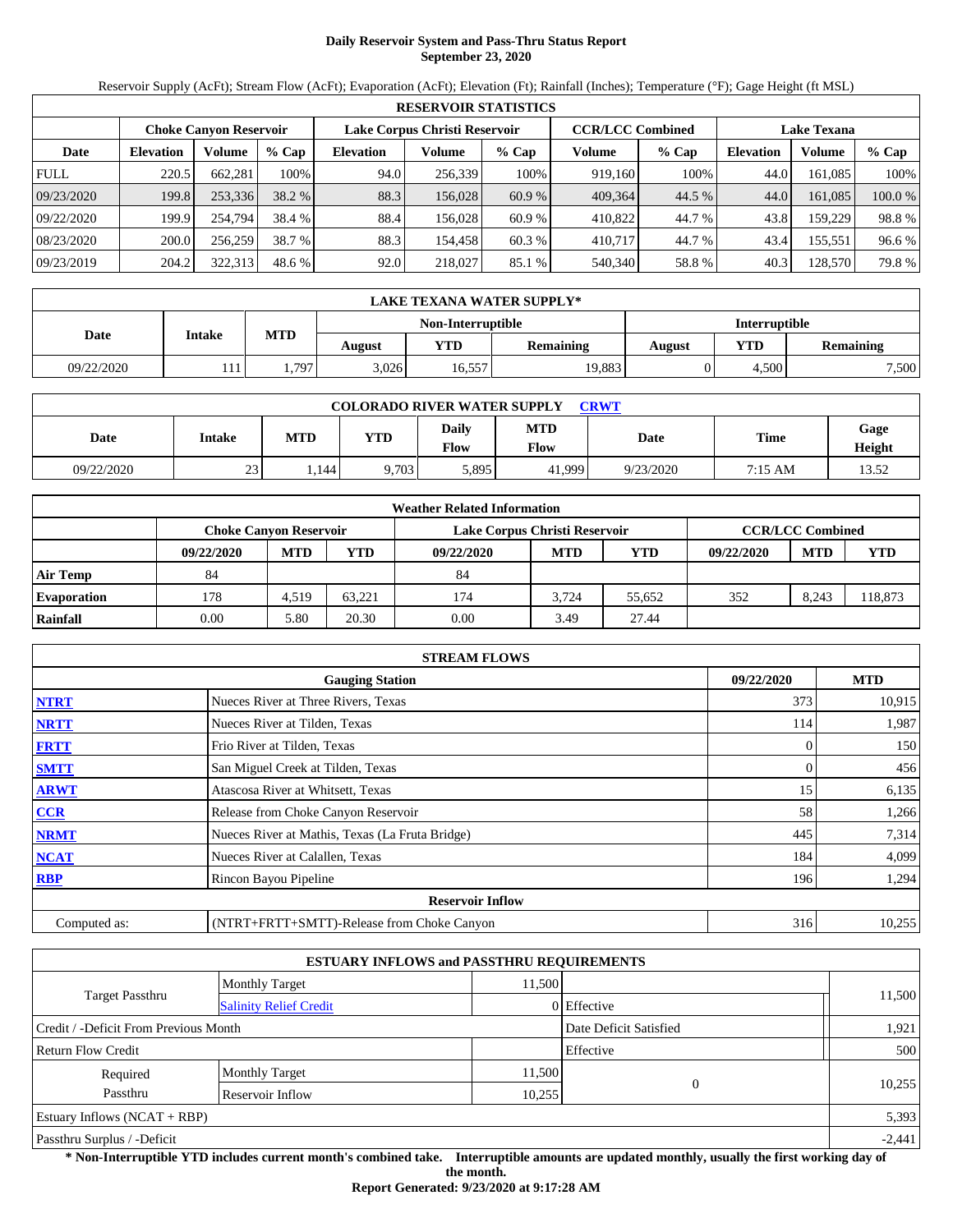# **Daily Reservoir System and Pass-Thru Status Report September 24, 2020**

Reservoir Supply (AcFt); Stream Flow (AcFt); Evaporation (AcFt); Elevation (Ft); Rainfall (Inches); Temperature (°F); Gage Height (ft MSL)

|             | <b>RESERVOIR STATISTICS</b> |                               |         |                               |         |         |                         |        |                    |         |         |  |
|-------------|-----------------------------|-------------------------------|---------|-------------------------------|---------|---------|-------------------------|--------|--------------------|---------|---------|--|
|             |                             | <b>Choke Canvon Reservoir</b> |         | Lake Corpus Christi Reservoir |         |         | <b>CCR/LCC Combined</b> |        | <b>Lake Texana</b> |         |         |  |
| Date        | <b>Elevation</b>            | Volume                        | $%$ Cap | <b>Elevation</b>              | Volume  | $%$ Cap | Volume                  | % Cap  | <b>Elevation</b>   | Volume  | $%$ Cap |  |
| <b>FULL</b> | 220.5                       | 662.281                       | 100%    | 94.0                          | 256.339 | 100%    | 919,160                 | 100%   | 44.0               | 161.085 | 100%    |  |
| 09/24/2020  | 199.8                       | 253,336                       | 38.2 %  | 88.3                          | 154.458 | 60.3 %  | 407,794                 | 44.4 % | 44.0               | 161.085 | 100.0 % |  |
| 09/23/2020  | 199.8                       | 253,336                       | 38.2 %  | 88.3                          | 156.028 | 60.9%   | 409.364                 | 44.5 % | 44.0               | 161.085 | 100.0 % |  |
| 08/24/2020  | 200.0                       | 256,259                       | 38.7 %  | 88.3                          | 154.458 | 60.3 %  | 410.717                 | 44.7 % | 43.4               | 155,551 | 96.6 %  |  |
| 09/24/2019  | 204.2                       | 322,313                       | 48.6 %  | 92.0                          | 218,027 | 85.1 %  | 540,340                 | 58.8%  | 40.3               | 128,570 | 79.8 %  |  |

|            | LAKE TEXANA WATER SUPPLY* |            |        |                   |                  |               |       |                  |  |  |  |
|------------|---------------------------|------------|--------|-------------------|------------------|---------------|-------|------------------|--|--|--|
|            | <b>Intake</b>             |            |        | Non-Interruptible |                  | Interruptible |       |                  |  |  |  |
| Date       |                           | <b>MTD</b> | August | <b>YTD</b>        | <b>Remaining</b> | August        | YTD   | <b>Remaining</b> |  |  |  |
| 09/23/2020 | 130 <sup>1</sup>          | .928       | 3,026  | 16,557            | 19,883           |               | 4.500 | 7,500            |  |  |  |

| <b>COLORADO RIVER WATER SUPPLY</b><br><b>CRWT</b> |        |       |            |                      |             |             |         |                |  |  |
|---------------------------------------------------|--------|-------|------------|----------------------|-------------|-------------|---------|----------------|--|--|
| Date                                              | Intake | MTD   | <b>YTD</b> | <b>Daily</b><br>Flow | MTD<br>Flow | <b>Date</b> | Time    | Gage<br>Height |  |  |
| 09/23/2020                                        |        | 1.144 | 9,703      | 8,297                | 50,296      | 9/24/2020   | 7:15 AM | 14.96          |  |  |

| <b>Weather Related Information</b> |                               |            |        |                               |                         |        |            |            |         |  |  |
|------------------------------------|-------------------------------|------------|--------|-------------------------------|-------------------------|--------|------------|------------|---------|--|--|
|                                    | <b>Choke Canvon Reservoir</b> |            |        | Lake Corpus Christi Reservoir | <b>CCR/LCC Combined</b> |        |            |            |         |  |  |
|                                    | 09/23/2020                    | <b>MTD</b> | YTD    | 09/23/2020                    | <b>MTD</b>              | YTD    | 09/23/2020 | <b>MTD</b> | YTD     |  |  |
| <b>Air Temp</b>                    | 83                            |            |        | 83                            |                         |        |            |            |         |  |  |
| <b>Evaporation</b>                 | 212                           | 4,731      | 63.433 | 210                           | 3.934                   | 55,862 | 422        | 8.665      | 119.295 |  |  |
| Rainfall                           | 0.00                          | 5.80       | 20.30  | 0.00                          | 3.49                    | 27.44  |            |            |         |  |  |

|              | <b>STREAM FLOWS</b>                             |            |            |  |  |  |  |  |  |  |
|--------------|-------------------------------------------------|------------|------------|--|--|--|--|--|--|--|
|              | <b>Gauging Station</b>                          | 09/23/2020 | <b>MTD</b> |  |  |  |  |  |  |  |
| <b>NTRT</b>  | Nueces River at Three Rivers, Texas             | 220        | 11,135     |  |  |  |  |  |  |  |
| <b>NRTT</b>  | Nueces River at Tilden, Texas                   | 49         | 2,036      |  |  |  |  |  |  |  |
| <b>FRTT</b>  | Frio River at Tilden, Texas                     | 0          | 150        |  |  |  |  |  |  |  |
| <b>SMTT</b>  | San Miguel Creek at Tilden, Texas               |            | 456        |  |  |  |  |  |  |  |
| <b>ARWT</b>  | Atascosa River at Whitsett, Texas               |            | 6,146      |  |  |  |  |  |  |  |
| <b>CCR</b>   | Release from Choke Canyon Reservoir             | 58         | 1,324      |  |  |  |  |  |  |  |
| <b>NRMT</b>  | Nueces River at Mathis, Texas (La Fruta Bridge) | 445        | 7,758      |  |  |  |  |  |  |  |
| <b>NCAT</b>  | Nueces River at Calallen, Texas                 | 124        | 4,223      |  |  |  |  |  |  |  |
| <b>RBP</b>   | Rincon Bayou Pipeline                           | 193        | 1,486      |  |  |  |  |  |  |  |
|              | <b>Reservoir Inflow</b>                         |            |            |  |  |  |  |  |  |  |
| Computed as: | (NTRT+FRTT+SMTT)-Release from Choke Canyon      | 163        | 10,417     |  |  |  |  |  |  |  |

|                                       |                                 | <b>ESTUARY INFLOWS and PASSTHRU REQUIREMENTS</b> |                        |          |
|---------------------------------------|---------------------------------|--------------------------------------------------|------------------------|----------|
|                                       | 11.500<br><b>Monthly Target</b> |                                                  |                        |          |
| <b>Target Passthru</b>                | <b>Salinity Relief Credit</b>   |                                                  | 0 Effective            | 11,500   |
| Credit / -Deficit From Previous Month |                                 |                                                  | Date Deficit Satisfied | 1,921    |
| <b>Return Flow Credit</b>             |                                 |                                                  | Effective              | 500      |
| Required                              | <b>Monthly Target</b>           | 11,500                                           | $\Omega$               |          |
| Passthru                              | Reservoir Inflow                | 10,417                                           |                        | 10,417   |
| Estuary Inflows $(NCAT + RBP)$        |                                 |                                                  |                        | 5,709    |
| Passthru Surplus / -Deficit           |                                 |                                                  |                        | $-2,287$ |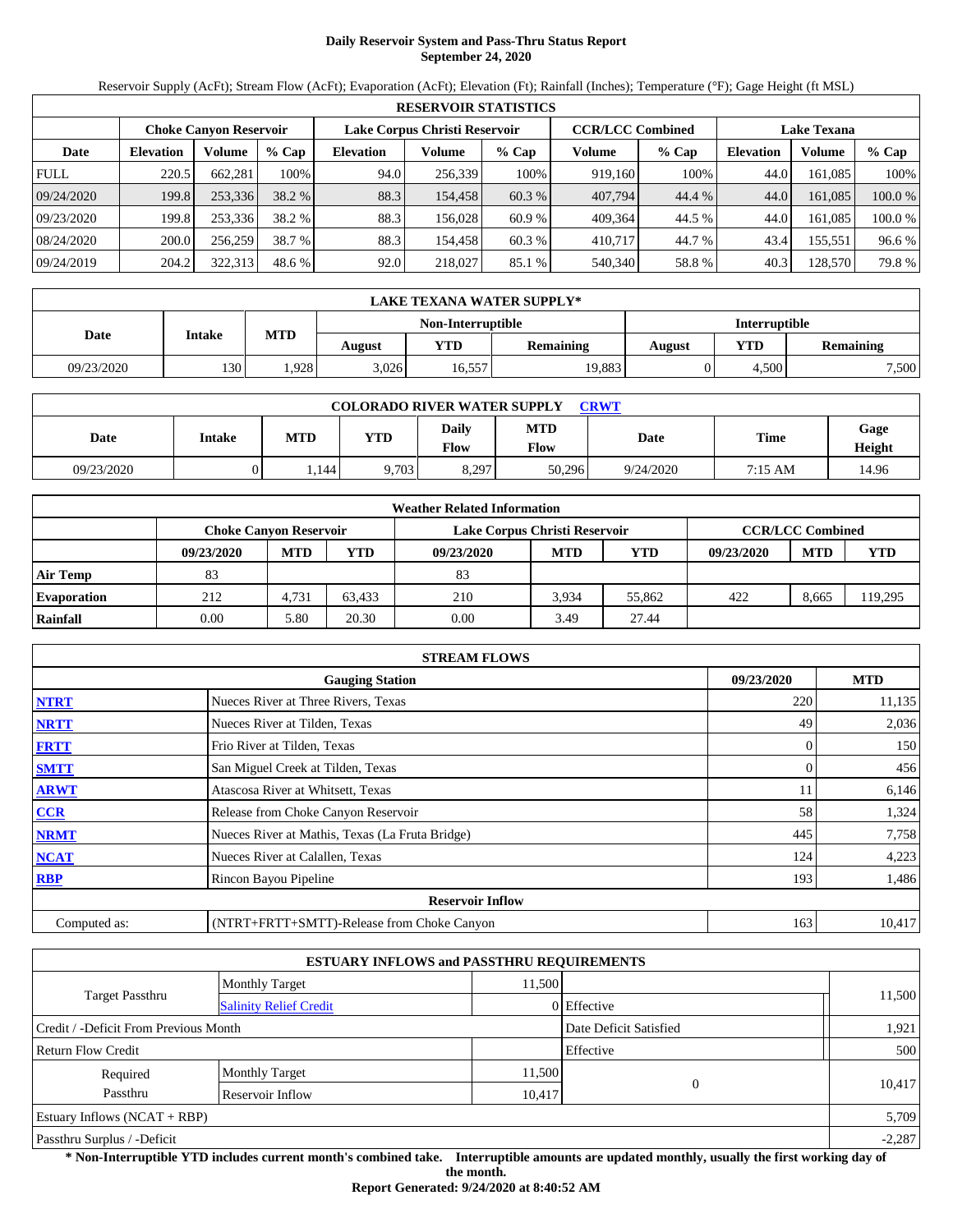# **Daily Reservoir System and Pass-Thru Status Report September 25, 2020**

Reservoir Supply (AcFt); Stream Flow (AcFt); Evaporation (AcFt); Elevation (Ft); Rainfall (Inches); Temperature (°F); Gage Height (ft MSL)

|             | <b>RESERVOIR STATISTICS</b> |                               |         |                               |         |         |                         |         |                    |         |         |  |  |
|-------------|-----------------------------|-------------------------------|---------|-------------------------------|---------|---------|-------------------------|---------|--------------------|---------|---------|--|--|
|             |                             | <b>Choke Canvon Reservoir</b> |         | Lake Corpus Christi Reservoir |         |         | <b>CCR/LCC Combined</b> |         | <b>Lake Texana</b> |         |         |  |  |
| Date        | <b>Elevation</b>            | Volume                        | $%$ Cap | <b>Elevation</b>              | Volume  | $%$ Cap | Volume                  | $%$ Cap | <b>Elevation</b>   | Volume  | % Cap   |  |  |
| <b>FULL</b> | 220.5                       | 662.281                       | 100%    | 94.0                          | 256,339 | 100%    | 919,160                 | 100%    | 44.0               | 161.085 | 100%    |  |  |
| 09/25/2020  | 199.8                       | 254,794                       | 38.4 %  | 88.3                          | 154.458 | 60.3 %  | 409,252                 | 44.5 %  | 43.9               | 160,156 | 99.4 %  |  |  |
| 09/24/2020  | 199.8                       | 253,336                       | 38.2 %  | 88.3                          | 154.458 | 60.3 %  | 407.794                 | 44.4 %  | 44.0               | 161.085 | 100.0 % |  |  |
| 08/25/2020  | 200.0                       | 256,259                       | 38.7 %  | 88.3                          | 154.458 | 60.3 %  | 410,717                 | 44.7 %  | 43.3               | 154.639 | 96.0%   |  |  |
| 09/25/2019  | 204.1                       | 320,653                       | 48.4 %  | 92.0                          | 218,027 | 85.1 %  | 538,680                 | 58.6 %  | 40.1               | 126,918 | 78.8%   |  |  |

| LAKE TEXANA WATER SUPPLY* |               |            |        |                   |                  |               |       |                  |  |  |
|---------------------------|---------------|------------|--------|-------------------|------------------|---------------|-------|------------------|--|--|
|                           | <b>Intake</b> |            |        | Non-Interruptible |                  | Interruptible |       |                  |  |  |
| Date                      |               | <b>MTD</b> | August | YTD               | <b>Remaining</b> | August        | YTD   | <b>Remaining</b> |  |  |
| 09/24/2020                | 136'          | 2.063      | 3.026  | 16,557            | 19,883           |               | 4.500 | 7,500            |  |  |

| <b>COLORADO RIVER WATER SUPPLY</b><br><b>CRWT</b> |        |            |            |                             |                    |           |         |                |  |  |
|---------------------------------------------------|--------|------------|------------|-----------------------------|--------------------|-----------|---------|----------------|--|--|
| Date                                              | Intake | <b>MTD</b> | <b>YTD</b> | <b>Daily</b><br><b>Flow</b> | <b>MTD</b><br>Flow | Date      | Time    | Gage<br>Height |  |  |
| 09/24/2020                                        |        | . . 144    | 9,703      | 9.449                       | 59,745             | 9/25/2020 | 7:15 AM | 13.11          |  |  |

| <b>Weather Related Information</b> |                               |            |        |                               |                         |            |            |            |            |  |  |
|------------------------------------|-------------------------------|------------|--------|-------------------------------|-------------------------|------------|------------|------------|------------|--|--|
|                                    | <b>Choke Canvon Reservoir</b> |            |        | Lake Corpus Christi Reservoir | <b>CCR/LCC Combined</b> |            |            |            |            |  |  |
|                                    | 09/24/2020                    | <b>MTD</b> | YTD    | 09/24/2020                    | <b>MTD</b>              | <b>YTD</b> | 09/24/2020 | <b>MTD</b> | <b>YTD</b> |  |  |
| <b>Air Temp</b>                    | 83                            |            |        | 83                            |                         |            |            |            |            |  |  |
| <b>Evaporation</b>                 | 187                           | 4.918      | 63.620 | 192                           | 4.126                   | 56,054     | 379        | 9.044      | 119,674    |  |  |
| Rainfall                           | 0.00                          | 5.80       | 20.30  | 0.00                          | 3.49                    | 27.44      |            |            |            |  |  |

| <b>STREAM FLOWS</b>                  |                                                 |     |        |  |  |  |  |  |
|--------------------------------------|-------------------------------------------------|-----|--------|--|--|--|--|--|
| 09/24/2020<br><b>Gauging Station</b> |                                                 |     |        |  |  |  |  |  |
| <b>NTRT</b>                          | Nueces River at Three Rivers, Texas             | 162 | 11,297 |  |  |  |  |  |
| <b>NRTT</b>                          | Nueces River at Tilden, Texas                   | 17  | 2,053  |  |  |  |  |  |
| <b>FRTT</b>                          | Frio River at Tilden, Texas                     |     | 150    |  |  |  |  |  |
| <b>SMTT</b>                          | San Miguel Creek at Tilden, Texas               | 0   | 456    |  |  |  |  |  |
| <b>ARWT</b>                          | Atascosa River at Whitsett, Texas               | 11  | 6,157  |  |  |  |  |  |
| CCR                                  | Release from Choke Canyon Reservoir             | 58  | 1,382  |  |  |  |  |  |
| <b>NRMT</b>                          | Nueces River at Mathis, Texas (La Fruta Bridge) | 443 | 8,201  |  |  |  |  |  |
| <b>NCAT</b>                          | Nueces River at Calallen, Texas                 | 120 | 4,343  |  |  |  |  |  |
| <b>RBP</b>                           | Rincon Bayou Pipeline                           | 198 | 1,684  |  |  |  |  |  |
|                                      | <b>Reservoir Inflow</b>                         |     |        |  |  |  |  |  |
| Computed as:                         | (NTRT+FRTT+SMTT)-Release from Choke Canyon      | 104 | 10,522 |  |  |  |  |  |

|                                       |                               | <b>ESTUARY INFLOWS and PASSTHRU REQUIREMENTS</b> |             |          |
|---------------------------------------|-------------------------------|--------------------------------------------------|-------------|----------|
|                                       | <b>Monthly Target</b>         | 11.500                                           |             |          |
| <b>Target Passthru</b>                | <b>Salinity Relief Credit</b> |                                                  | 0 Effective | 11,500   |
| Credit / -Deficit From Previous Month |                               | Date Deficit Satisfied                           | 1,921       |          |
| <b>Return Flow Credit</b>             |                               |                                                  | Effective   | 500      |
| Required                              | <b>Monthly Target</b>         | 11,500                                           |             |          |
| Passthru                              | Reservoir Inflow              | 10,522                                           | $\Omega$    | 10,522   |
| Estuary Inflows $(NCAT + RBP)$        |                               |                                                  |             | 6,027    |
| Passthru Surplus / -Deficit           |                               |                                                  |             | $-2,073$ |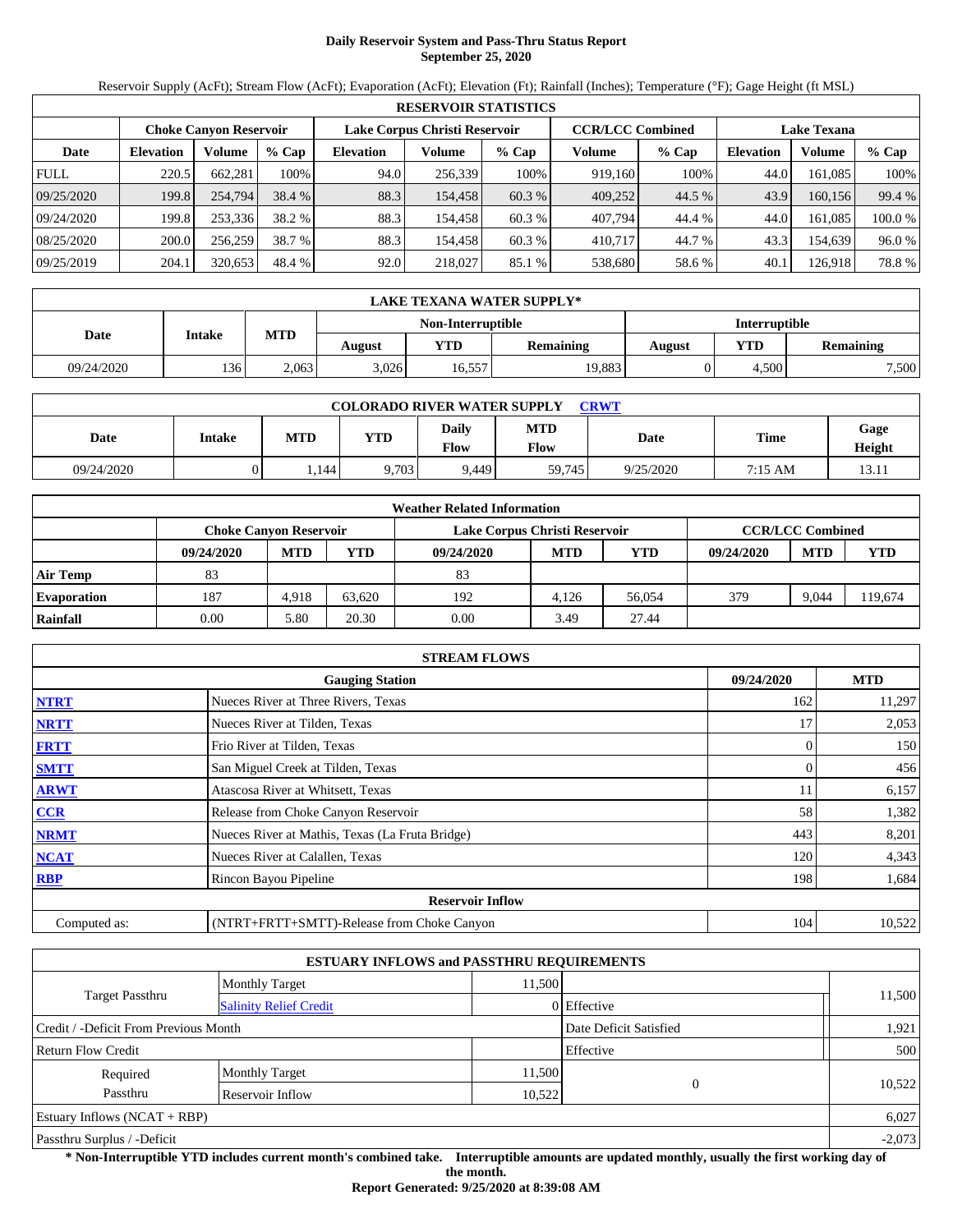# **Daily Reservoir System and Pass-Thru Status Report September 26, 2020**

Reservoir Supply (AcFt); Stream Flow (AcFt); Evaporation (AcFt); Elevation (Ft); Rainfall (Inches); Temperature (°F); Gage Height (ft MSL)

|             | <b>RESERVOIR STATISTICS</b> |                               |         |                               |         |         |                         |        |                    |         |         |  |  |
|-------------|-----------------------------|-------------------------------|---------|-------------------------------|---------|---------|-------------------------|--------|--------------------|---------|---------|--|--|
|             |                             | <b>Choke Canvon Reservoir</b> |         | Lake Corpus Christi Reservoir |         |         | <b>CCR/LCC Combined</b> |        | <b>Lake Texana</b> |         |         |  |  |
| Date        | <b>Elevation</b>            | Volume                        | $%$ Cap | <b>Elevation</b>              | Volume  | $%$ Cap | Volume                  | % Cap  | <b>Elevation</b>   | Volume  | $%$ Cap |  |  |
| <b>FULL</b> | 220.5                       | 662.281                       | 100%    | 94.0                          | 256,339 | 100%    | 919,160                 | 100%   | 44.0               | 161.085 | 100%    |  |  |
| 09/26/2020  | 199.8                       | 253,336                       | 38.2 %  | 88.2                          | 152,896 | 59.6 %  | 406,232                 | 44.2 % | 44.0               | 161.085 | 100.0 % |  |  |
| 09/25/2020  | 199.8                       | 254,794                       | 38.4 %  | 88.3                          | 154.458 | 60.3 %  | 409,252                 | 44.5 % | 43.9               | 160.156 | 99.4 %  |  |  |
| 08/26/2020  | 200.0                       | 256,259                       | 38.7 %  | 88.3                          | 154.458 | 60.3 %  | 410,717                 | 44.7 % | 43.3               | 154.639 | 96.0%   |  |  |
| 09/26/2019  | 204.1                       | 320,653                       | 48.4 %  | 92.0                          | 218,027 | 85.1 %  | 538,680                 | 58.6 % | 40.1               | 126,918 | 78.8%   |  |  |

| LAKE TEXANA WATER SUPPLY* |               |            |        |                   |                  |               |            |                  |  |  |
|---------------------------|---------------|------------|--------|-------------------|------------------|---------------|------------|------------------|--|--|
|                           |               |            |        | Non-Interruptible |                  | Interruptible |            |                  |  |  |
| Date                      | <b>Intake</b> | <b>MTD</b> | August | <b>YTD</b>        | <b>Remaining</b> | August        | <b>YTD</b> | <b>Remaining</b> |  |  |
| 09/25/2020                | 133'          | 2.196      | 3,026  | 16,557            | 19,883           |               | 4.500      | 7,500            |  |  |

| <b>COLORADO RIVER WATER SUPPLY</b><br><b>CRWT</b> |        |            |            |                      |             |             |         |                |  |  |
|---------------------------------------------------|--------|------------|------------|----------------------|-------------|-------------|---------|----------------|--|--|
| Date                                              | Intake | <b>MTD</b> | <b>YTD</b> | <b>Daily</b><br>Flow | MTD<br>Flow | <b>Date</b> | Time    | Gage<br>Height |  |  |
| 09/25/2020                                        |        | 1.144      | 9,703      | 6,173                | 65.918      | 9/26/2020   | 7:15 AM | 10.84          |  |  |

| <b>Weather Related Information</b> |            |                               |        |                               |                         |        |            |            |         |  |  |
|------------------------------------|------------|-------------------------------|--------|-------------------------------|-------------------------|--------|------------|------------|---------|--|--|
|                                    |            | <b>Choke Canvon Reservoir</b> |        | Lake Corpus Christi Reservoir | <b>CCR/LCC Combined</b> |        |            |            |         |  |  |
|                                    | 09/25/2020 | <b>MTD</b>                    | YTD    | 09/25/2020                    | <b>MTD</b>              | YTD    | 09/25/2020 | <b>MTD</b> | YTD     |  |  |
| <b>Air Temp</b>                    | 86         |                               |        | 87                            |                         |        |            |            |         |  |  |
| <b>Evaporation</b>                 | 203        | 5.121                         | 63.823 | 145                           | 4.271                   | 56.199 | 348        | 9.392      | 120.022 |  |  |
| Rainfall                           | 0.00       | 5.80                          | 20.30  | 0.00                          | 3.49                    | 27.44  |            |            |         |  |  |

| <b>STREAM FLOWS</b> |                                                 |     |        |  |  |  |  |  |
|---------------------|-------------------------------------------------|-----|--------|--|--|--|--|--|
|                     | <b>Gauging Station</b>                          |     |        |  |  |  |  |  |
| <b>NTRT</b>         | Nueces River at Three Rivers, Texas             | 131 | 11,428 |  |  |  |  |  |
| <b>NRTT</b>         | Nueces River at Tilden, Texas                   |     | 2,058  |  |  |  |  |  |
| <b>FRTT</b>         | Frio River at Tilden, Texas                     | 0   | 150    |  |  |  |  |  |
| <b>SMTT</b>         | San Miguel Creek at Tilden, Texas               |     | 456    |  |  |  |  |  |
| <b>ARWT</b>         | Atascosa River at Whitsett, Texas               |     | 6,164  |  |  |  |  |  |
| <b>CCR</b>          | Release from Choke Canyon Reservoir             | 58  | 1,439  |  |  |  |  |  |
| <b>NRMT</b>         | Nueces River at Mathis, Texas (La Fruta Bridge) | 443 | 8,643  |  |  |  |  |  |
| <b>NCAT</b>         | Nueces River at Calallen, Texas                 | 93  | 4,437  |  |  |  |  |  |
| <b>RBP</b>          | Rincon Bayou Pipeline                           | 194 | 1,879  |  |  |  |  |  |
|                     | <b>Reservoir Inflow</b>                         |     |        |  |  |  |  |  |
| Computed as:        | (NTRT+FRTT+SMTT)-Release from Choke Canyon      | 74  | 10,595 |  |  |  |  |  |

|                                       |                               | <b>ESTUARY INFLOWS and PASSTHRU REQUIREMENTS</b> |               |          |
|---------------------------------------|-------------------------------|--------------------------------------------------|---------------|----------|
|                                       | <b>Monthly Target</b>         | 11,500                                           |               |          |
| <b>Target Passthru</b>                | <b>Salinity Relief Credit</b> |                                                  | $0$ Effective | 11,500   |
| Credit / -Deficit From Previous Month |                               | Date Deficit Satisfied                           | 1,921         |          |
| <b>Return Flow Credit</b>             |                               |                                                  | Effective     | 500      |
| Required                              | <b>Monthly Target</b>         | 11,500                                           |               |          |
| Passthru                              | Reservoir Inflow              | 10,595                                           | $\theta$      | 10,595   |
| Estuary Inflows $(NCAT + RBP)$        |                               |                                                  |               | 6,315    |
| Passthru Surplus / -Deficit           |                               |                                                  |               | $-1,859$ |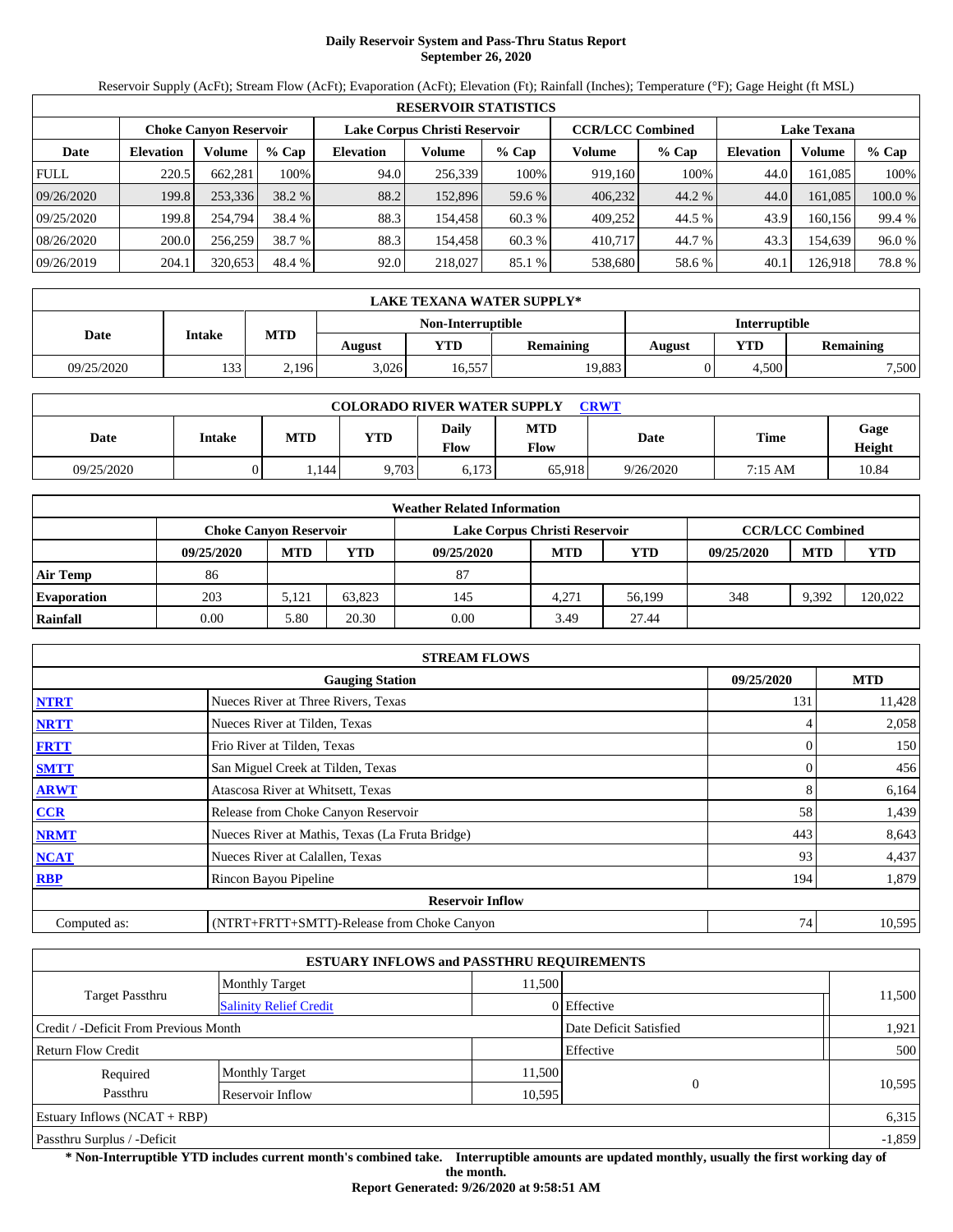# **Daily Reservoir System and Pass-Thru Status Report September 27, 2020**

Reservoir Supply (AcFt); Stream Flow (AcFt); Evaporation (AcFt); Elevation (Ft); Rainfall (Inches); Temperature (°F); Gage Height (ft MSL)

|             | <b>RESERVOIR STATISTICS</b>   |         |         |                               |         |         |                         |         |                    |         |         |  |
|-------------|-------------------------------|---------|---------|-------------------------------|---------|---------|-------------------------|---------|--------------------|---------|---------|--|
|             | <b>Choke Canvon Reservoir</b> |         |         | Lake Corpus Christi Reservoir |         |         | <b>CCR/LCC Combined</b> |         | <b>Lake Texana</b> |         |         |  |
| Date        | <b>Elevation</b>              | Volume  | $%$ Cap | <b>Elevation</b>              | Volume  | $%$ Cap | Volume                  | $%$ Cap | <b>Elevation</b>   | Volume  | % Cap   |  |
| <b>FULL</b> | 220.5                         | 662.281 | 100%    | 94.0                          | 256,339 | 100%    | 919.160                 | 100%    | 44.0               | 161.085 | 100%    |  |
| 09/27/2020  | 199.7                         | 251,884 | 38.0 %  | 88.2                          | 152.896 | 59.6 %  | 404,780                 | 44.0 %  | 44.0               | 161.085 | 100.0 % |  |
| 09/26/2020  | 199.8                         | 253.336 | 38.2 %  | 88.2                          | 152.896 | 59.6 %  | 406.232                 | 44.2 %  | 44.0               | 161.085 | 100.0 % |  |
| 08/27/2020  | 199.9                         | 254.794 | 38.4 %  | 88.2                          | 152.896 | 59.6 %  | 407.690                 | 44.4 %  | 43.2               | 153.730 | 95.4 %  |  |
| 09/27/2019  | 204.1                         | 320,653 | 48.4 %  | 91.9                          | 216,174 | 84.3 %  | 536,827                 | 58.4 %  | 40.1               | 126,918 | 78.8%   |  |

|            | LAKE TEXANA WATER SUPPLY* |            |        |                   |                  |                      |       |           |  |  |  |
|------------|---------------------------|------------|--------|-------------------|------------------|----------------------|-------|-----------|--|--|--|
|            |                           |            |        | Non-Interruptible |                  | <b>Interruptible</b> |       |           |  |  |  |
| Date       | <b>Intake</b>             | <b>MTD</b> | August | YTD               | <b>Remaining</b> | August               | YTD   | Remaining |  |  |  |
| 09/26/2020 | 138                       | 2.334      | 3.026  | 16.557            | 19,883           |                      | 4.500 | 7,500     |  |  |  |

| <b>COLORADO RIVER WATER SUPPLY</b><br><b>CRWT</b> |        |       |            |                      |             |             |         |                |  |  |  |
|---------------------------------------------------|--------|-------|------------|----------------------|-------------|-------------|---------|----------------|--|--|--|
| Date                                              | Intake | MTD   | <b>YTD</b> | <b>Daily</b><br>Flow | MTD<br>Flow | <b>Date</b> | Time    | Gage<br>Height |  |  |  |
| 09/26/2020                                        |        | 1.144 | 9,703      | 3.474                | 69,392      | 9/27/2020   | 7:15 AM | 10.07          |  |  |  |

|                    | <b>Weather Related Information</b> |                               |        |                               |                         |            |            |            |            |  |  |
|--------------------|------------------------------------|-------------------------------|--------|-------------------------------|-------------------------|------------|------------|------------|------------|--|--|
|                    |                                    | <b>Choke Canvon Reservoir</b> |        | Lake Corpus Christi Reservoir | <b>CCR/LCC Combined</b> |            |            |            |            |  |  |
|                    | 09/26/2020                         | <b>MTD</b>                    | YTD    | 09/26/2020                    | <b>MTD</b>              | <b>YTD</b> | 09/26/2020 | <b>MTD</b> | <b>YTD</b> |  |  |
| <b>Air Temp</b>    | 90                                 |                               |        | 91                            |                         |            |            |            |            |  |  |
| <b>Evaporation</b> | 228                                | 5,349                         | 64.051 | 236                           | 4.507                   | 56.435     | 464        | 9,856      | 120,486    |  |  |
| Rainfall           | 0.00                               | 5.80                          | 20.30  | 0.00                          | 3.49                    | 27.44      |            |            |            |  |  |

|                                                    | <b>STREAM FLOWS</b>                             |     |        |  |  |  |  |  |
|----------------------------------------------------|-------------------------------------------------|-----|--------|--|--|--|--|--|
| 09/26/2020<br><b>MTD</b><br><b>Gauging Station</b> |                                                 |     |        |  |  |  |  |  |
| <b>NTRT</b>                                        | Nueces River at Three Rivers, Texas             | 110 | 11,538 |  |  |  |  |  |
| <b>NRTT</b>                                        | Nueces River at Tilden, Texas                   |     | 2,058  |  |  |  |  |  |
| <b>FRTT</b>                                        | Frio River at Tilden, Texas                     |     | 151    |  |  |  |  |  |
| <b>SMTT</b>                                        | San Miguel Creek at Tilden, Texas               | 0   | 456    |  |  |  |  |  |
| <b>ARWT</b>                                        | Atascosa River at Whitsett, Texas               |     | 6,173  |  |  |  |  |  |
| <b>CCR</b>                                         | Release from Choke Canyon Reservoir             | 58  | 1,497  |  |  |  |  |  |
| <b>NRMT</b>                                        | Nueces River at Mathis, Texas (La Fruta Bridge) | 443 | 9,086  |  |  |  |  |  |
| <b>NCAT</b>                                        | Nueces River at Calallen, Texas                 | 103 | 4,539  |  |  |  |  |  |
| <b>RBP</b>                                         | Rincon Bayou Pipeline                           | 194 | 2,072  |  |  |  |  |  |
|                                                    | <b>Reservoir Inflow</b>                         |     |        |  |  |  |  |  |
| Computed as:                                       | (NTRT+FRTT+SMTT)-Release from Choke Canyon      | 52  | 10,648 |  |  |  |  |  |

|                                       |                               | <b>ESTUARY INFLOWS and PASSTHRU REQUIREMENTS</b> |                        |          |
|---------------------------------------|-------------------------------|--------------------------------------------------|------------------------|----------|
|                                       | <b>Monthly Target</b>         | 11.500                                           |                        |          |
| <b>Target Passthru</b>                | <b>Salinity Relief Credit</b> |                                                  | 0 Effective            | 11,500   |
| Credit / -Deficit From Previous Month |                               |                                                  | Date Deficit Satisfied | 1,921    |
| <b>Return Flow Credit</b>             |                               |                                                  | Effective              | 500      |
| Required                              | <b>Monthly Target</b>         | 11,500                                           |                        |          |
| Passthru                              | Reservoir Inflow              | 10,648                                           | $\Omega$               | 10,648   |
| Estuary Inflows $(NCAT + RBP)$        |                               |                                                  |                        | 6,612    |
| Passthru Surplus / -Deficit           |                               |                                                  |                        | $-1,615$ |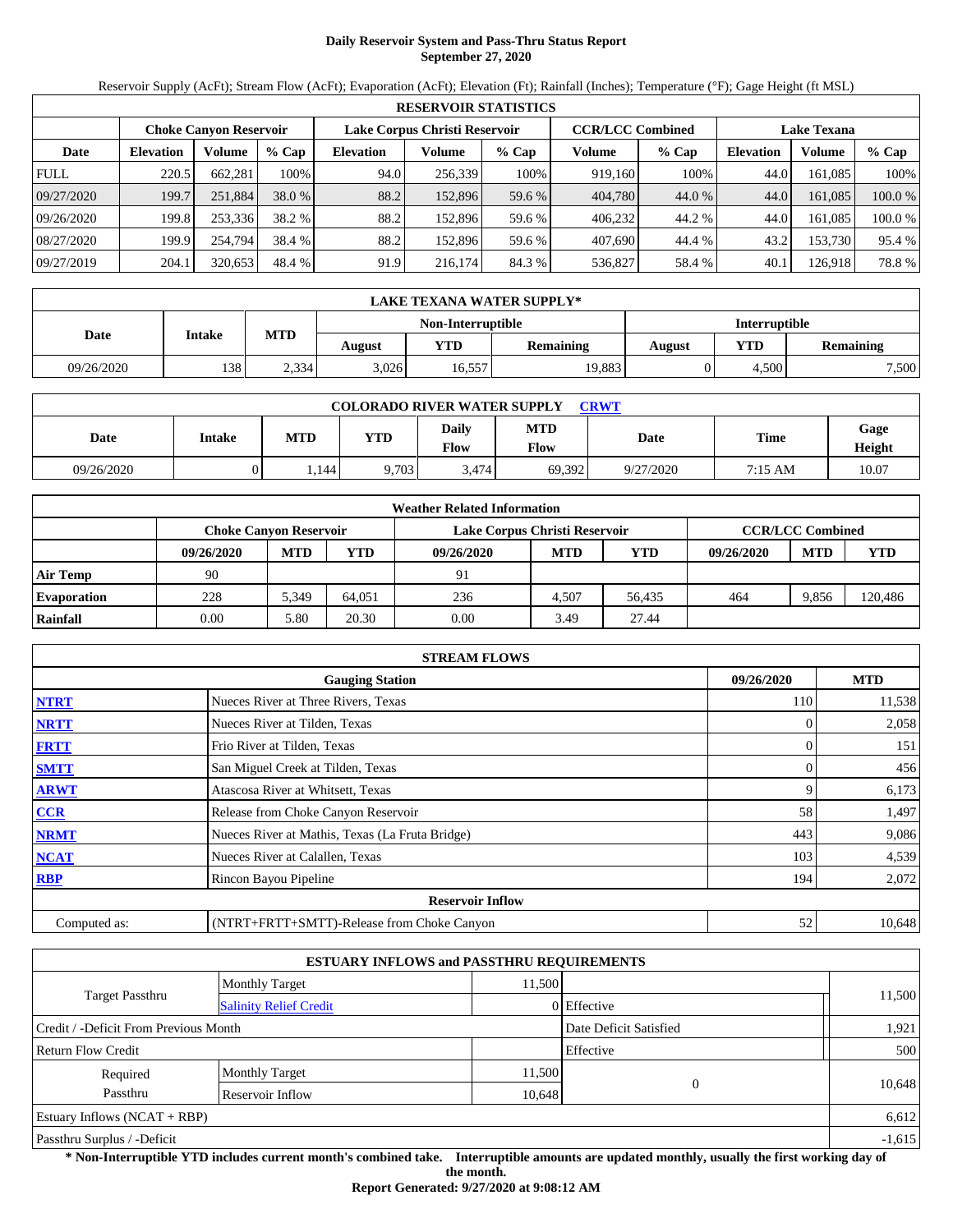# **Daily Reservoir System and Pass-Thru Status Report September 28, 2020**

Reservoir Supply (AcFt); Stream Flow (AcFt); Evaporation (AcFt); Elevation (Ft); Rainfall (Inches); Temperature (°F); Gage Height (ft MSL)

|             | <b>RESERVOIR STATISTICS</b>   |         |         |                               |         |         |                         |         |                    |         |         |  |
|-------------|-------------------------------|---------|---------|-------------------------------|---------|---------|-------------------------|---------|--------------------|---------|---------|--|
|             | <b>Choke Canvon Reservoir</b> |         |         | Lake Corpus Christi Reservoir |         |         | <b>CCR/LCC Combined</b> |         | <b>Lake Texana</b> |         |         |  |
| Date        | <b>Elevation</b>              | Volume  | $%$ Cap | <b>Elevation</b>              | Volume  | $%$ Cap | Volume                  | $%$ Cap | <b>Elevation</b>   | Volume  | % Cap   |  |
| <b>FULL</b> | 220.5                         | 662.281 | 100%    | 94.0                          | 256,339 | 100%    | 919,160                 | 100%    | 44.0               | 161.085 | 100%    |  |
| 09/28/2020  | 199.7                         | 251,884 | 38.0 %  | 88.2                          | 152.896 | 59.6 %  | 404,780                 | 44.0 %  | 44.0               | 161.085 | 100.0 % |  |
| 09/27/2020  | 199.7                         | 251.884 | 38.0 %  | 88.2                          | 152.896 | 59.6 %  | 404,780                 | 44.0 %  | 44.0               | 161.085 | 100.0 % |  |
| 08/28/2020  | 199.9                         | 254.794 | 38.4 %  | 88.2                          | 152.896 | 59.6 %  | 407.690                 | 44.4 %  | 43.1               | 152.823 | 94.9 %  |  |
| 09/28/2019  | 204.1                         | 320,653 | 48.4 %  | 91.9                          | 216,174 | 84.3 %  | 536,827                 | 58.4 %  | 40.0               | 126,098 | 78.3 %  |  |

|            | LAKE TEXANA WATER SUPPLY* |            |        |                   |                  |               |       |                  |  |  |  |
|------------|---------------------------|------------|--------|-------------------|------------------|---------------|-------|------------------|--|--|--|
|            |                           |            |        | Non-Interruptible |                  | Interruptible |       |                  |  |  |  |
| Date       | <b>Intake</b>             | <b>MTD</b> | August | <b>YTD</b>        | <b>Remaining</b> | August        | YTD   | <b>Remaining</b> |  |  |  |
| 09/27/2020 | 138'                      | 2.472      | 3,026  | 16,557            | 19,883           |               | 4.500 | 7,500            |  |  |  |

| <b>COLORADO RIVER WATER SUPPLY</b><br>CRWT |        |            |            |                      |                    |           |         |                |  |  |  |
|--------------------------------------------|--------|------------|------------|----------------------|--------------------|-----------|---------|----------------|--|--|--|
| Date                                       | Intake | <b>MTD</b> | <b>YTD</b> | <b>Daily</b><br>Flow | <b>MTD</b><br>Flow | Date      | Time    | Gage<br>Height |  |  |  |
| 09/27/2020                                 |        | . 144      | 9,703      | 2,779                | 72.171<br>$\sim$   | 9/28/2020 | 7:15 AM | 9.84           |  |  |  |

| <b>Weather Related Information</b> |                               |            |        |                               |                         |            |            |            |            |  |  |
|------------------------------------|-------------------------------|------------|--------|-------------------------------|-------------------------|------------|------------|------------|------------|--|--|
|                                    | <b>Choke Canyon Reservoir</b> |            |        | Lake Corpus Christi Reservoir | <b>CCR/LCC Combined</b> |            |            |            |            |  |  |
|                                    | 09/27/2020                    | <b>MTD</b> | YTD    | 09/27/2020                    | <b>MTD</b>              | <b>YTD</b> | 09/27/2020 | <b>MTD</b> | <b>YTD</b> |  |  |
| <b>Air Temp</b>                    | 93                            |            |        | 93                            |                         |            |            |            |            |  |  |
| <b>Evaporation</b>                 | 245                           | 5.594      | 64.296 | 245                           | 4.752                   | 56,680     | 490        | 10.346     | 120,976    |  |  |
| Rainfall                           | 0.02                          | 5.82       | 20.32  | 0.00                          | 3.49                    | 27.44      |            |            |            |  |  |

|              | <b>STREAM FLOWS</b>                             |            |        |
|--------------|-------------------------------------------------|------------|--------|
|              | 09/27/2020                                      | <b>MTD</b> |        |
| <b>NTRT</b>  | Nueces River at Three Rivers, Texas             | 96         | 11,634 |
| <b>NRTT</b>  | Nueces River at Tilden, Texas                   |            | 2,058  |
| <b>FRTT</b>  | Frio River at Tilden, Texas                     | 0          | 151    |
| <b>SMTT</b>  | San Miguel Creek at Tilden, Texas               | 0          | 456    |
| <b>ARWT</b>  | Atascosa River at Whitsett, Texas               | 8          | 6,181  |
| <b>CCR</b>   | Release from Choke Canyon Reservoir             | 58         | 1,554  |
| <b>NRMT</b>  | Nueces River at Mathis, Texas (La Fruta Bridge) | 443        | 9,529  |
| <b>NCAT</b>  | Nueces River at Calallen, Texas                 | 110        | 4,649  |
| <b>RBP</b>   | Rincon Bayou Pipeline                           | 196        | 2,268  |
|              | <b>Reservoir Inflow</b>                         |            |        |
| Computed as: | (NTRT+FRTT+SMTT)-Release from Choke Canyon      | 39         | 10,686 |

|                                       |                               | <b>ESTUARY INFLOWS and PASSTHRU REQUIREMENTS</b> |                        |          |
|---------------------------------------|-------------------------------|--------------------------------------------------|------------------------|----------|
|                                       | <b>Monthly Target</b>         | 11.500                                           |                        |          |
| <b>Target Passthru</b>                | <b>Salinity Relief Credit</b> |                                                  | 0 Effective            | 11,500   |
| Credit / -Deficit From Previous Month |                               |                                                  | Date Deficit Satisfied | 1,921    |
| <b>Return Flow Credit</b>             |                               |                                                  | Effective              | 500      |
| Required                              | <b>Monthly Target</b>         | 11,500                                           |                        |          |
| Passthru                              | Reservoir Inflow              | 10,686                                           | $\Omega$               | 10,686   |
| Estuary Inflows $(NCAT + RBP)$        |                               |                                                  |                        | 6,917    |
| Passthru Surplus / -Deficit           |                               |                                                  |                        | $-1,348$ |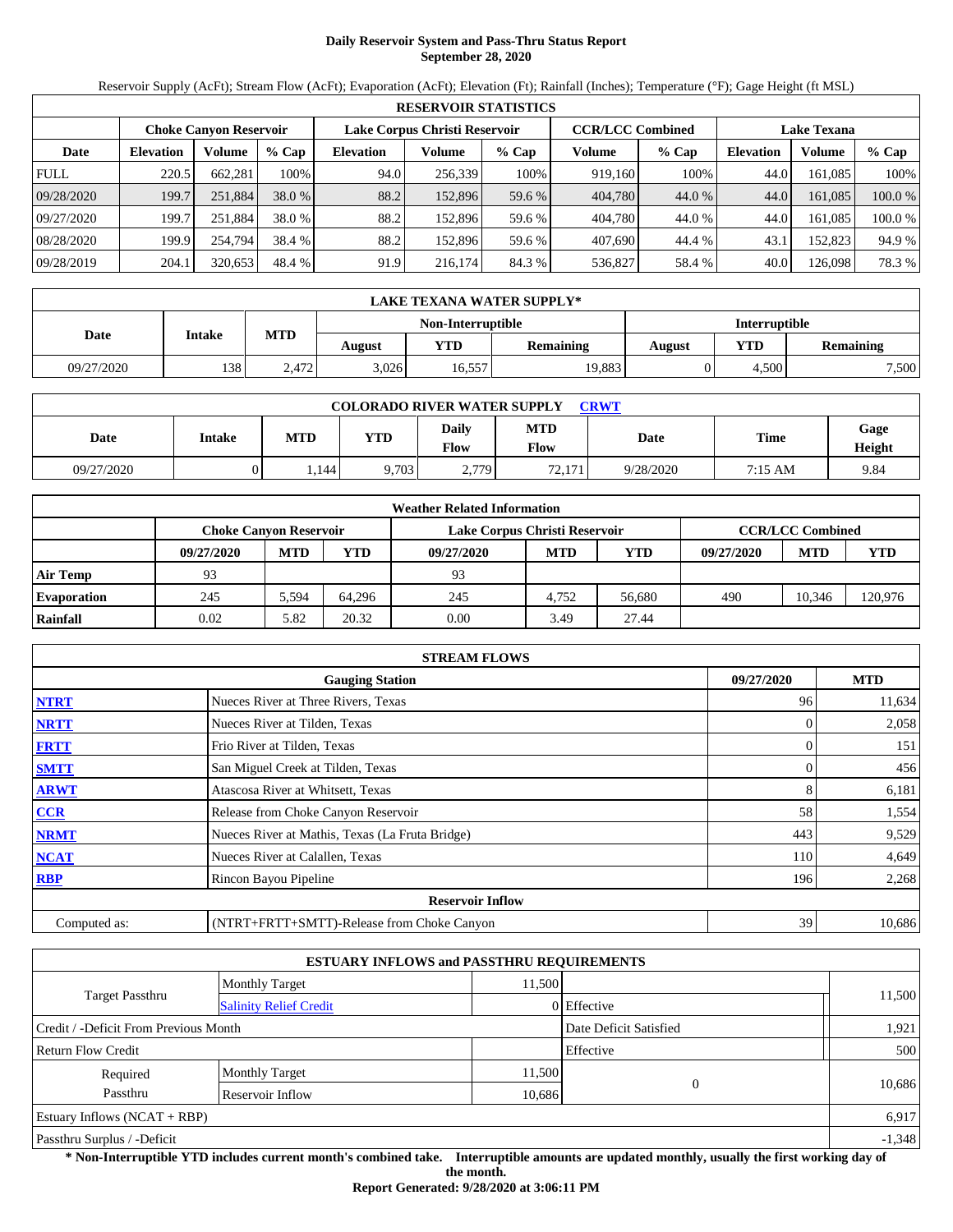# **Daily Reservoir System and Pass-Thru Status Report September 29, 2020**

Reservoir Supply (AcFt); Stream Flow (AcFt); Evaporation (AcFt); Elevation (Ft); Rainfall (Inches); Temperature (°F); Gage Height (ft MSL)

|             | <b>RESERVOIR STATISTICS</b>   |         |         |                               |         |         |                         |         |                    |         |         |  |
|-------------|-------------------------------|---------|---------|-------------------------------|---------|---------|-------------------------|---------|--------------------|---------|---------|--|
|             | <b>Choke Canvon Reservoir</b> |         |         | Lake Corpus Christi Reservoir |         |         | <b>CCR/LCC Combined</b> |         | <b>Lake Texana</b> |         |         |  |
| Date        | <b>Elevation</b>              | Volume  | $%$ Cap | <b>Elevation</b>              | Volume  | $%$ Cap | Volume                  | $%$ Cap | <b>Elevation</b>   | Volume  | % Cap   |  |
| <b>FULL</b> | 220.5                         | 662.281 | 100%    | 94.0                          | 256,339 | 100%    | 919.160                 | 100%    | 44.0               | 161.085 | 100%    |  |
| 09/29/2020  | 199.7                         | 251,884 | 38.0 %  | 88.1                          | 151,341 | 59.0 %  | 403,225                 | 43.9 %  | 44.0               | 161.085 | 100.0 % |  |
| 09/28/2020  | 199.7                         | 251.884 | 38.0 %  | 88.2                          | 152.896 | 59.6 %  | 404,780                 | 44.0 %  | 44.0               | 161.085 | 100.0 % |  |
| 08/29/2020  | 199.9                         | 254.794 | 38.4 %  | 88.1                          | 151,341 | 59.0 %  | 406.135                 | 44.2 %  | 43.1               | 152.823 | 94.9 %  |  |
| 09/29/2019  | 204.0                         | 318,997 | 48.1 %  | 91.9                          | 216,174 | 84.3 %  | 535,171                 | 58.2 %  | 40.0               | 126,098 | 78.3 %  |  |

|            | LAKE TEXANA WATER SUPPLY* |            |        |                   |                  |               |       |                  |  |  |  |
|------------|---------------------------|------------|--------|-------------------|------------------|---------------|-------|------------------|--|--|--|
|            |                           |            |        | Non-Interruptible |                  | Interruptible |       |                  |  |  |  |
| Date       | <b>Intake</b>             | <b>MTD</b> | August | <b>YTD</b>        | <b>Remaining</b> | August        | YTD   | <b>Remaining</b> |  |  |  |
| 09/28/2020 | 129                       | 2.601      | 3,026  | 16,557            | 19,883           |               | 4.500 | 7,500            |  |  |  |

| <b>COLORADO RIVER WATER SUPPLY</b><br><b>CRWT</b> |        |       |            |                      |             |             |         |                |  |  |  |
|---------------------------------------------------|--------|-------|------------|----------------------|-------------|-------------|---------|----------------|--|--|--|
| Date                                              | Intake | MTD   | <b>YTD</b> | <b>Daily</b><br>Flow | MTD<br>Flow | <b>Date</b> | Time    | Gage<br>Height |  |  |  |
| 09/28/2020                                        |        | 1.144 | 9,703      | 2.481                | 74.652      | 9/29/2020   | 7:15 AM | 9.60           |  |  |  |

|                    | <b>Weather Related Information</b> |            |        |                               |                         |            |            |            |            |  |  |
|--------------------|------------------------------------|------------|--------|-------------------------------|-------------------------|------------|------------|------------|------------|--|--|
|                    | <b>Choke Canvon Reservoir</b>      |            |        | Lake Corpus Christi Reservoir | <b>CCR/LCC Combined</b> |            |            |            |            |  |  |
|                    | 09/28/2020                         | <b>MTD</b> | YTD    | 09/28/2020                    | <b>MTD</b>              | <b>YTD</b> | 09/28/2020 | <b>MTD</b> | <b>YTD</b> |  |  |
| <b>Air Temp</b>    | 79                                 |            |        | 79                            |                         |            |            |            |            |  |  |
| <b>Evaporation</b> | 312                                | 5.906      | 64.608 | 208                           | 4.960                   | 56.888     | 520        | 10.866     | 121,496    |  |  |
| Rainfall           | 0.00                               | 5.82       | 20.32  | 0.01                          | 3.50                    | 27.45      |            |            |            |  |  |

|              | <b>STREAM FLOWS</b>                             |            |            |  |  |  |  |  |  |  |
|--------------|-------------------------------------------------|------------|------------|--|--|--|--|--|--|--|
|              | <b>Gauging Station</b>                          | 09/28/2020 | <b>MTD</b> |  |  |  |  |  |  |  |
| <b>NTRT</b>  | Nueces River at Three Rivers, Texas             | 86         | 11,720     |  |  |  |  |  |  |  |
| <b>NRTT</b>  | Nueces River at Tilden, Texas                   |            | 2,058      |  |  |  |  |  |  |  |
| <b>FRTT</b>  | Frio River at Tilden, Texas                     | 0          | 151        |  |  |  |  |  |  |  |
| <b>SMTT</b>  | San Miguel Creek at Tilden, Texas               |            | 456        |  |  |  |  |  |  |  |
| <b>ARWT</b>  | Atascosa River at Whitsett, Texas               |            | 6,188      |  |  |  |  |  |  |  |
| <b>CCR</b>   | Release from Choke Canyon Reservoir             | 58         | 1,612      |  |  |  |  |  |  |  |
| <b>NRMT</b>  | Nueces River at Mathis, Texas (La Fruta Bridge) | 445        | 9,973      |  |  |  |  |  |  |  |
| <b>NCAT</b>  | Nueces River at Calallen, Texas                 | 83         | 4,732      |  |  |  |  |  |  |  |
| <b>RBP</b>   | Rincon Bayou Pipeline                           | 192        | 2,460      |  |  |  |  |  |  |  |
|              | <b>Reservoir Inflow</b>                         |            |            |  |  |  |  |  |  |  |
| Computed as: | (NTRT+FRTT+SMTT)-Release from Choke Canyon      | 28         | 10,714     |  |  |  |  |  |  |  |

|                                       |                               | <b>ESTUARY INFLOWS and PASSTHRU REQUIREMENTS</b> |                        |          |
|---------------------------------------|-------------------------------|--------------------------------------------------|------------------------|----------|
|                                       | <b>Monthly Target</b>         | 11.500                                           |                        |          |
| <b>Target Passthru</b>                | <b>Salinity Relief Credit</b> |                                                  | 0 Effective            | 11,500   |
| Credit / -Deficit From Previous Month |                               |                                                  | Date Deficit Satisfied | 1,921    |
| <b>Return Flow Credit</b>             |                               |                                                  | Effective              | 500      |
| Required                              | <b>Monthly Target</b>         | 11,500                                           |                        |          |
| Passthru                              | Reservoir Inflow              | 10,714                                           | $\Omega$               | 10,714   |
| Estuary Inflows $(NCAT + RBP)$        |                               |                                                  |                        | 7,192    |
| Passthru Surplus / -Deficit           |                               |                                                  |                        | $-1,101$ |